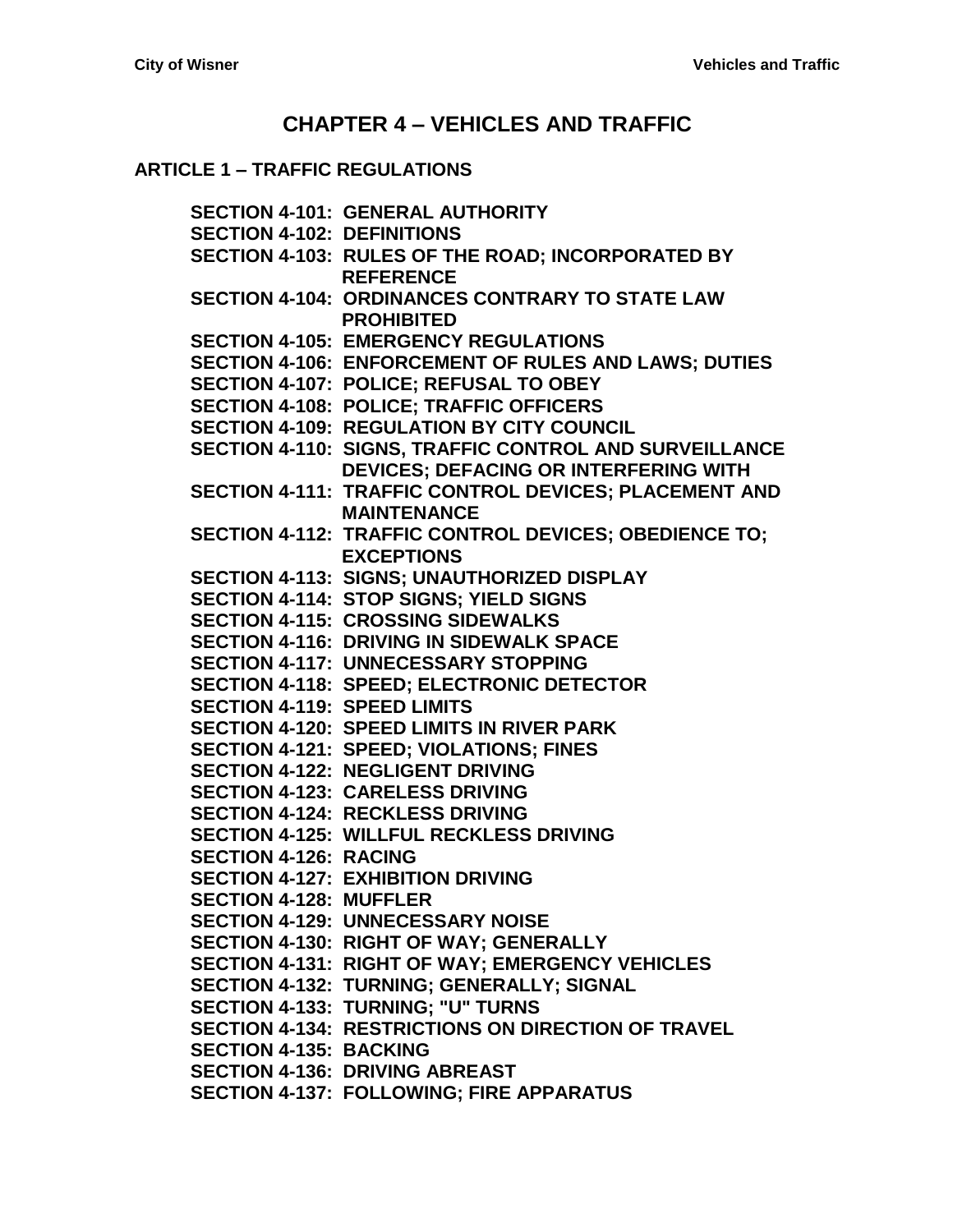**[SECTION 4-138: FOLLOWING; DISTANCE](#page-14-2) [SECTION 4-139: OVERLOADING](#page-14-3) [SECTION 4-140: RIDING OUTSIDE](#page-14-4) VEHICLE [SECTION 4-141: CONVEYANCES; CLINGING TO MOTOR VEHICLES](#page-14-5) [SECTION 4-142: REMOVAL OF DEBRIS](#page-14-6) [SECTION 4-143: LICENSE PLATES; READABLE](#page-15-0) [SECTION 4-144: SCHOOL ZONES](#page-15-1) SECTION [4-145: TRUCK ROUTES](#page-15-2) [SECTION 4-146: ENGINE BRAKES](#page-15-3) SECTION [4-147: HIGHWAY CONDITIONS; PROHIBITION OR WEIGHT](#page-15-4)  [LIMIT](#page-15-4) [SECTION 4-148: LOADS; PROJECTING](#page-16-0) [SECTION 4-149: LOADS; CONTENTS; REQUIREMENTS](#page-16-1) [SECTION 4-150: TRAFFIC INFRACTIONS; PENALTY](#page-16-2)**

#### **[ARTICLE 2 –](#page-18-0) PARKING**

**[SECTION 4-201: GENERALLY](#page-18-1) [SECTION 4-202: REGULATION BY CITY COUNCIL](#page-18-2) [SECTION 4-203: CURBS PAINTED](#page-19-0) [SECTION 4-204: MAXIMUM TIME LIMIT](#page-19-1) [SECTION 4-205: GENERAL PROHIBITIONS; EXCEPTIONS](#page-19-2) [SECTION 4-206: TRUCK PARKING AREAS; REGULATIONS](#page-20-0) [SECTION 4-207: BUSINESS OR RESIDENTIAL DISTRICT; ROADWAYS](#page-21-0)  [OUTSIDE](#page-21-0) [SECTION 4-208: FREIGHT VEHICLES; UNLOADING](#page-21-1) [SECTION 4-209: ALLEYS; OBSTRUCTION; LOADING AND UNLOADING](#page-22-0) [SECTION 4-210: OBSTRUCTING TRAFFIC](#page-22-1) [SECTION 4-211: OVERHANGING STREET](#page-22-2) OR ADJACENT PROPERTY; [SIDEWALK SPACE](#page-22-2) [SECTION 4-212: EMERGENCY VEHICLES; EXCEPTION](#page-22-3) [SECTION 4-213: FIRE STATION AND HYDRANTS](#page-22-4) [SECTION 4-214: LICENSE PLATES](#page-23-0) REQUIRED; CURRENT [REGISTRATION](#page-23-0) [SECTION 4-215: SNOW REMOVAL; STREET MAINTENANCE OR](#page-23-1)  [CLEANING](#page-23-1) [SECTION 4-216: DISPLAY OR REPAIR OF VEHICLE](#page-23-2) [SECTION 4-217: HANDICAPPED AND DISABLED](#page-23-3) PERSONS [SECTION 4-218: RESTRICTED VEHICLES; PERMIT](#page-24-0) [SECTION 4-219: REMOVAL OF ILLEGALLY PARKED VEHICLES](#page-24-1)**

#### **ARTICLE 3 – [BICYCLES AND MINI-BIKES](#page-26-0)**

**[SECTION 4-301: BICYCLES; PROHIBITED ACTS](#page-26-1) [SECTION 4-302: BICYCLES; OPERATION](#page-26-2) [SECTION 4-303: BICYCLES; EQUIPMENT](#page-27-0)**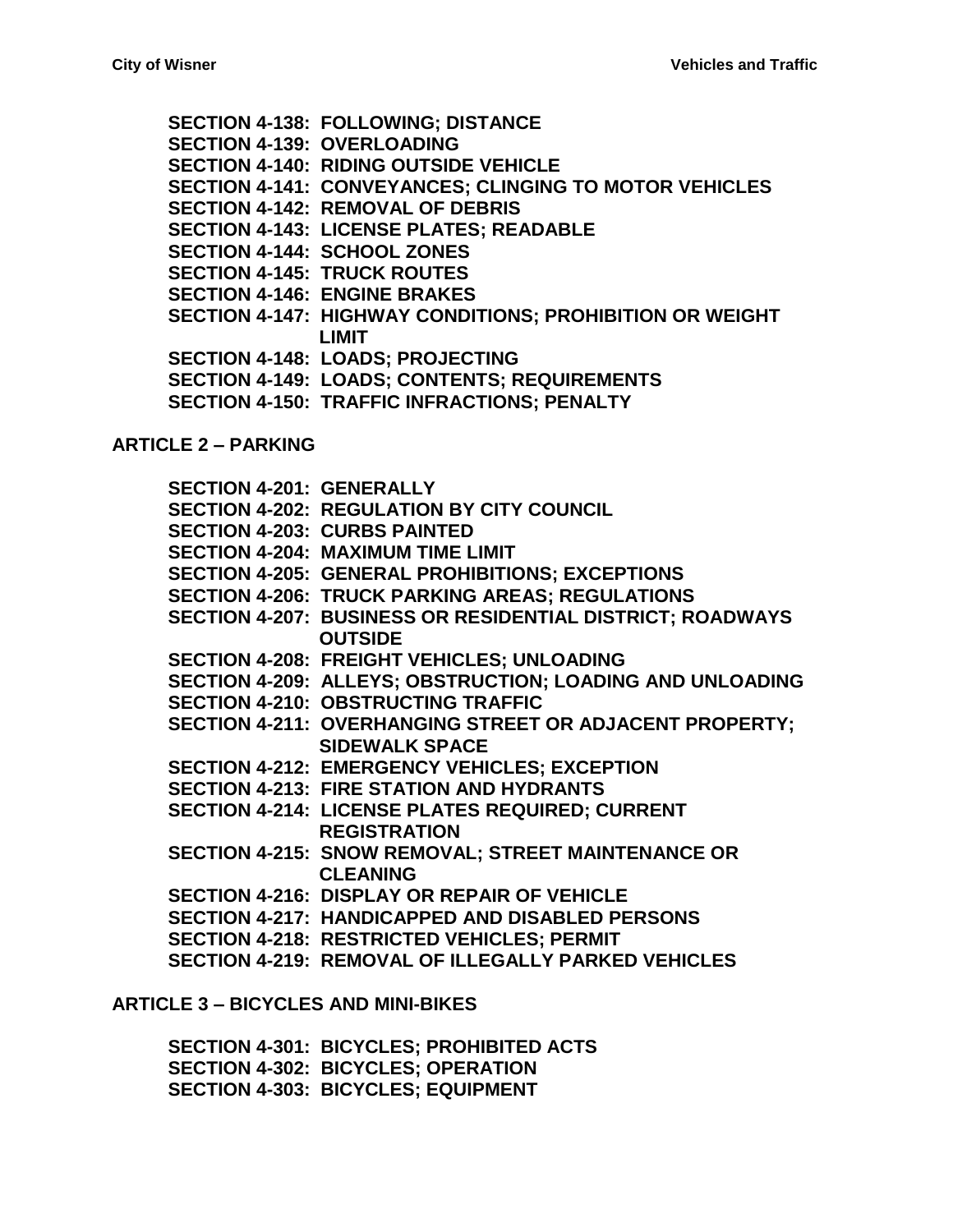**[SECTION 4-304: MINI-BIKES; UNLAWFUL OPERATION](#page-27-1) [SECTION 4-305: MINI-BIKES; EMERGENCIES AND PARADES](#page-27-2) [SECTION 4-306: MINI-BIKES; PUBLIC LANDS](#page-28-0) [SECTION 4-307: MINI-BIKES; TRAFFIC LAWS INAPPLICABLE](#page-28-1)**

**ARTICLE 4 – [MOPEDS AND MOTORCYCLES](#page-30-0)**

**[SECTION 4-401: MOPEDS; DEFINED; STATUTORY REGULATION](#page-30-1) [SECTION 4-402: MOPEDS; OPERATOR'S LICENSE](#page-30-2) [SECTION 4-403: MOPEDS; TRAFFIC REGULATIONS APPLICABLE](#page-30-3) [SECTION 4-404: MOPEDS; OPERATION; EQUIPMENT](#page-30-4) [SECTION 4-405: MOPEDS; USE OF](#page-31-0) TRAFFIC LANES [SECTION 4-406: MOPEDS; HELMET](#page-31-1) REQUIRED [SECTION 4-407: MOTORCYCLES; OPERATION](#page-32-0) [SECTION 4-408: MOTORCYCLES; LIGHTS](#page-32-1) [SECTION 4-409: MOTORCYCLES; HELMET REQUIRED](#page-33-0)**

**ARTICLE 5 – [RECREATIONAL AND OFF-ROAD VEHICLES](#page-34-0)**

**[SECTION 4-501: SNOWMOBILES; EQUIPMENT](#page-34-1) [SECTION 4-502: SNOWMOBILES; UNLAWFUL ACTS](#page-34-2) [SECTION 4-503: SNOWMOBILES; ACCIDENT; REQUIREMENTS](#page-35-0) [SECTION 4-504: ALL-TERRAIN AND UTILITY-TYPE VEHICLES;](#page-35-1)  [DEFINITIONS](#page-35-1) [SECTION 4-505: ALL-TERRAIN AND UTILITY-TYPE VEHICLES;](#page-36-0)  [OPERATION](#page-36-0) [SECTION 4-506: GOLF CAR VEHICLES; DEFINITIONS](#page-37-0) [SECTION 4-507: GOLF CAR VEHICLES; OPERATION](#page-37-1) [SECTION 4-508: GOLF CAR VEHICLES; ACCIDENT REPORT](#page-39-0)**

**ARTICLE 6 – [ABANDONED VEHICLES](#page-40-0)**

**[SECTION 4-601: DEFINITIONS](#page-40-1) [SECTION 4-602: ABANDONMENT OF](#page-41-0) VEHICLE PROHIBITED [SECTION 4-603: TITLE; VEST IN](#page-41-1) CITY; WHEN [SECTION 4-604: CITY; POWERS AND DUTIES](#page-42-0) [SECTION 4-605: CUSTODY; WHO ENTITLED](#page-42-1) [SECTION 4-606: PROCEEDS OF SALE; DISPOSITION](#page-42-2) [SECTION 4-607: LIABILITY FOR REMOVAL](#page-43-0) [SECTION 4-608: DESTROY, DEFACE, OR REMOVE PARTS; UNLAWFUL;](#page-43-1)  [EXCEPTION; VIOLATION](#page-43-1) [SECTION 4-609: COSTS OF REMOVAL AND STORAGE](#page-43-2)**

**ARTICLE 7 – [PENAL PROVISION](#page-44-0)**

**[SECTION 4-701: VIOLATION; PENALTY](#page-44-1)**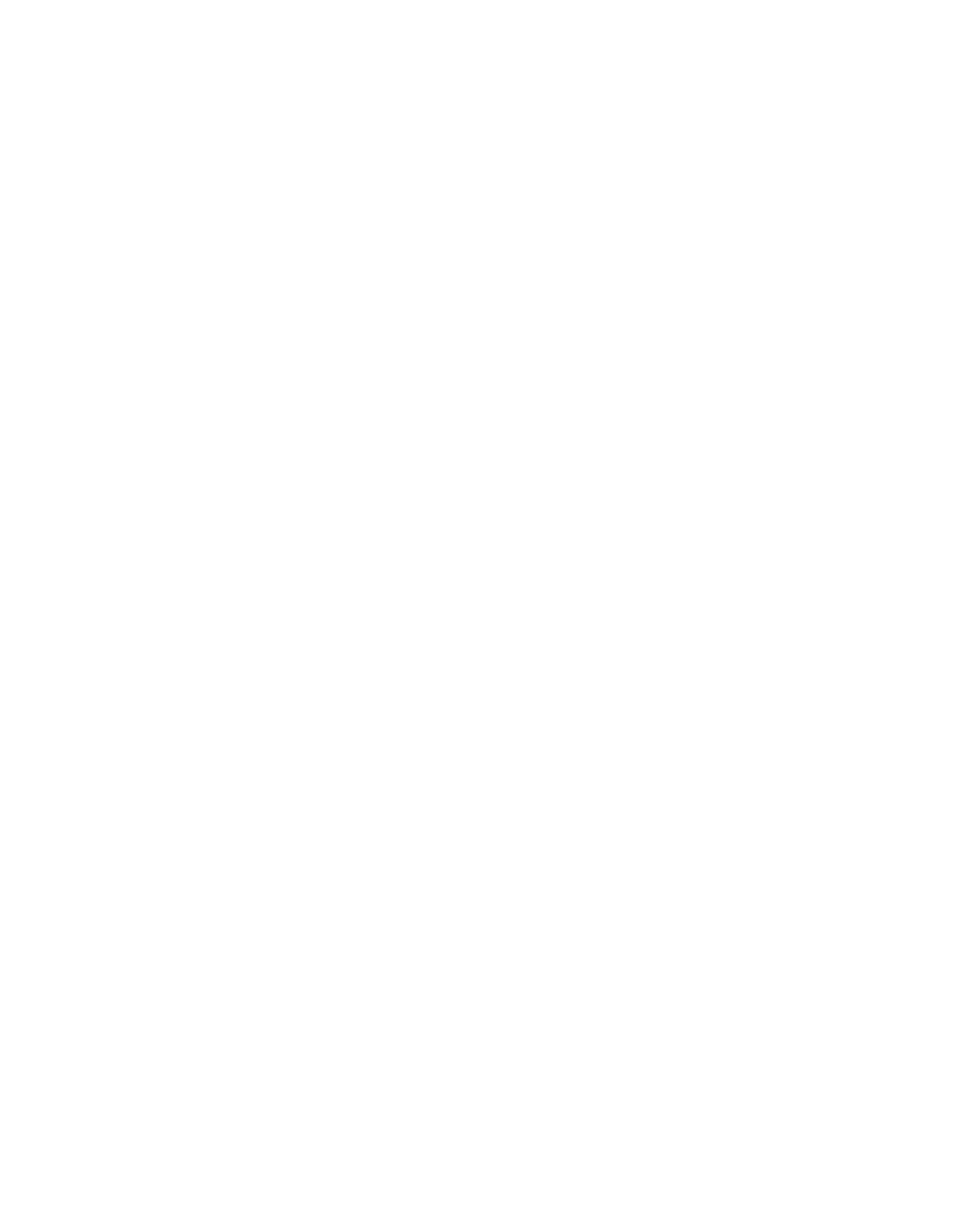# **CHAPTER 4 – VEHICLES AND TRAFFIC**

# **Article 1 – Traffic Regulations**

## <span id="page-4-2"></span><span id="page-4-1"></span><span id="page-4-0"></span>**SECTION 4-101: GENERAL AUTHORITY**

A. The City Council may, in its jurisdiction, enact regulations permitting, prohibiting, and controlling the use of motor vehicles, minibikes, motorcycles, off-road recreation vehicles of any and all types, other powered vehicles, electric personal assistive mobility devices, and vehicles which are not self-propelled. Any person who operates any such vehicles without the permission of the City Council or its designated representative or in a place, time, or manner which has been prohibited by the council shall be guilty of an offense.

B. The City Council may further authorize the supervising official of any area under its ownership or control to permit, control, or prohibit operation of any motor vehicle, mini-bike, motorcycle, off-road recreational vehicle of any or all types, other powered vehicle, electric personal assistive mobility device, or a vehicle which is not self-propelled on all or any portion of any area under its ownership or control at any time by posting or, in case of an emergency, by personal notice. Any person operating any such vehicle where prohibited, where not permitted, or in a manner so as to endanger the peace and safety of the public or as to harm or destroy the natural features or manmade features of any such area shall be guilty of an offense. (Neb. Rev. Stat. §60-678)

## <span id="page-4-3"></span>**SECTION 4-102: DEFINITIONS**

The words and phrases used in this chapter pertaining to motor vehicles and traffic regulations shall be construed as defined in Neb. Rev. Stat. Chapter 60, as now existing or hereafter amended. If not defined in the designated statutes, the word or phrase shall have its common meaning. (Neb. Rev. Stat. §§60-606 through 60-676)

## <span id="page-4-4"></span>**SECTION 4-103: RULES OF THE ROAD; INCORPORATED BY REFERENCE**

The Nebraska Rules of the Road, together with all subsequent amendments thereto, as adopted by the State of Nebraska relating to traffic regulations, are incorporated by reference into this section and made a part of this article as though spread at large herein, except those provisions in conflict with this article when the City Council has the authority to alter such regulations. (Neb. Rev. Stat. §18-132)

## <span id="page-4-5"></span>**SECTION 4-104: ORDINANCES CONTRARY TO STATE LAW PROHIBITED**

The City Council shall not enact or enforce any ordinance directly contrary to the Nebraska Rules of the Road unless expressly authorized by the Nebraska Legislature. (Neb. Rev. Stat. §60-6,108)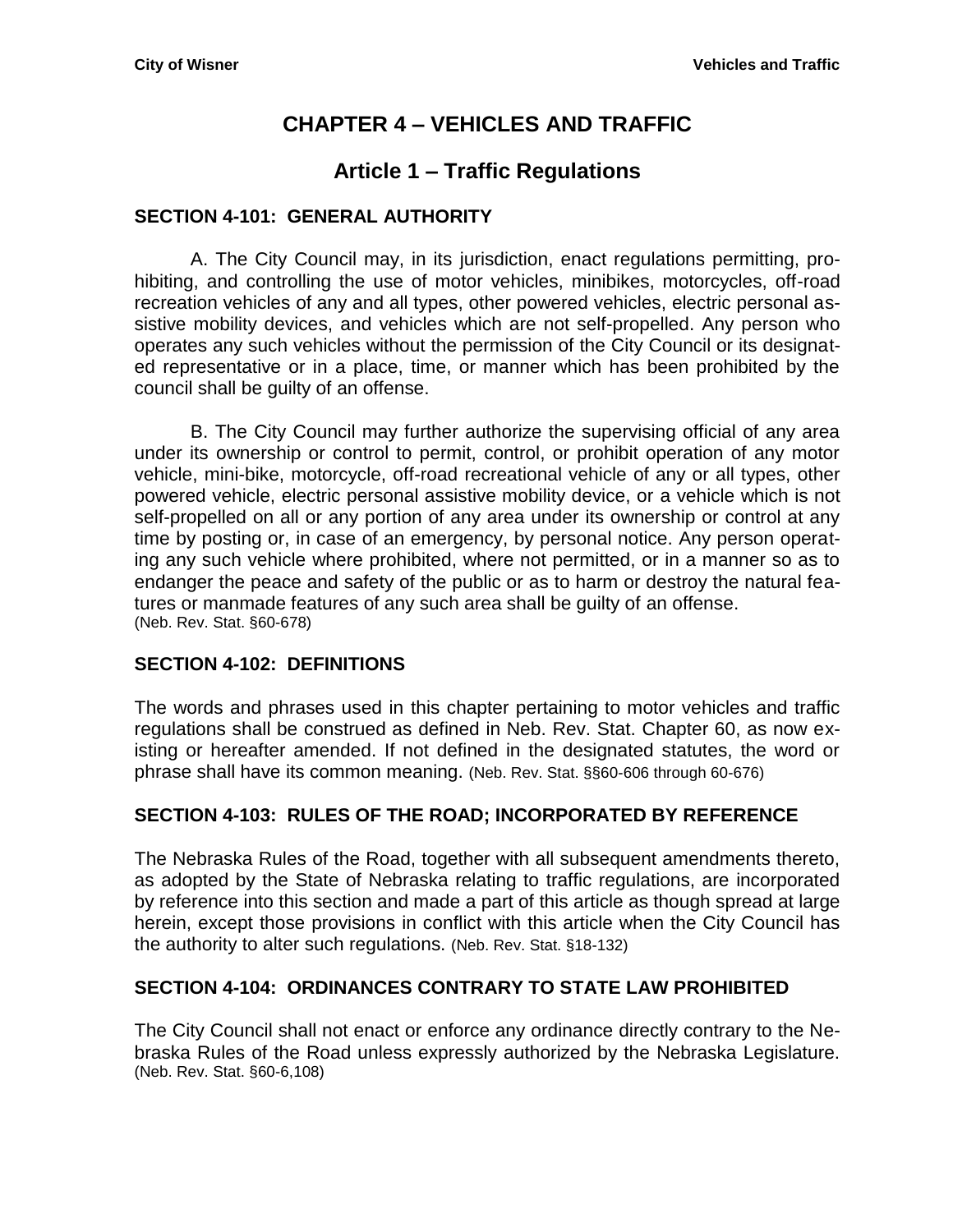## <span id="page-5-0"></span>**SECTION 4-105: EMERGENCY REGULATIONS**

The mayor and chief of police are hereby empowered to make and enforce temporary traffic regulations to cover emergencies.

#### <span id="page-5-1"></span>**SECTION 4-106: ENFORCEMENT OF RULES AND LAWS; DUTIES**

All peace officers are hereby specifically directed and authorized and it shall be deemed and considered a part of the official duties of each of such officers to enforce the provisions of Nebraska Rules of the Road and this article including the specific enforcement of maximum speed limits and any other state or city law regulating the operation of vehicles or the use of the highways. To perform the official duties imposed by this section, peace officers shall have the power:

A. To make arrests upon view and without warrant for any violation committed in their presence of any of the provisions of the Motor Vehicle Operator's License Act or this article or of any other law regulating the operation of vehicles or the use of the highways, if and when designated or called upon to do so as provided by law;

B. To make arrests upon view and without warrant for any violation committed in their presence of any state law relating to misdemeanors or felonies or of similar city ordinances if and when designated or called upon to do so as provided by law;

C. At all times to direct all traffic in conformity with law or, in the event of a fire or other emergency or in order to expedite traffic or insure safety, to direct traffic as conditions may require;

D. When in uniform, to require the driver of a vehicle to stop and exhibit his or her operator's license and registration certificate issued for the vehicle and submit to an inspection of such vehicle and the license plates and registration certificate for the vehicle and to require the driver of a motor vehicle to present the vehicle within 5 days for correction of any defects revealed by such motor vehicle inspection as may lead the inspecting officer to reasonably believe that such motor vehicle is being operated in violation of the statutes of Nebraska, the rules and regulations of the Director of Motor Vehicles, or any city ordinance or regulation;

E. To inspect any vehicle of a type required to be registered according to law in any public garage or repair shop or in any place where such a vehicle is held for sale or wrecking;

F. To serve warrants relating to the enforcement of the laws regulating the operation of vehicles or the use of the highways; and

G. To investigate traffic accidents for the purpose of carrying on a study of traffic accidents and enforcing motor vehicle and highway safety laws. (Neb. Rev. Stat. §60-683)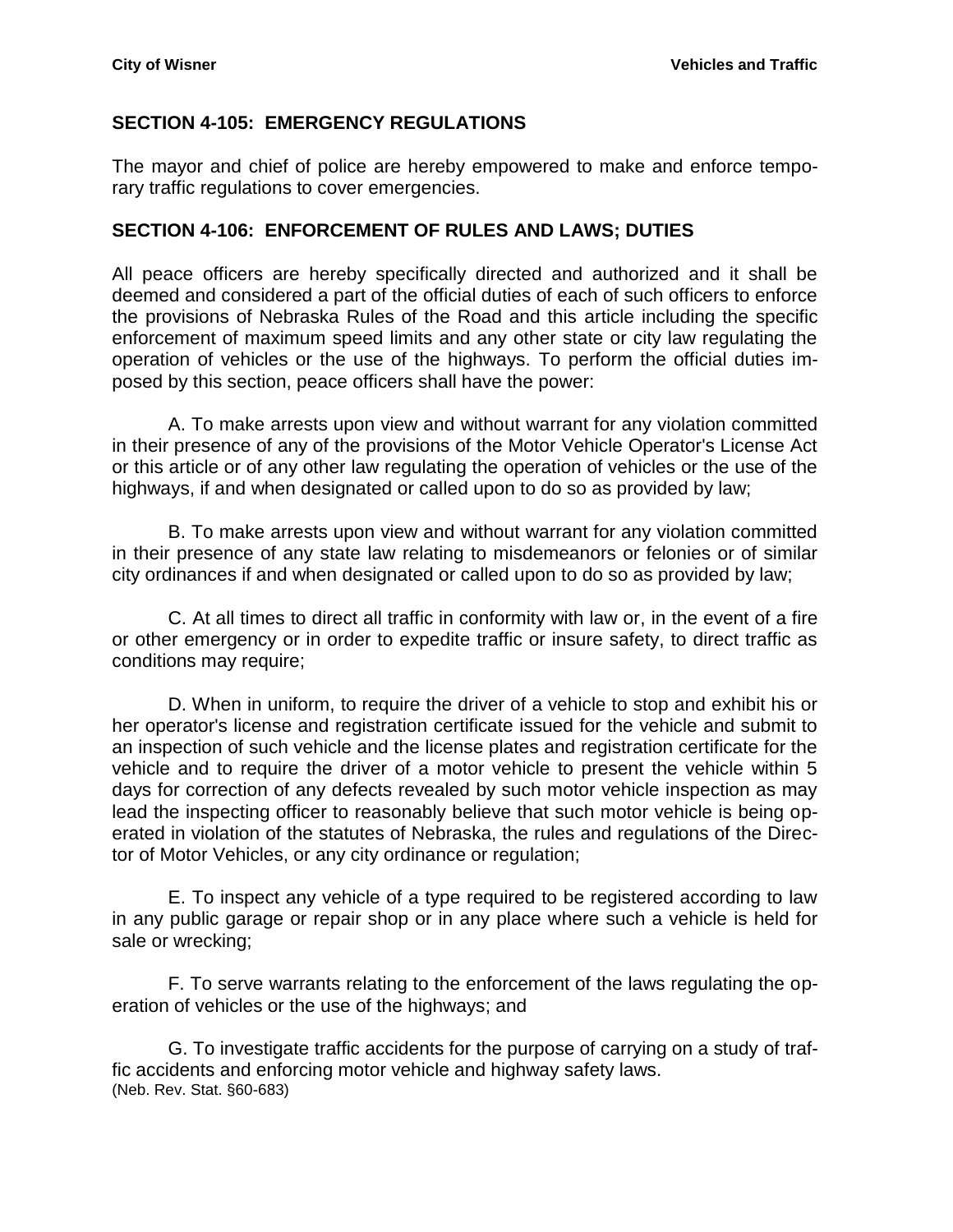## <span id="page-6-0"></span>**SECTION 4-107: POLICE; REFUSAL TO OBEY**

It shall be unlawful for any person to refuse or fail to comply with any lawful order, signal, or direction of a police officer. Any person who knowingly fails to obey any lawful order of a peace officer shall be guilty of an offense whenever such order is given in furtherance of the apprehension of a person who has violated the Nebraska Rules of the Road or this article or of a person whom such officer reasonably believes has violated the same. (Neb. Rev. Stat. §§60-680, 60-6,110)

## <span id="page-6-1"></span>**SECTION 4-108: POLICE; TRAFFIC OFFICERS**

The City Council or the city police may at any time detail officers, to be known as "traffic officers," at street intersections. All traffic officers shall be vested with the authority to regulate and control traffic at the intersections to which they are assigned. It shall be their duty to direct the movement of traffic and prevent congestion and accidents. It shall be unlawful for any person to violate any order or signal of any such traffic officer notwithstanding the directive of a stop sign or signal device which may have been placed at any such intersection. (Neb. Rev. Stat. §§60-680, 60-683)

## <span id="page-6-2"></span>**SECTION 4-109: REGULATION BY CITY COUNCIL**

- A. The City Council may, by resolution:
	- 1. Mark lanes for traffic on street pavements at such places as it may deem advisable, provide for one-way travel in any street or alley, designate any street or portion thereof as a snow route, and establish and maintain crosswalks.
	- 2. Provide for the placing of stop signs or other signs, signals, standards, or mechanical devices in any street or alley under the city's jurisdiction for the purpose of regulating or prohibiting traffic thereon.
	- 3. Designate any street or portion thereof as an arterial street and shall provide for appropriate signs or markings when such street has been so designated.
	- 4. Establish and maintain crosswalks by appropriate devices, markers, or lines upon the street at intersections where there is particular danger to pedestrians crossing the street and at such other places as may be deemed necessary.

B. Such resolutions shall describe the portion of the street or alley wherein traffic is to be regulated or prohibited; the regulation or prohibition; the location where such sign, signal, standard or mechanical device shall be placed; and the hours when such regulation or prohibition shall be effective. (Neb. Rev. Stat. §§60-6,119 through 60-6,121, 60-680)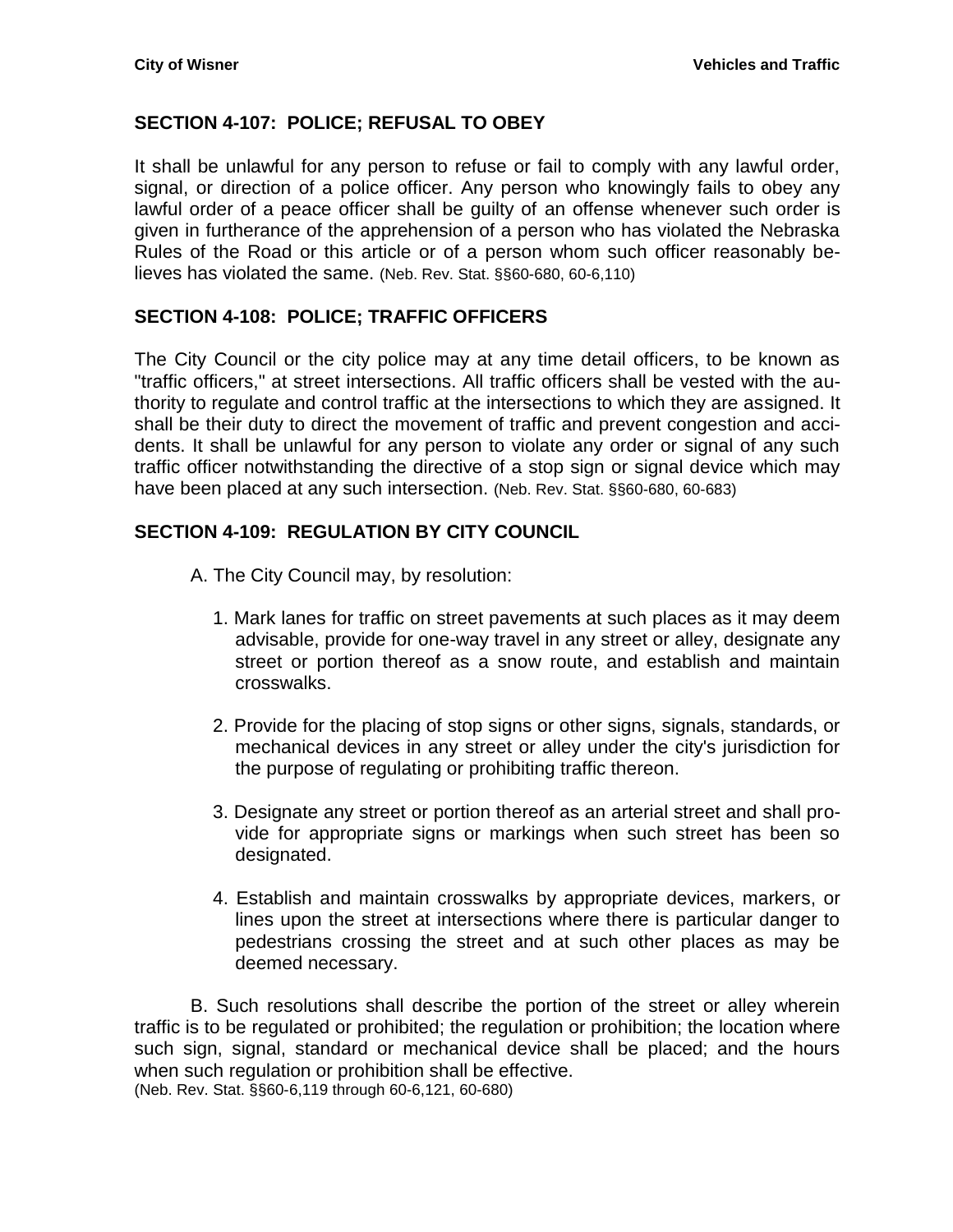#### <span id="page-7-0"></span>**SECTION 4-110: SIGNS, TRAFFIC CONTROL AND SURVEILLANCE DEVICES; DEFACING OR INTERFERING WITH**

A. No person shall willfully or maliciously injure, deface, alter or knock down any sign, traffic control device, or traffic surveillance device.

B. Any person who willfully or maliciously shoots upon the public highway and injures, defaces, damages, or destroys any signs, monuments, road markers, traffic control devices, traffic surveillance devices, or other public notices lawfully placed upon such highway shall be guilty of an offense.

C. It shall be unlawful for any person, other than a duly authorized representative of the Department of Roads, the county, or the city to remove any sign, traffic control device, or traffic surveillance device placed along a highway for traffic control, warning, or informational purposes by official action of the department, county, or city. It shall be unlawful for any person to possess a sign or device which has been removed in violation of this subsection.

D. Any person violating subsection (A) or (C) of this section shall be guilty of an offense and shall be assessed liquidated damages in the amount of the value of the sign, traffic control device, or traffic surveillance device and the cost of replacing it.

(Neb. Rev. Stat. §§60-6,129, 60-6,130)

## <span id="page-7-1"></span>**SECTION 4-111: TRAFFIC CONTROL DEVICES; PLACEMENT AND MAINTENANCE**

The City Council shall place and maintain such traffic control devices upon highways under its jurisdiction as it deems necessary to indicate and to carry out the provisions of the Nebraska Rules of the Road or this article or to regulate, warn, or guide traffic. All such traffic control devices erected pursuant to this article shall conform with the Manual on Uniform Traffic Control Devices. (Neb. Rev. Stat. §60-6,121)

## <span id="page-7-2"></span>**SECTION 4-112: TRAFFIC CONTROL DEVICES; OBEDIENCE TO; EXCEPTIONS**

A. The driver of any vehicle shall obey the instructions of any traffic control device applicable thereto placed in accordance with the Nebraska Rules of the Road or this article unless otherwise directed by a peace officer, subject to the exceptions granted the driver of an authorized emergency vehicle.

B. No provision of the rules or this article for which traffic control devices are required shall be enforced against an alleged violator if at the time and place of the alleged violation an official device is not in proper position and sufficiently legible to be seen by a reasonably observant person. Whenever any provision of the rules or this article does not state that traffic control devices are required, such provision shall be effective even though no devices are erected or in place.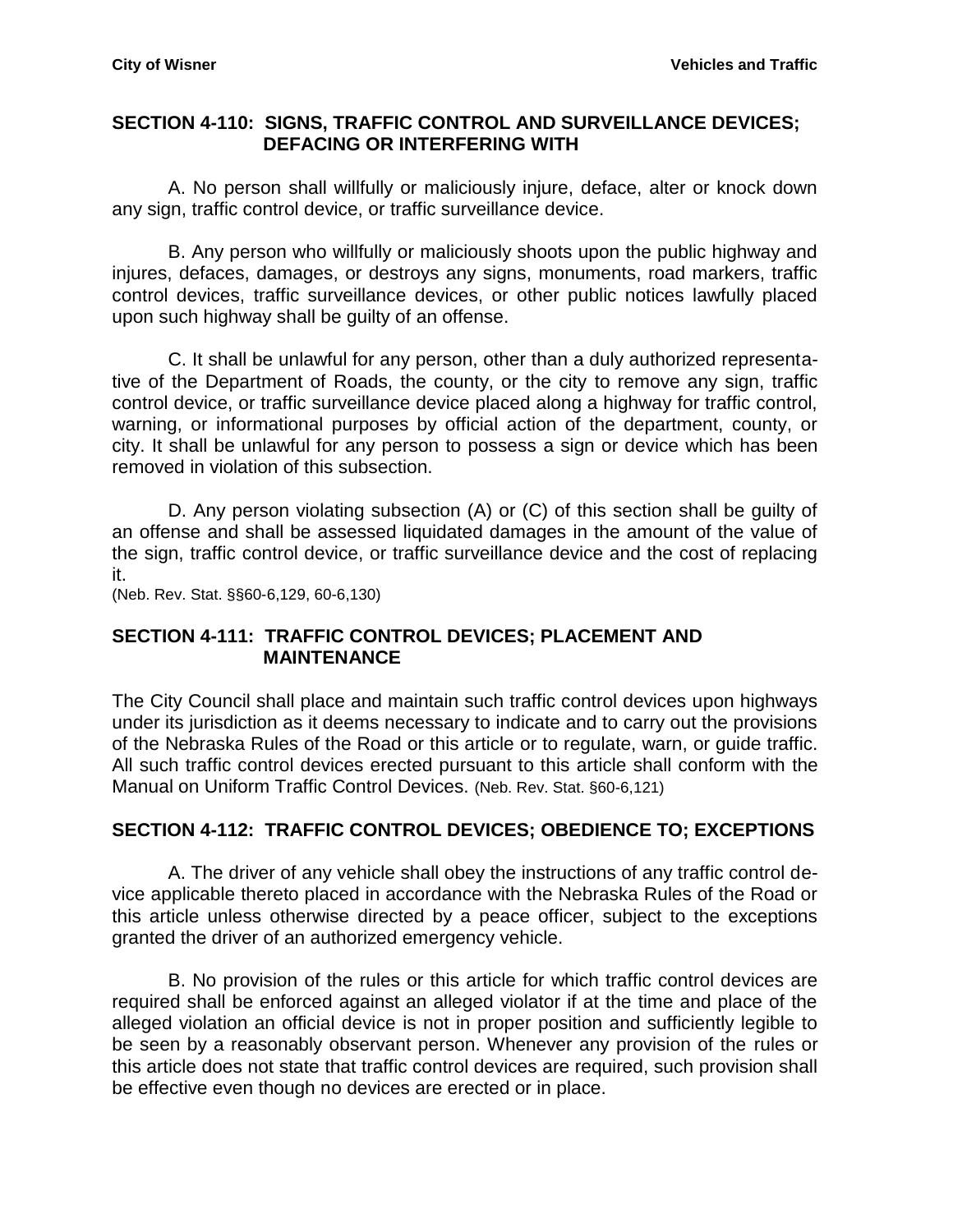C. Whenever traffic control devices are placed in position approximately conforming to the requirements of the rules or this article, such devices shall be presumed to have been so placed by the official act or direction of lawful authority unless the contrary is established by competent evidence.

D. Any traffic control device placed pursuant to the rules or this article and purporting to conform with the lawful requirements pertaining to such devices shall be presumed to comply with the requirements of the rules or this article unless the contrary is established by competent evidence.

(Neb. Rev. Stat. §60-6,119)

## <span id="page-8-0"></span>**SECTION 4-113: SIGNS; UNAUTHORIZED DISPLAY**

It shall be unlawful for any person to maintain or display upon or in view of any street any unofficial sign, signal, or device which purports to be, is an imitation of, or resembles an official traffic sign or signal which attempts to direct the movement of traffic or which hides from view or interferes with the effectiveness of any official sign or signal. Every such prohibited sign, signal, or device is hereby declared to be a public nuisance and any police officer is hereby empowered to remove the same or cause it to be removed without notice. (Neb. Rev. Stat. §60-6,127)

## <span id="page-8-1"></span>**SECTION 4-114: STOP SIGNS; YIELD SIGNS**

A. The City Council may provide for preferential right of way at an intersection and indicate such by stop signs or yield signs erected by such authority. Every person operating any vehicle shall, upon approaching any stop sign, cause such vehicle to come to a complete stop before entering or crossing any street, highway, or railroad crossing. The vehicle operator shall stop at a marked stop line or, if there is no stop line, before entering the crosswalk but if neither is indicated, then as near the right of way line of the intersecting roadway as possible.

B. The driver of a vehicle approaching a yield sign shall slow to a speed reasonable under the existing conditions and, if required for safety to stop, shall stop at a clearly marked stop line or, if there is no such line, shall stop before entering the crosswalk on the near side of the intersection or, if no crosswalk is indicated, at the point nearest the intersecting roadway where the driver has a view of approaching traffic on the intersecting roadway. After slowing or stopping, such driver shall yield the right of way to any vehicle in the intersection or approaching on another highway so closely as to constitute an immediate hazard if such driver moved across or into such intersection.

(Neb. Rev. Stat. §§60-6,119 through 60-6,121, 60-680, 60-6,148)

## <span id="page-8-2"></span>**SECTION 4-115: CROSSING SIDEWALKS**

A. The driver of a vehicle emerging from an alley, driveway, private road, or building shall stop such vehicle immediately before driving onto a sidewalk and shall yield the right of way to any pedestrian approaching on any sidewalk. Before entering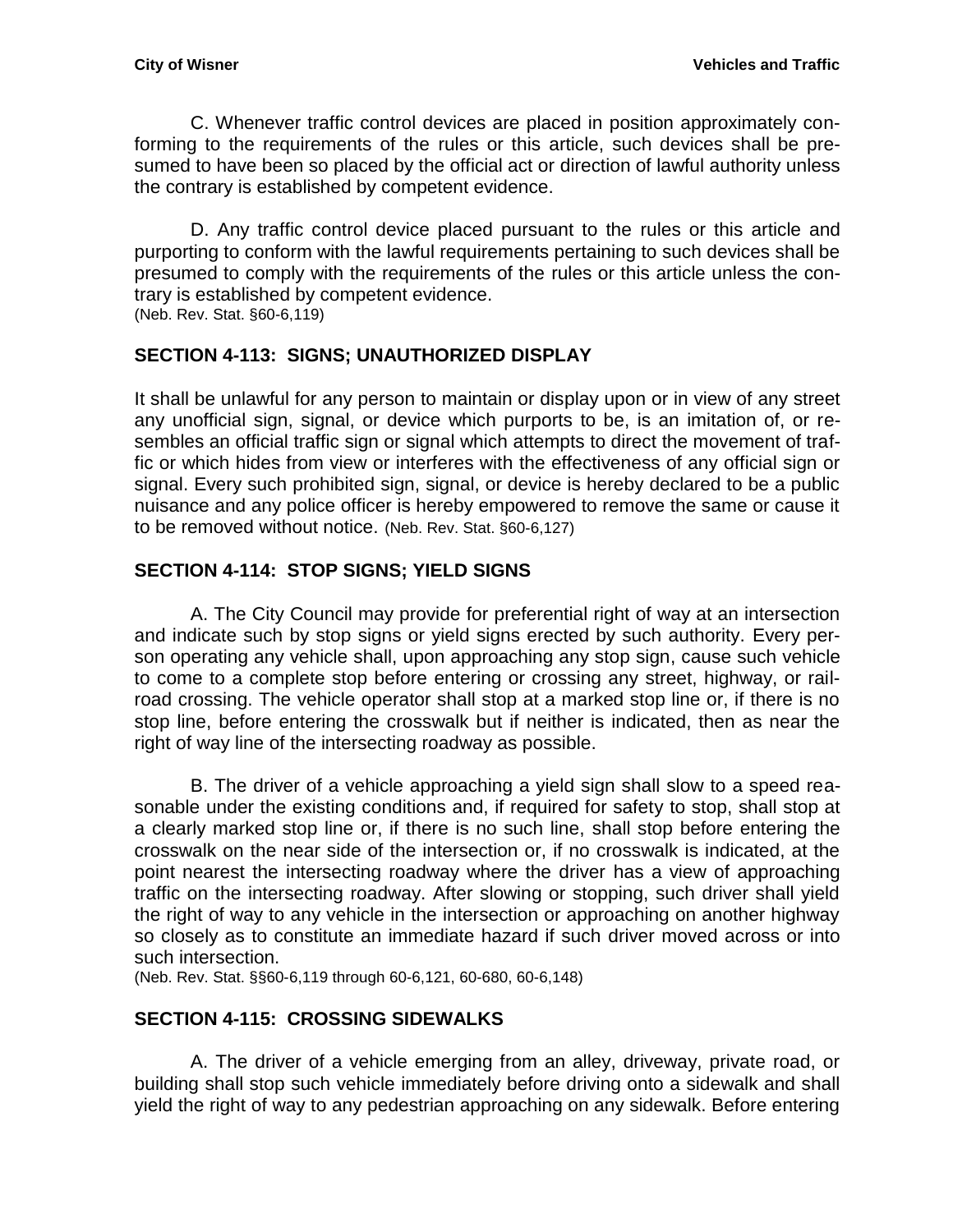the highway, the driver shall yield the right of way to all vehicles approaching on such highway.

B. The driver of a vehicle entering an alley, building, private road, or driveway shall yield the right of way to any pedestrian approaching on any sidewalk. (Neb. Rev. Stat. §60-6,149)

## <span id="page-9-0"></span>**SECTION 4-116: DRIVING IN SIDEWALK SPACE**

No motor vehicle shall be driven or ridden within any sidewalk space, except a permanent or temporary driveway. (Neb. Rev. Stat. §60-6,178)

# <span id="page-9-1"></span>**SECTION 4-117: UNNECESSARY STOPPING**

It shall be unlawful for any person to stop any vehicle on any public street or in an alley other than in permitted parking areas, except when such a stop is necessary for emergency situations, to comply with traffic control devices and regulations, or to yield the right of way to pedestrians or to other vehicles. (Neb. Rev. Stat. §§60-6,164, 60- 6,166)

## <span id="page-9-2"></span>**SECTION 4-118: SPEED; ELECTRONIC DETECTOR**

A. The speed of any motor vehicle within the city may be determined by the use of radio microwaves or other electronic device. The results of such determinations shall be accepted as *prima facie* evidence of the speed of such motor vehicle in any court or legal proceedings where the speed of the motor vehicle is at issue.

B. The driver of any such motor vehicle may be arrested without a warrant under the authority herein granted if the arresting officer is in uniform or displays his or her badge of authority; provided, such officer shall have observed the recording of the speed of such motor vehicle by the radio microwaves or other electronic device or had received a radio message from the officer who observed the speed of the motor vehicle recorded by the radio microwaves or other electronic device. In the event of an arrest based on such a message, such radio message must have been dispatched immediately after the speed of the motor vehicle was recorded and must include a description of the vehicle and the recorded speed. (Neb. Rev. Stat. §60-6,192)

# <span id="page-9-3"></span>**SECTION 4-119: SPEED LIMITS**

A. No person shall operate a motor vehicle on any street, alley, or other place at a rate of speed greater than 25 miles per hour within the Residential District and 20 miles per hour within the Business District, unless a different rate of speed is specifically permitted by ordinance. In no instance shall a person drive a vehicle on a highway at a speed greater than is reasonable and prudent under the conditions. Where a different maximum speed is set by ordinance, appropriate signs shall be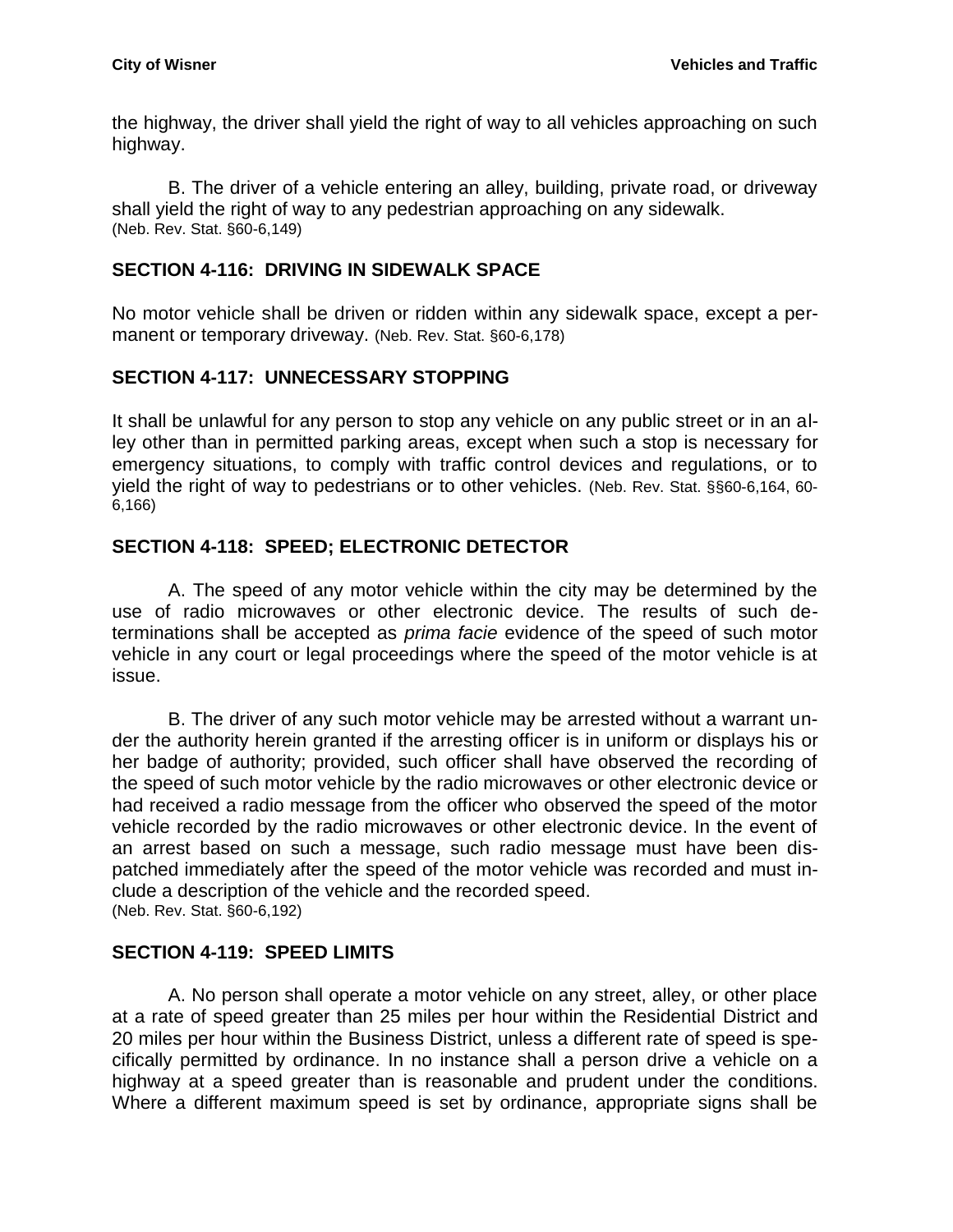posted.

B. Subject to approval by the Nebraska Department of Roads as to location and sign specifications, the city shall have the right to install a post-mounted speed display sign along U.S. Highway 275 for southbound traffic. The cost for any said sign shall be allocated by the city.

(Neb. Rev. Stat. §§60-6,186, 60-6,190) (Ord. No. 2015-1106, 11/2/15)

## <span id="page-10-0"></span>**SECTION 4-120: SPEED LIMITS IN RIVER PARK**

No person shall operate a motor vehicle in River Park at a rate of speed greater than 15 miles per hour. Speed limit signs will be posted at the entrance of River Park and at such other locations as determined by the Police Department and Street Department. Speed control devices, including but not limited to speed bumps, will be placed in River Park at such locations as determined by the Police Department and Street Department. (Ord. No. 594, 6/19/89)

## <span id="page-10-1"></span>**SECTION 4-121: SPEED; VIOLATIONS; FINES**

A. Any person who operates a vehicle in violation of any maximum speed limit established for any highway or freeway is guilty of a traffic infraction and upon conviction shall be fined.

B. The fines prescribed in subsection (A) herein shall be doubled if the violation occurs within a maintenance, repair, or construction zone established pursuant to Neb. Rev. Stat. §60-6,188. The maintenance, repair, or construction zone starts at the location of the first sign identifying the maintenance, repair, or construction zone and continues until a posted or moving sign indicates that the maintenance, repair, or construction zone has ended. "Maintenance, repair, or construction zone" shall mean:

- 1. The portion of a highway identified by posted or moving signs as being under maintenance, repair, or construction; or
- 2. The portion of a highway identified by maintenance, repair, or construction zone speed limit signs displayed pursuant to Neb. Rev. Stat. §60- 6,188; and
- 3. Within such portion of a highway where road construction workers are present.

C. The fines prescribed in subsection (A) shall be doubled if the violation occurs within a school crossing zone. (Neb. Rev. Stat. §60-682.01)

#### <span id="page-10-2"></span>**SECTION 4-122: NEGLIGENT DRIVING**

Any person who drives any vehicle in such a manner as to indicate the absence of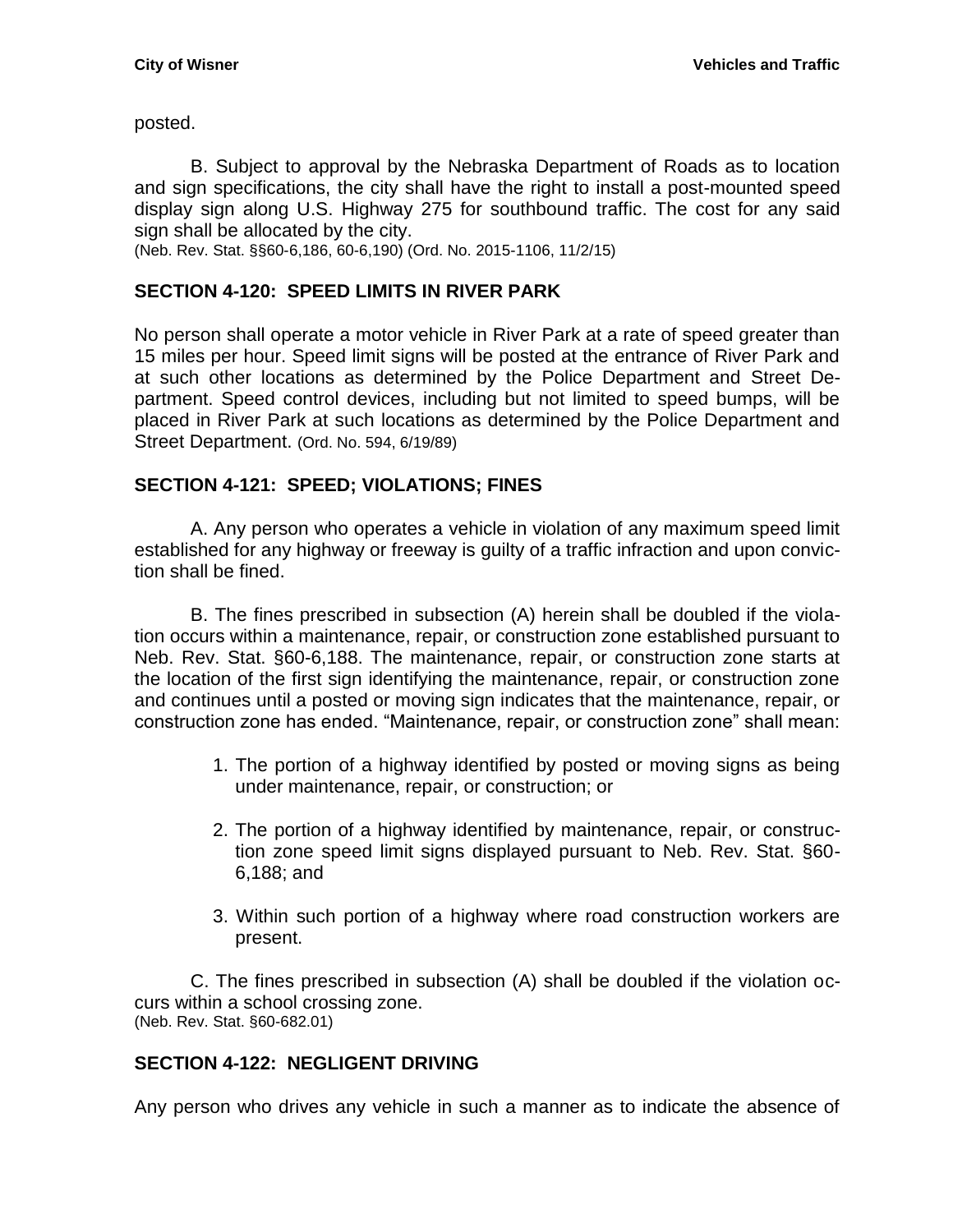care, prudence, and forethought as duty requires should be exercised under the circumstances is guilty of negligent driving. (Neb. Rev. Stat. §60-4,182)

## <span id="page-11-0"></span>**SECTION 4-123: CARELESS DRIVING**

Any person who drives any motor vehicle in the city carelessly or without due caution so as to endanger a person or property shall be guilty of careless driving. (Neb. Rev. Stat. §§60-6,212, 60-4,182)

#### <span id="page-11-1"></span>**SECTION 4-124: RECKLESS DRIVING**

Any person who drives a motor vehicle in such a manner as to indicate an indifferent or wanton disregard for the safety of persons or property shall be deemed to be guilty of reckless driving and as such shall be punished as provided by statute. (Neb. Rev. Stat. §§60-6,213, 60-6,215, 60-4,182)

## <span id="page-11-2"></span>**SECTION 4-125: WILLFUL RECKLESS DRIVING**

Any person who drives a motor vehicle in such a manner as to indicate a willful disregard for the safety of persons or property shall be deemed to be guilty of willful reckless driving. (Neb. Rev. Stat. §§60-6,214, 60-6,216, 60-4,182)

## <span id="page-11-3"></span>**SECTION 4-126: RACING**

No person shall drive any vehicle in any race, speed competition or contest, drag race or acceleration contest, test of physical endurance, or exhibition of speed or acceleration or for the purpose of making a speed record. No person shall in any manner participate in any such race, competition, contest, test, or exhibition. (Neb. Rev. Stat. §60-6,195)

#### <span id="page-11-4"></span>**SECTION 4-127: EXHIBITION DRIVING**

Any person who operates a motor vehicle, meaning any self-propelled vehicle, upon streets or alleys within the city limits or upon property owned by the city in such a manner as to cause or create unnecessary engine noise, squealing of tires, rear skidding, sliding, or swaying of such motor vehicle or possible acceleration of speed of said motor vehicle shall be guilty of exhibition driving.

#### <span id="page-11-5"></span>**SECTION 4-128: MUFFLER**

Every motor vehicle operated within this city shall be equipped with a muffler in good working order to prevent excessive or unusual noise or smoke. It shall be unlawful to use a "muffler cut-out" on any motor vehicle upon any streets; provided, the provisions of this section shall not apply to authorized emergency vehicles. (Neb. Rev. Stat. §60-6,286)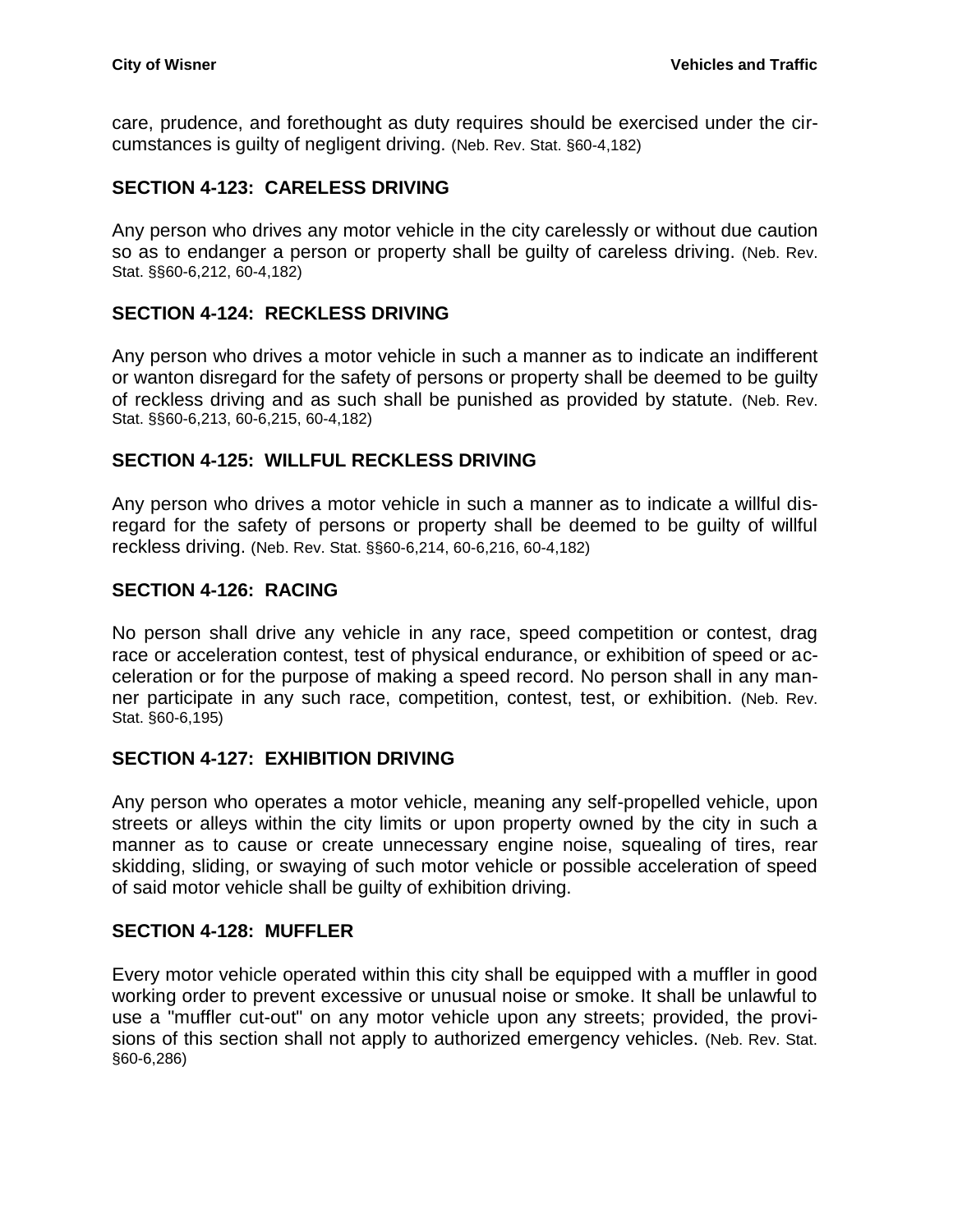#### <span id="page-12-0"></span>**SECTION 4-129: UNNECESSARY NOISE**

No person shall drive, use, operate, park, or stop any motor vehicle in such a manner as to cause unnecessary noise. (Neb. Rev. Stat. §§17-505, 60-6,286, 60-6,371)

#### <span id="page-12-1"></span>**SECTION 4-130: RIGHT OF WAY; GENERALLY**

A. When two vehicles approach or enter an intersection at approximately the same time, the driver of the vehicle on the left shall yield the right of way to the vehicle on the right when the paths of such vehicles intersect and there is danger of a collision, unless otherwise directed by a city police officer stationed at the intersection.

B. The driver of a vehicle intending to turn to the left within an intersection or into an alley, private road, or driveway shall yield the right of way to any vehicle approaching from the opposite direction which is within the intersection or so close thereto as to constitute an immediate hazard.

C. The driver of a vehicle on any street shall yield the right of way to a pedestrian crossing such street within any clearly marked crosswalk or at any regular pedestrian crossing at the end of a block where the movement of traffic is being regulated by traffic officers or traffic direction devices. Every pedestrian crossing a street at any point other than a pedestrian crossing, crosswalk, or intersection shall yield the right of way to vehicles upon the street.

D. The driver of a vehicle emerging from or entering an alley, building, private road, or driveway shall yield the right of way to any pedestrian approaching on any sidewalk and all vehicles approaching on such streets. (Neb. Rev. Stat. §§60-6,146 through 60-6,154)

#### <span id="page-12-2"></span>**SECTION 4-131: RIGHT OF WAY; EMERGENCY VEHICLES**

A. Upon the immediate approach of an authorized emergency vehicle which makes use of proper audible or visual signals:

- 1. The driver of any other vehicle shall yield the right of way and shall immediately drive to a position parallel to and as close as possible to the right-hand edge or curb of the roadway or to either edge or curb of a one-way roadway, clear of any intersection, and shall stop and remain in such position until such emergency vehicle passes, unless otherwise directed by any peace officer; and
- 2. Any pedestrian using such roadway shall yield the right of way until such emergency vehicle passes, unless otherwise directed by any peace officer.
- B. This section shall not relieve the driver of an authorized emergency vehicle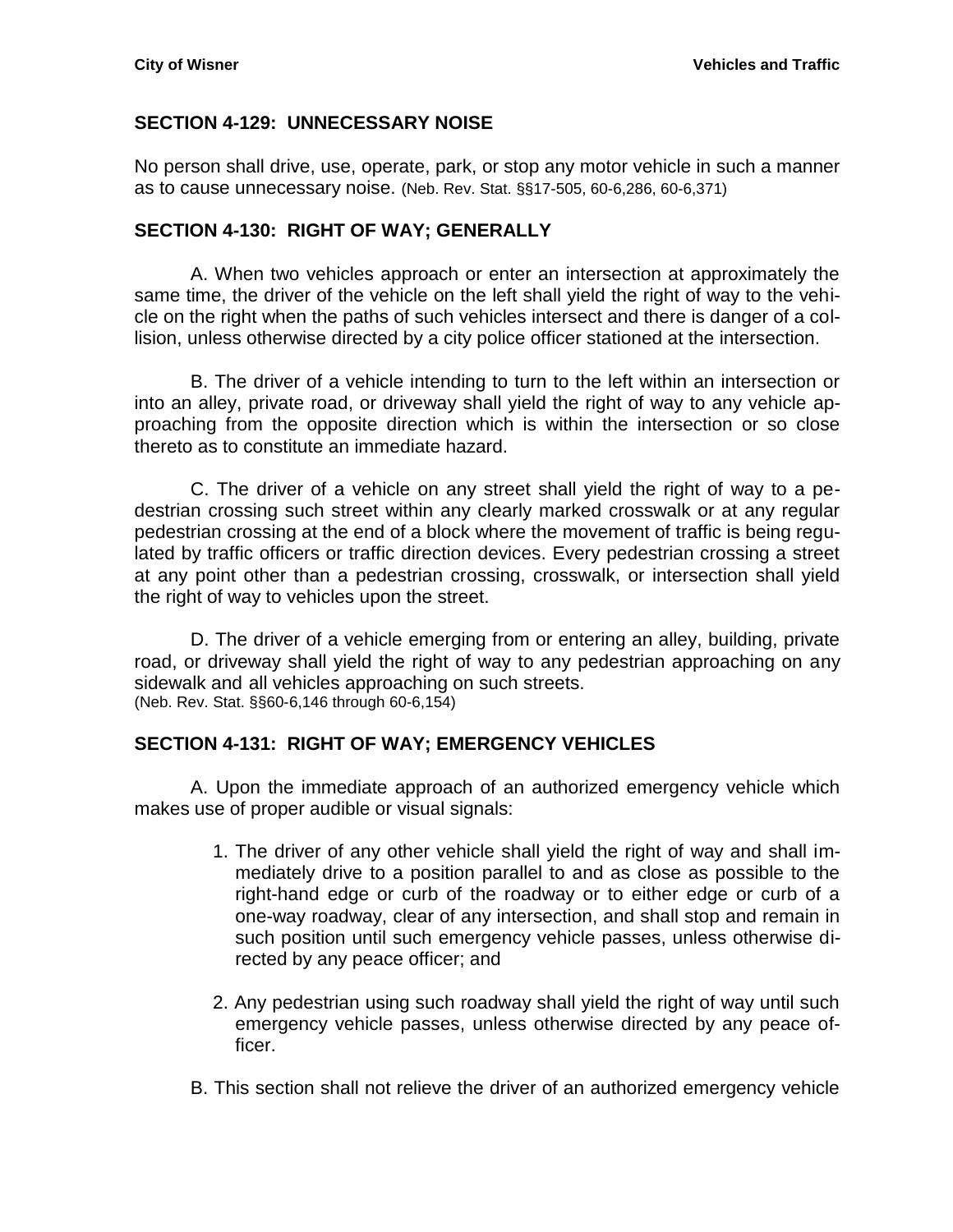from the duty to drive with due regard for the safety of all persons using the highway. (Neb. Rev. Stat. §60-6,151)

## <span id="page-13-0"></span>**SECTION 4-132: TURNING; GENERALLY; SIGNAL**

Vehicles turning to the right into an intersecting street shall approach such intersection in the lane of traffic nearest to the right-hand side of the highway and must turn the corner as near the right-hand curb as possible to keep between the curb to the right and the center of the intersection of the two streets. The driver of a vehicle intending to turn to the left shall approach such center line of the highway and in turning shall pass as near as possible to the center of the intersection, passing as closely as practicable to the right thereof before turning such vehicle to the left. For the purposes of this section, the "center of the intersection" shall mean the meeting point of the medial lines of the highways intersecting one another. A signal of intention to turn right or left shall be given continuously during not less than the last 100 feet traveled by the vehicle before turning. (Neb. Rev. Stat. §§60-6,159, 60-6,161)

## <span id="page-13-1"></span>**SECTION 4-133: TURNING; "U" TURNS**

No vehicle shall be turned so as to proceed in the opposite direction at any intersection where an automatic signal is in operation or where a sign is posted indicating that "U" turns are prohibited. (Neb. Rev. Stat. §60-6,160)

## <span id="page-13-2"></span>**SECTION 4-134: RESTRICTIONS ON DIRECTION OF TRAVEL**

A. The City Council with respect to highways under its jurisdiction may designate any highway, roadway, part of a roadway, or specific lanes upon which vehicular traffic shall proceed in one direction at all times or at such times as shall be indicated by traffic control devices.

B. Except for emergency vehicles, no vehicle shall be operated, backed, pushed, or otherwise caused to move in a direction which is opposite to the direction designated by competent authority on any deceleration lane, acceleration lane, access ramp, shoulder, or roadway.

C. A vehicle which passes around a rotary traffic island shall be driven only to the right of such island. (Neb. Rev. Stat. §60-6,138)

#### <span id="page-13-3"></span>**SECTION 4-135: BACKING**

It shall be unlawful for any person to back a motor vehicle on the city streets except to park in or to remove the vehicle from a permitted parking position, to move the vehicle from a driveway, or to back to the curb for unloading where such unloading is permitted; provided, a vehicle shall be backed only when such movement can be made in safety. (Neb. Rev. Stat. §60-6,169)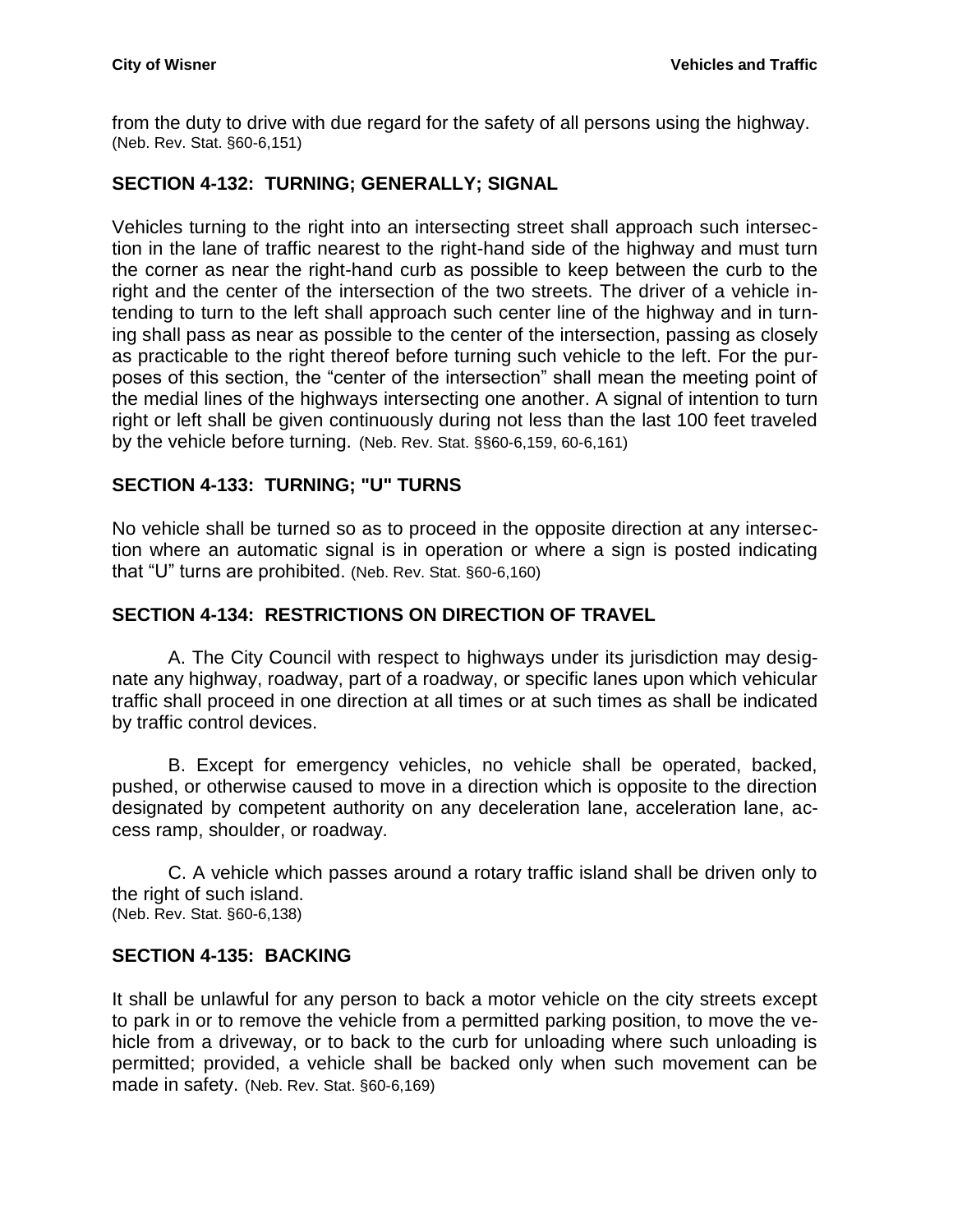## <span id="page-14-0"></span>**SECTION 4-136: DRIVING ABREAST**

Two or more vehicles shall not be driven abreast except when passing or when traversing a multi-lane or one-way street; provided, motorcycles may be driven no more than two abreast in a single lane. (Neb. Rev. Stat. §60-6,139)

#### <span id="page-14-1"></span>**SECTION 4-137: FOLLOWING; FIRE APPARATUS**

The driver of any vehicle shall not follow any fire apparatus traveling in response to a fire alarm closer than 500 feet or drive into or park such vehicle within the block when fire apparatus has stopped in answer to a fire alarm. (Neb. Rev. Stat. §60-6,183)

## <span id="page-14-2"></span>**SECTION 4-138: FOLLOWING; DISTANCE**

The operator of a vehicle shall not follow another vehicle more closely than is reasonable and prudent, having due regard for the speed of the vehicles and the traffic and condition of the street. (Neb. Rev. Stat. §60-6,140)

#### <span id="page-14-3"></span>**SECTION 4-139: OVERLOADING**

No person shall drive a motor vehicle when it is so loaded as to obstruct the view of the driver to the front or sides of the vehicle or to interfere with the driver's control over such vehicle or when there are more than three persons in the front seat. No passenger in a vehicle shall ride in such a position as to interfere with the driver's control over such vehicle. (Neb. Rev. Stat. §60-6,179)

#### <span id="page-14-4"></span>**SECTION 4-140: RIDING OUTSIDE VEHICLE**

No person shall permit any other person to ride on the running board, hood, top, or fenders of any motor vehicle nor shall any person ride on the running board, hood, top, or fenders of any motor vehicle. (Neb. Rev. Stat. §60-180)

## <span id="page-14-5"></span>**SECTION 4-141: CONVEYANCES; CLINGING TO MOTOR VEHICLES**

No person riding upon any bicycle, coaster, roller skates, sled, skis, or toy vehicle shall attach himself or the said conveyance to any vehicle upon a roadway; and it shall be unlawful for the driver of any vehicle to suffer or permit any person riding upon any bicycle, coaster, roller skates, sled, skis, or toy vehicle to cling or attach himself or his conveyance to such vehicle driven and operated by him. (Neb. Rev. Stat. §60-6,316)

#### <span id="page-14-6"></span>**SECTION 4-142: REMOVAL OF DEBRIS**

Any person who removes a wrecked or damaged vehicle from a highway shall remove any glass or other injurious substance deposited on the highway from such vehicle. (Neb. Rev. Stat. §39-311)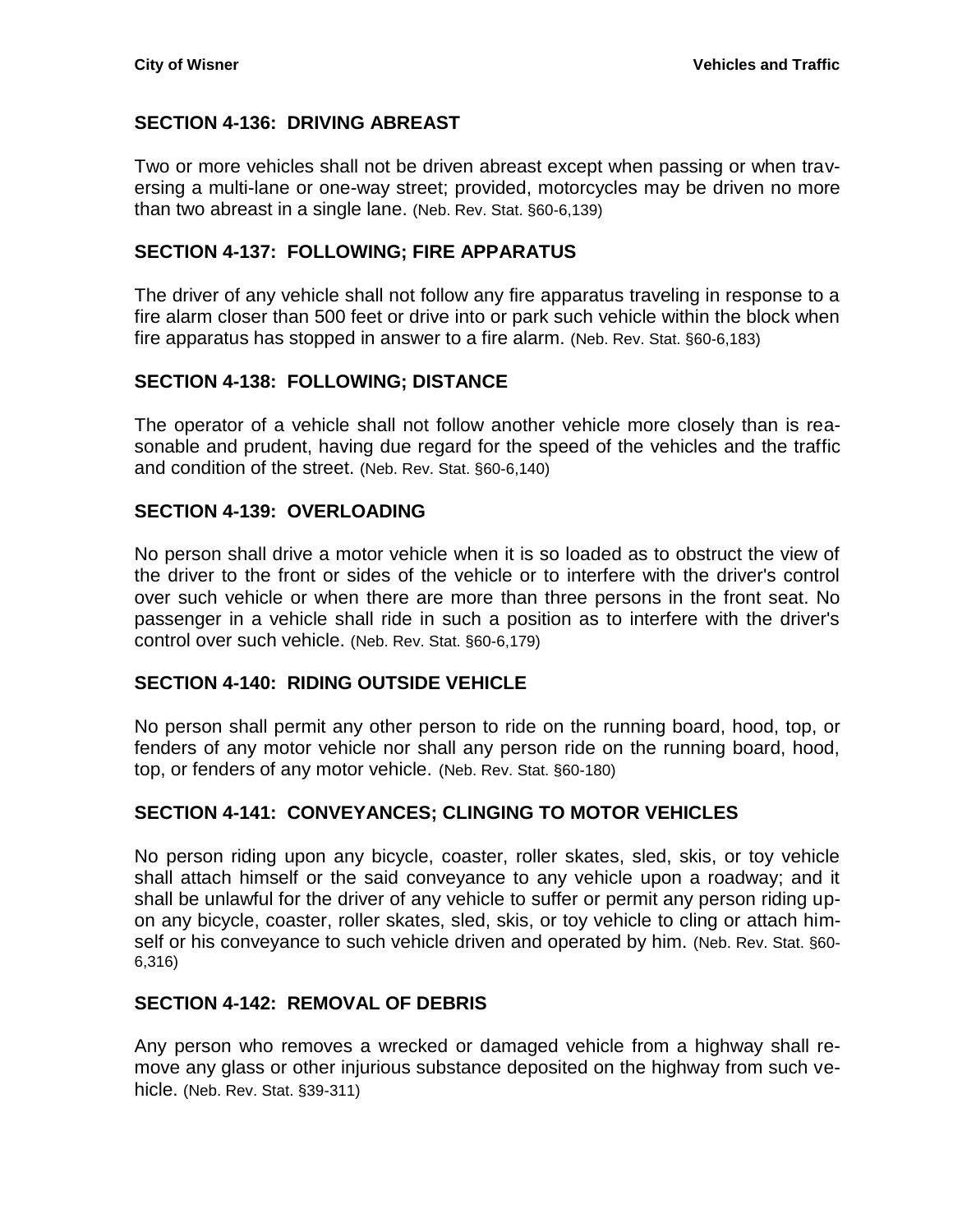## <span id="page-15-0"></span>**SECTION 4-143: LICENSE PLATES; READABLE**

The license plates required on every motor vehicle by laws of the State of Nebraska or of any other state while such vehicle is operated within the corporate limits shall be kept clear and free from grease, dust, or other blurring matter so they will be plainly visible at all times. The said plates shall be attached in such manner as to be clearly readable at a distance of 100 feet and under no circumstances shall they be obstructed by any portion of the vehicle. (Neb. Rev. Stat. §§60-324, 60-325)

## <span id="page-15-1"></span>**SECTION 4-144: SCHOOL ZONES**

It shall be unlawful for the driver of any vehicle, when passing premises on which school buildings are located and which are used for school purposes, during school recess or while children are going to or leaving school during the opening or closing hours, to drive such vehicle in excess of 15 miles per hour unless otherwise posted past such premises. Such driver shall stop at all stop signs located at or near such school premises and it shall be unlawful for such driver to make a "U" turn at any intersection where such stop signs are located at or near such school premises. (Neb. Rev. Stat. §60-6,190)

## <span id="page-15-2"></span>**SECTION 4-145: TRUCK ROUTES**

The City Council may by resolution designate certain streets in the city that trucks shall travel upon and it shall be unlawful for persons operating such trucks to travel on other streets than those designated for trucks, unless to pick up or deliver goods, wares, or merchandise; and in that event, the operator of such truck shall return to such truck routes as soon as possible in traveling through or about the city. The City Council shall cause notices to be posted or shall erect signs indicating the streets so designated as truck routes. (Neb. Rev. Stat. §60-681)

#### <span id="page-15-3"></span>**SECTION 4-146: ENGINE BRAKES**

It shall be unlawful for any person within the city limits to make or cause to be made loud or disturbing noises with any mechanical device operated by compressed air and used for purposes of assisted braking on any motor vehicle; provided, however, it shall be permitted to use engine brakes in an emergency situation. (Ord. No. 98-875, 12/7/98)

#### <span id="page-15-4"></span>**SECTION 4-147: HIGHWAY CONDITIONS; PROHIBITION OR WEIGHT LIMIT**

A. The City Council may by ordinance or resolution prohibit the operation of vehicles upon any highway or impose restrictions as to the weight of vehicles for a total period not to exceed 180 days in any one calendar year when operated upon any highway under the jurisdiction of and for the maintenance of which the City Council is responsible whenever any such highway by reason of deterioration, rain, snow, or other climatic condition will be seriously damaged or destroyed, unless the use of vehicles thereon is prohibited or the permissible weight thereof reduced. The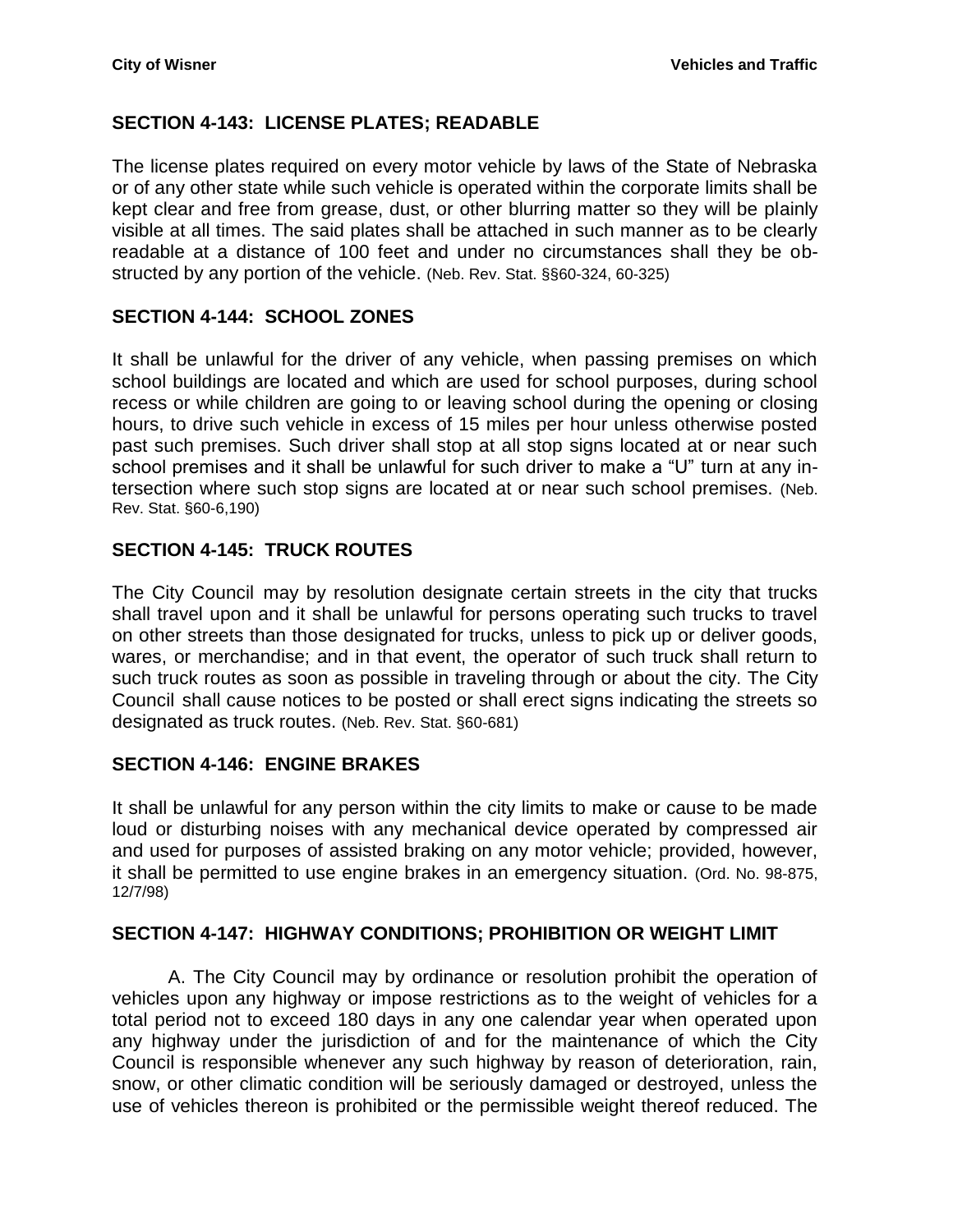City Council shall erect or cause to be erected and maintained signs designating the provisions of the ordinance or resolution at each end of that portion of any highway affected thereby, and the ordinance or resolution shall not be effective until such signs are erected and maintained.

B. The City Council may also, by ordinance or resolution, prohibit the operation of trucks or other commercial vehicles or impose limitations as to the weight thereof on designated highways, which prohibitions and limitations shall be designated by appropriate signs placed on such highways. (Neb. Rev. Stat. §60-681)

## <span id="page-16-0"></span>**SECTION 4-148: LOADS; PROJECTING**

When any vehicle has been loaded in such a manner that any portion of the load extends more than 4 feet beyond the rear of the bed or the body of such vehicle, a red flag of not less than 12 inches both in length and width shall be carried by day and a red light after sunset at the extreme rear end of such load. (Neb. Rev. Stat. §60-243)

## <span id="page-16-1"></span>**SECTION 4-149: LOADS; CONTENTS; REQUIREMENTS**

A. No vehicle shall be driven or moved on any highway unless the vehicle is so constructed or loaded as to prevent its contents from dropping, sifting, leaking, or otherwise escaping from the vehicle.

B. No person shall transport any sand, gravel, rock less than 2 inches in diameter, or refuse in any vehicle on any hard-surfaced state highway if such material protrudes above the sides of that part of the vehicle in which it is being transported unless such material is enclosed or completely covered with canvas or similar covering.

C. No person shall drive or move a motor vehicle, trailer, or semitrailer upon any highway unless the cargo or contents carried by the motor vehicle, trailer, or semitrailer are properly distributed and adequately secured to prevent the falling of cargo or contents from the vehicle. The tailgate, doors, tarpaulins, and any other equipment used in the operation of the motor vehicle, trailer, or semitrailer or in the distributing or securing of the cargo or contents carried by the motor vehicle, trailer, or semitrailer shall be secured to prevent cargo or contents falling from the vehicle. The means of securement to the motor vehicle, trailer, or semitrailer must be tiedowns and tiedown assemblies of adequate strength or sides, sideboards, or stakes and a rear endgate, endboard, or stakes strong enough and high enough to assure that cargo or contents will not fall from the vehicle. (Neb. Rev. Stat. §60-6,304)

#### <span id="page-16-2"></span>**SECTION 4-150: TRAFFIC INFRACTIONS; PENALTY**

A. Unless otherwise declared herein with respect to particular offenses, a violation of any provision of this article or the rules shall constitute a traffic infraction.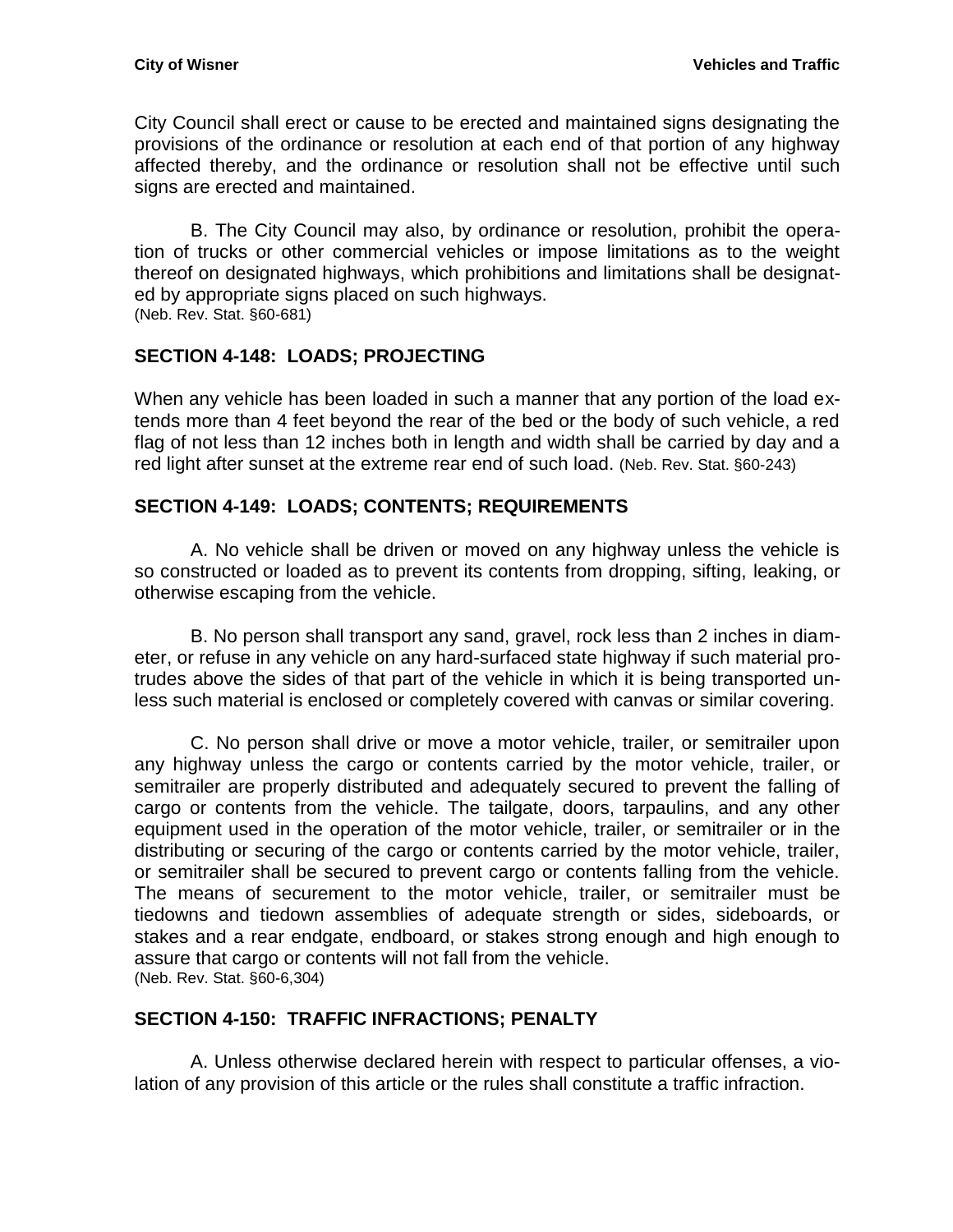B. Any person who is found guilty of a traffic infraction in violation of this article for which a penalty has not been specifically provided shall be fined in increasing amounts as set by resolution of the City Council and placed in file in the city office, as follows:

1. For the first offense;

2. For a second offense within a one-year period; and

3. For a third offense and subsequent offense within a one-year period.

(Neb. Rev. Stat. §§60-682, 60-689)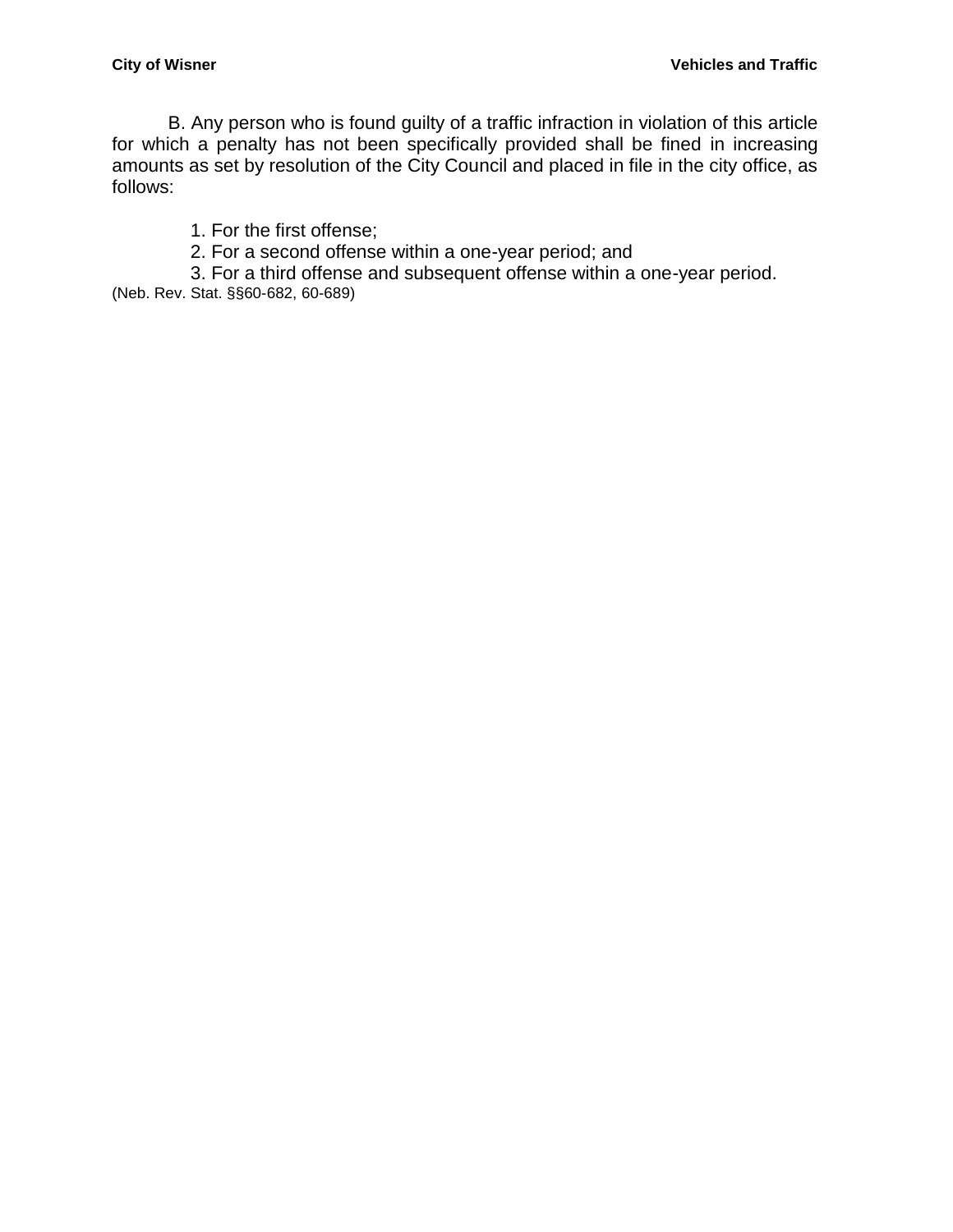# **Article 2 – Parking**

#### <span id="page-18-1"></span><span id="page-18-0"></span>**SECTION 4-201: GENERALLY**

A. Except as otherwise provided in this section, any vehicle stopped or parked upon a two-way roadway where parking is permitted shall be so stopped or parked with the right-hand wheels parallel to and within 12 inches of the right-hand curb or edge of such roadway. No vehicle shall be parked upon a roadway when there is a shoulder adjacent to the roadway which is available for parking.

B. Except when otherwise provided by the City Council, every vehicle stopped or parked upon a one-way roadway shall be so stopped or parked parallel to the curb or edge of such roadway, in the direction of authorized traffic movement, with its right-hand wheels within 12 inches of the right-hand curb or edge of the roadway or its left-hand wheels within 12 inches of the left-hand curb or edge of such roadway.

C. The City Council may permit angle or center parking on any roadway, except that angle or center parking shall not be permitted on any federal-aid highway or on any part of the state highway system unless the director-state engineer has determined that such roadway is of sufficient width to permit angle or center parking without interfering with the free movement of traffic.

D. The City Council may prohibit or restrict stopping, standing, or parking on highways under its jurisdiction and erect and maintain proper and adequate signs thereon. No person shall stop, stand, or park any vehicle in violation of the restrictions stated on such signs.

E. Where stalls are designated either on the curb or pavement, vehicles shall be parked within those stalls.

F. Vehicles must not be parked at any curb in such a position as to prevent another vehicle already parked at the curb from moving away. (Neb. Rev. Stat. §§60-6,167, 60-680)

#### <span id="page-18-2"></span>**SECTION 4-202: REGULATION BY CITY COUNCIL**

A. The City Council may by resolution set aside any street, alley, public way, or portion thereof where the parking of a particular kind or class of vehicle shall be prohibited or where the parking of any vehicle shall be prohibited. No vehicle prohibited from parking thereon shall stand or be parked adjacent to the curb of said street, alley, public way, or portion thereof longer than a period of time necessary to load and unload freight or passengers.

B. The City Council may by resolution designate any street or portion thereof where vehicles shall be parked parallel with and adjacent to the curb or at an angle so as to have the right front wheel at the curb. (Neb. Rev. Stat. §§60-6,167, 60-680)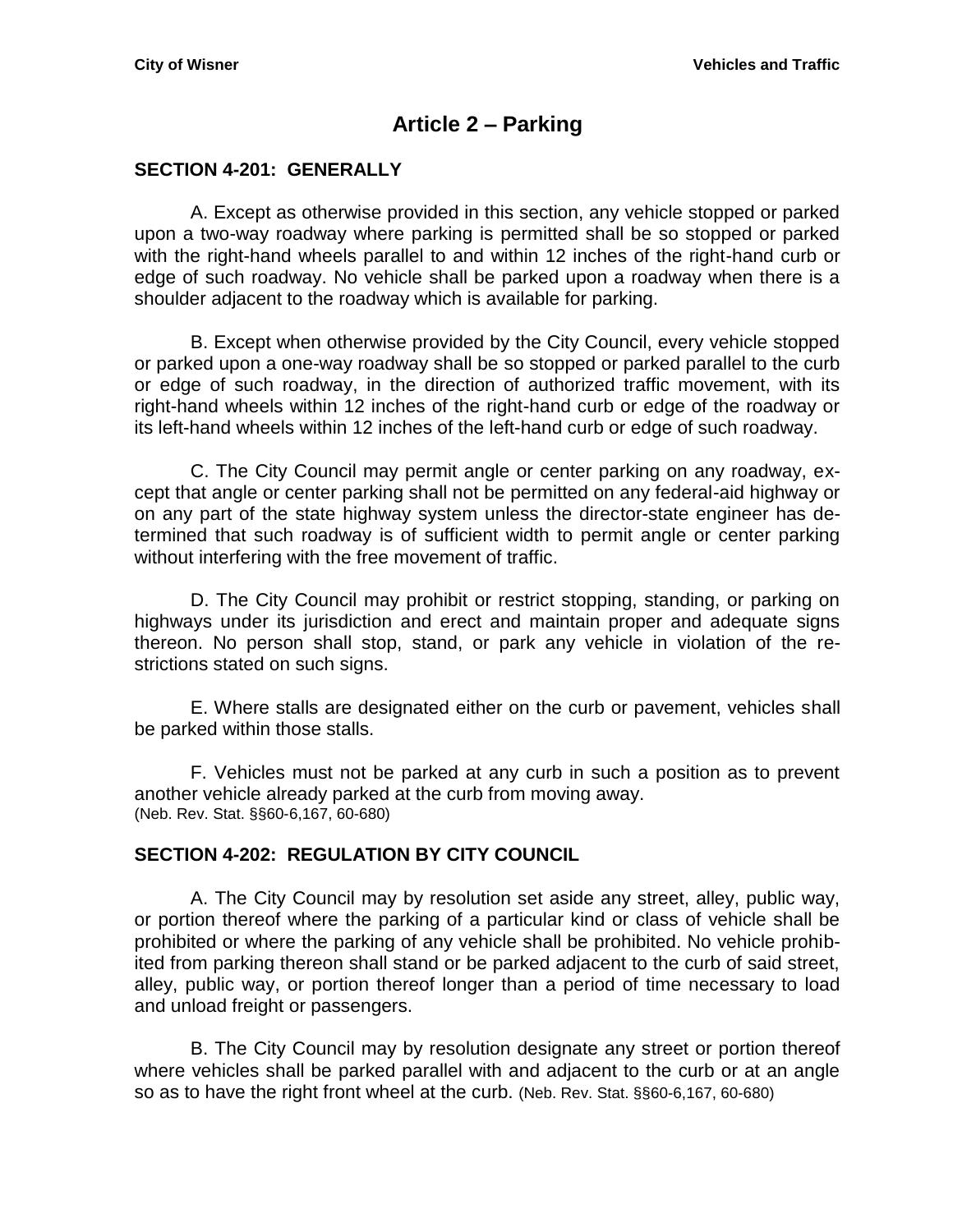C. The City Council may by ordinance designate certain streets, alleys, or public ways where vehicles, regardless of length, shall be permitted to load or unload freight. Vehicles so designated shall park upon said streets, alleys, or public ways in such manner that other vehicles may pass.

D. The City Council may by resolution entirely prohibit or fix a time limit for the parking and stopping of vehicles on any street, streets, or district designated by such resolution; and the parking or stopping of any vehicle in any such street, streets, or district, for a period of time longer than fixed in such resolution shall constitute a violation of this article.

(Neb. Rev. Stat. §60-680)

#### <span id="page-19-0"></span>**SECTION 4-203: CURBS PAINTED**

A. In the event curbs are to be painted as deemed necessary by the City Council, it shall be the duty of the utilities superintendent to cause the curb space to be painted at places designated by the council and to keep the same painted. No person, firm, or corporation shall paint the curb of any street or in any manner set aside or attempt to prevent the parking of vehicles in any street or part thereof except at such places where the parking of vehicles is prohibited by the provisions of this article. The marking or designating of portions of streets or alleys where the parking of vehicles is prohibited or limited shall be done only by the city through its proper officers at the direction of the City Council.

B. The curb space within 15 feet in either direction of a fire hydrant shall be painted red or another color specified by the City Council to indicate that parking is prohibited in such area.

C. If the City Council adopts a resolution regulating or prohibiting the parking or stopping of vehicles at the curb on highways in front of certain facilities or at certain locations, the curbs adjacent to any such facility or location shall be painted in such manner as directed by the City Council to indicate such regulation or prohibition. (Neb. Rev. Stat. §60-680)

#### <span id="page-19-1"></span>**SECTION 4-204: MAXIMUM TIME LIMIT**

The parking of a motor vehicle on a public street for over 24 consecutive hours is unlawful, except where a different maximum time limit is posted. If the City Council adopts a resolution entirely prohibiting or fixing a time limit for the parking or stopping of vehicles on any highway, it shall be unlawful to park or stop any vehicle on such highway for a period of time longer than set in such resolution. (Neb. Rev. Stat. §60-680)

#### <span id="page-19-2"></span>**SECTION 4-205: GENERAL PROHIBITIONS; EXCEPTIONS**

Except when necessary to avoid conflict with other traffic or when in compliance with law or the directions of a peace officer or traffic control device, no person shall: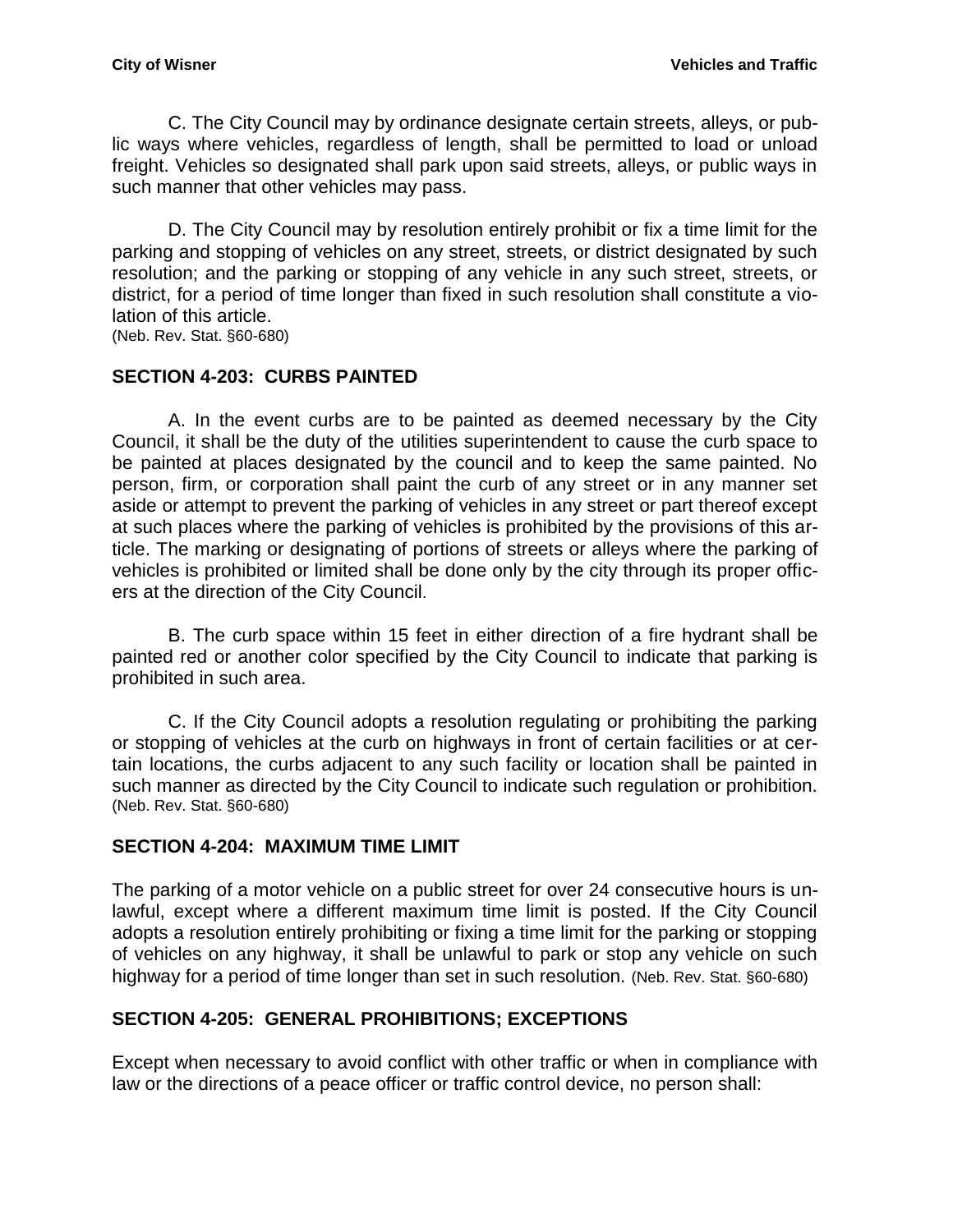- A. Stop, stand, or park any vehicle:
	- 1. On the roadway side of any vehicle stopped or parked at the edge or curb of a street;
	- 2. On a sidewalk;
	- 3. Within an intersection;
	- 4. On a crosswalk;
	- 5. Between a safety zone and the adjacent curb or within 30 feet of points on the curb immediately opposite the ends of a safety zone unless the City Council indicates a different length by signs or markings ("safety zone" shall mean an area or space officially set apart within a roadway for the exclusive use of pedestrians and which is protected or is so marked or indicated by adequate signs as to be plainly visible at all times while set apart as such area);
	- 6. Alongside or opposite any street excavation or obstruction when stopping, standing, or parking would obstruct traffic;
	- 7. Upon any bridge or other elevated structure over a highway or within a highway tunnel;
	- 8. On any railroad track; or
	- 9. At any place where official signs prohibit stopping.

B. Stand or park a vehicle, whether occupied or not, except momentarily to pick up or discharge a passenger or passengers:

- 1. In front of a public or private driveway;
- 2. Within 15 feet of a fire hydrant;
- 3. Within 20 feet of a crosswalk at an intersection;
- 4. Within 30 feet of any flashing signal, stop sign, yield sign, or other traffic control device located at the side of a roadway;
- 5. Within 20 feet of the driveway entrance to any fire station and on the side of a street opposite the entrance to any fire station within 75 feet of such entrance when properly signposted; or
- 6. At any place where official signs prohibit standing.

C. Park a vehicle, whether occupied or not, except temporarily for the purpose of and while actually engaged in loading or unloading merchandise or passengers:

- 1. Within 50 feet of the nearest rail of a railroad crossing; or
- 2. At any place where official signs prohibit parking.

D. No person shall move a vehicle not lawfully under his or her control into any such prohibited area or away from a curb such a distance as shall be unlawful. (Neb. Rev. Stat. §§60-6,166, 60-657)

## <span id="page-20-0"></span>**SECTION 4-206: TRUCK PARKING AREAS; REGULATIONS**

A. It shall be unlawful for the operator of any truck with an overall length of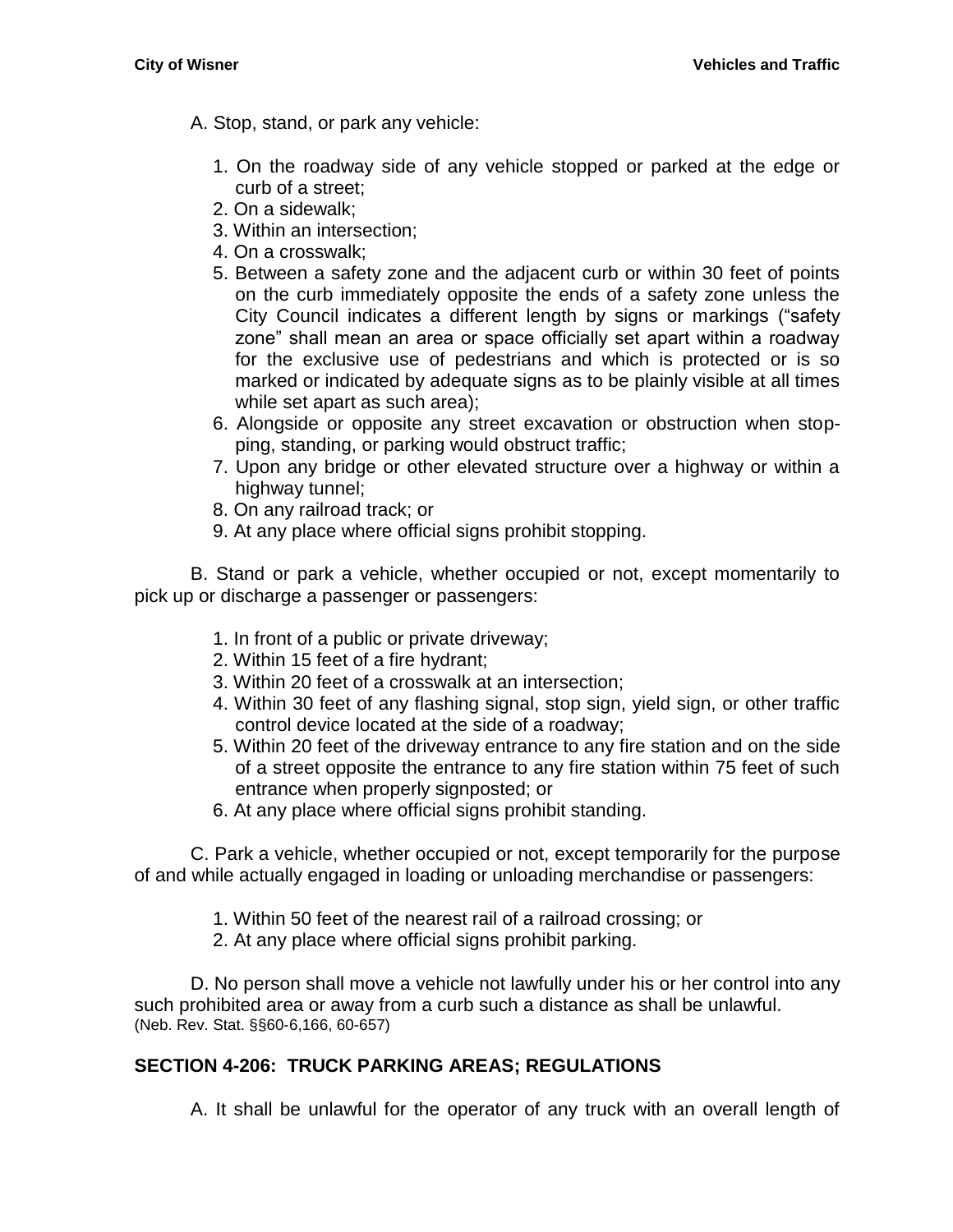more than 20 feet to park or stop such vehicle on a street within the Business District except to load or unload when loading or unloading in an alley is impossible and then only for the period of time reasonably necessary to load or unload.

B. If the City Council provides truck parking areas adjoining or adjacent to the Business District, all truck operators shall use such parking areas for all parking purposes.

C. Except in an area provided for by the City Council by resolution, it shall be unlawful for the operator of any truck, including an oil tanker, to park or stop for any period of time within the limits of any street outside the Business District except to load or unload the cargo thereof in the ordinary course of business.

#### <span id="page-21-0"></span>**SECTION 4-207: BUSINESS OR RESIDENTIAL DISTRICT; ROADWAYS OUTSIDE**

A. No person shall stop, park, or leave standing any vehicle, whether attended or unattended, upon a roadway outside of a business or residential district when it is practicable to stop, park, or leave such vehicle off such part of a highway, but in any event an unobstructed width of the roadway opposite a standing vehicle shall be left for the free passage of other vehicles and a clear view of such stopped vehicle shall be available from a distance of 200 feet in each direction upon such highway. Such parking, stopping, or standing shall in no event exceed 24 hours.

B. No person shall stop, park, or leave standing any vehicle on a freeway except in areas designated or unless so directed by a peace officer, except that when a vehicle is disabled or inoperable or the driver of the vehicle is ill or incapacitated, such vehicle shall be permitted to park, stop, or stand on the shoulder facing in the direction of travel with all wheels and projecting parts of such vehicle completely clear of the traveled lanes but in no event shall such parking, standing, or stopping upon the shoulder of a freeway exceed 12 hours.

C. Whenever a vehicle is disabled or inoperable in a roadway or for any reason obstructs the regular flow of traffic for reasons other than an accident, the driver shall move or cause the vehicle to be moved as soon as practical so as to not obstruct the regular flow of traffic.

D. This section does not apply to the driver of any vehicle which is disabled while on the roadway in such manner and to such extent that it is impossible to avoid stopping and temporarily leaving such disabled vehicle in such position until such time as it can be removed pursuant to subsection (C) of this section. (Neb. Rev. Stat. §60-6,164)

## <span id="page-21-1"></span>**SECTION 4-208: FREIGHT VEHICLES; UNLOADING**

Vehicles of an overall length of less than 20 feet, including load, while discharging or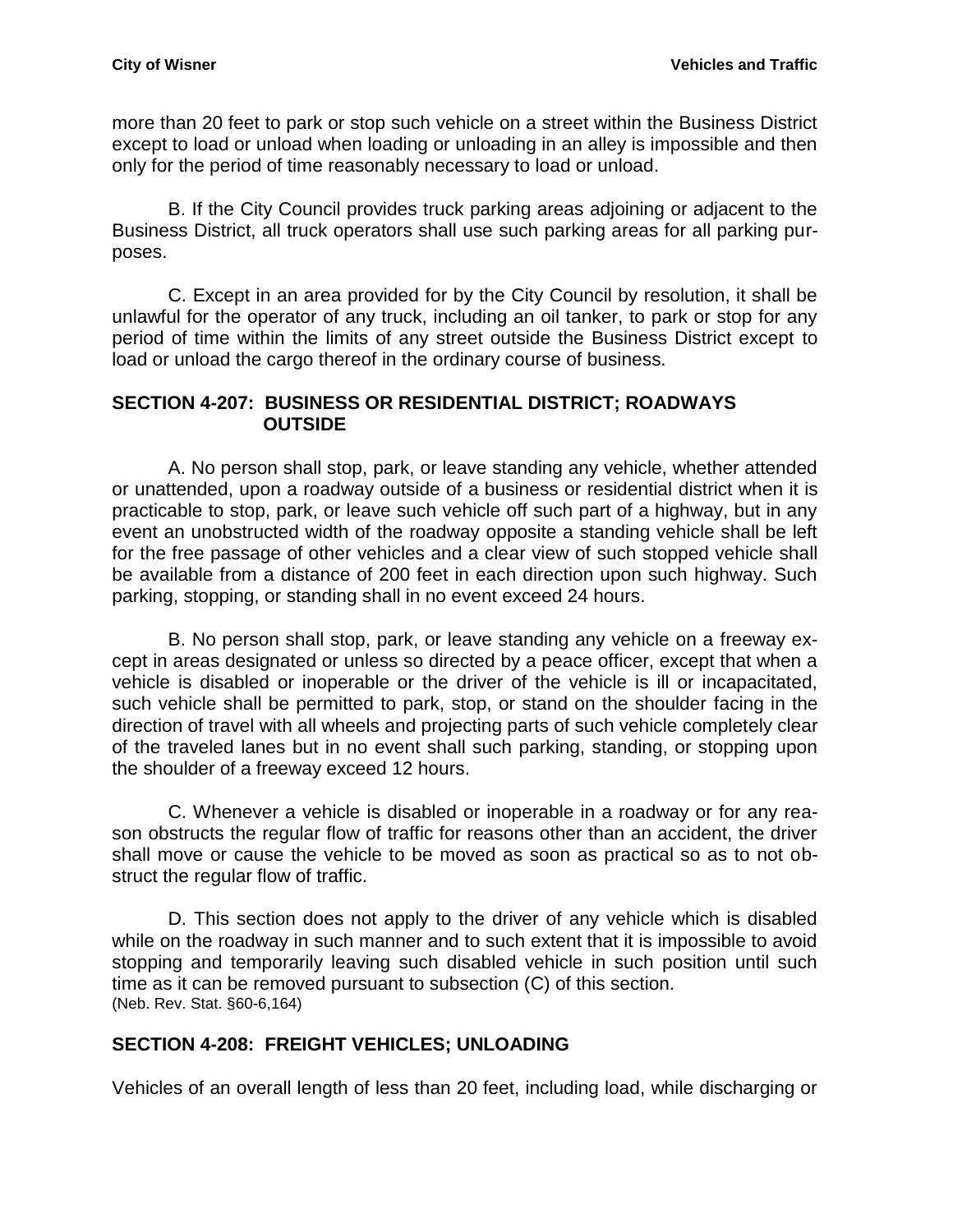loading freight may back to the curb but shall occupy as little of the street as possible. (Neb. Rev. Stat. §60-680)

## <span id="page-22-0"></span>**SECTION 4-209: ALLEYS; OBSTRUCTION; LOADING AND UNLOADING**

A. No vehicle while parked shall have any portion thereof projecting into any alley entrance.

B. No vehicle shall be parked in any alley except for the purpose of loading or unloading during the time necessary to load or unload, which shall not exceed the maximum limit of one-half hour. Every vehicle while loading or unloading in any alley shall be parked in such manner as will cause the least obstruction possible to traffic in such alley.

(Neb. Rev. Stat. §§60-680, 60-6,166)

## <span id="page-22-1"></span>**SECTION 4-210: OBSTRUCTING TRAFFIC**

Except in case of an accident or emergency, no person shall stop any vehicle in any location where such stopping will obstruct any street, intersection, or entrance to an alley or public or private drive. (Neb. Rev. Stat. §§60-680, 60-6,166)

## <span id="page-22-2"></span>**SECTION 4-211: OVERHANGING STREET OR ADJACENT PROPERTY; SIDEWALK SPACE**

It shall be unlawful for any person to park or place, or cause to be parked or placed, any motor vehicle or other vehicle (A) on any private property in such a manner that the vehicle overhangs the street, including that space between the curb line and the lot line, (B) in such a manner that the vehicle overhangs adjacent property, or (C) upon any part of the sidewalk space or that space between the curb line and the lot line.

## <span id="page-22-3"></span>**SECTION 4-212: EMERGENCY VEHICLES; EXCEPTION**

The provisions of this article regulating the movement, parking, and standing of vehicles shall not apply to any authorized emergency vehicle while the driver of such vehicle is operating the same in an emergency. (Neb. Rev. Stat. §60-6,114)

#### <span id="page-22-4"></span>**SECTION 4-213: FIRE STATION AND HYDRANTS**

No vehicle shall be parked (A) within 15 feet in either direction of any fire hydrant; (B) within 20 feet of the driveway entrance to any fire station; nor (C) on the side of the street opposite the entrance to any fire station within 75 feet of such entrance when properly signposted. Any vehicle or material found as an obstruction may be immediately removed by the fire chief or any member of the Fire Department at the risk, cost, and expense of the owner or claimant. (Neb. Rev. Stat. §60-6,166)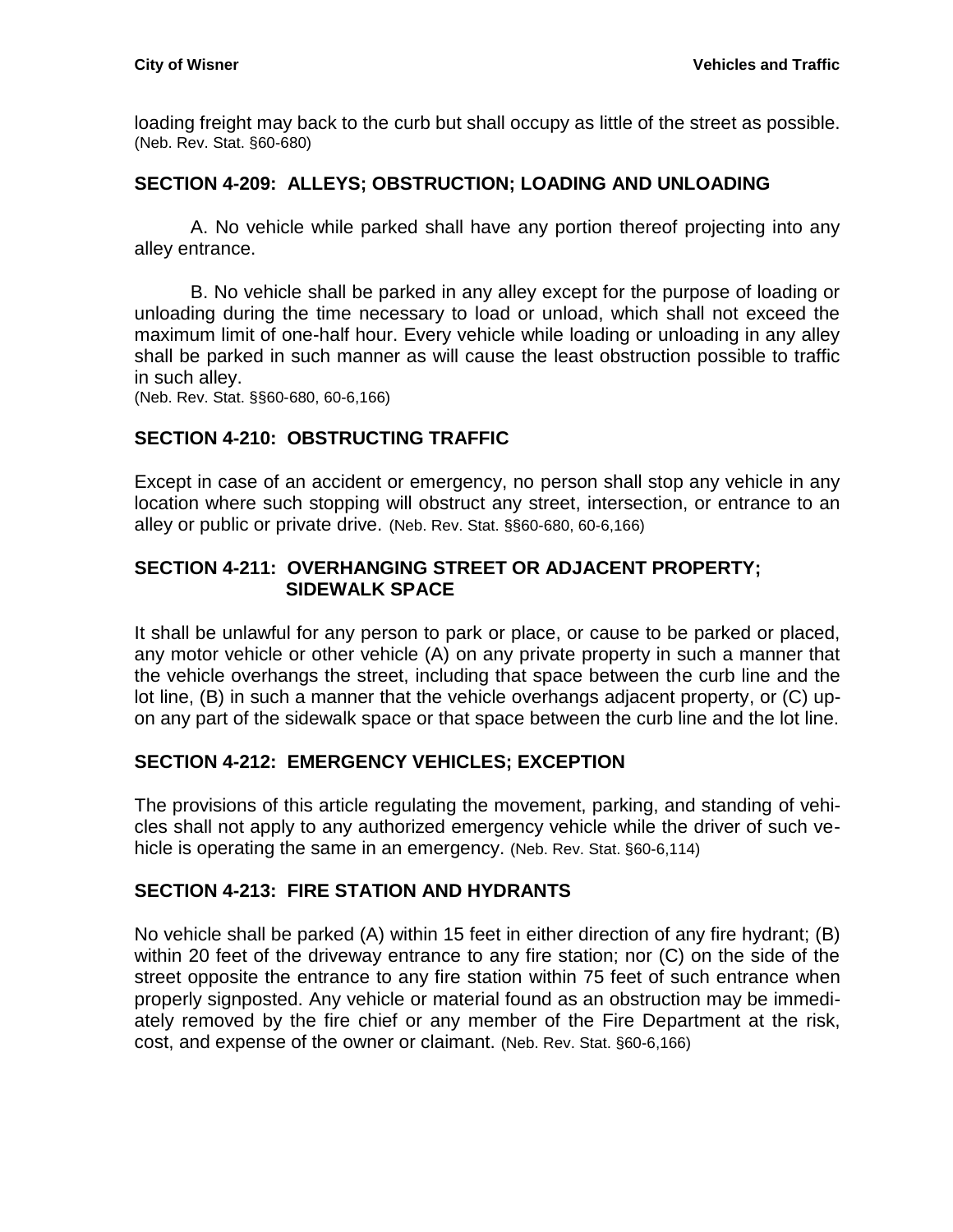#### <span id="page-23-0"></span>**SECTION 4-214: LICENSE PLATES REQUIRED; CURRENT REGISTRATION**

A. Every vehicle parked or left standing upon any street, alley, public way or public property shall have license plates attached thereto which are issued for the vehicle to which said license plates are attached and are registered in the name of the owner of the vehicle in accordance with the laws of the State of Nebraska or of the state wherein the license is issued. If any vehicle is found upon any street or alley in violation of this article and the identity of the driver cannot be determined, the owner or person in whose name such vehicle is registered shall be held *prima facie* responsible for such violation.

B. It shall be unlawful to park or place on the highways or other public property any vehicle required to be registered by the Motor Vehicle Registration Act that is not registered in accordance with the act. (Neb. Rev. Stat. §60-301)

#### <span id="page-23-1"></span>**SECTION 4-215: SNOW REMOVAL; STREET MAINTENANCE OR CLEANING**

Unless the City Council provides otherwise, it is unlawful to park or stand any vehicle on any highway in the city at any time within 12 hours after a snowfall of 3 inches or more has occurred within a 24-hour period if the snow has not been removed within that time. The police chief, the city police, or any other designated person shall have the power to order any street, alley, or portion thereof vacated for weather emergencies and street maintenance or street cleaning. Notice shall be given by posting appropriate signs along such streets or alleys not less than 4 hours prior to the time that the vacation order is to be effective or personally notifying the owner or operator of a vehicle parked on such street or alley. Any person parking a vehicle in violation of this section shall be subject to the penalties provided in this chapter and such vehicle may be removed and parked under the supervision of city personnel to a suitable nearby location without further notice to the owner or operator of such vehicle. (Neb. Rev. Stat. §17-557)

#### <span id="page-23-2"></span>**SECTION 4-216: DISPLAY OR REPAIR OF VEHICLE**

It shall be unlawful for any person to park upon any street, alley, or public place within the city any vehicle displayed for sale. No person shall adjust or repair any automobile or motorcycle or race the motor of same while on the public streets or alleys of this city, except in case of breakdown or other emergency. No person or employee connected with a garage or repair shop shall use sidewalks, streets, or alleys in the vicinity of such garage or shop for the purpose of working on automobiles or vehicles of any description. (Neb. Rev. Stat. §60-680)

#### <span id="page-23-3"></span>**SECTION 4-217: HANDICAPPED AND DISABLED PERSONS**

The City Council adopts and promulgates the rules and regulations necessary to fulfill the duties and obligations provided in Neb. Rev. Stat. §§18-1736 to 18-1741.07, dealing with parking for handicapped and disabled persons. A printed copy of the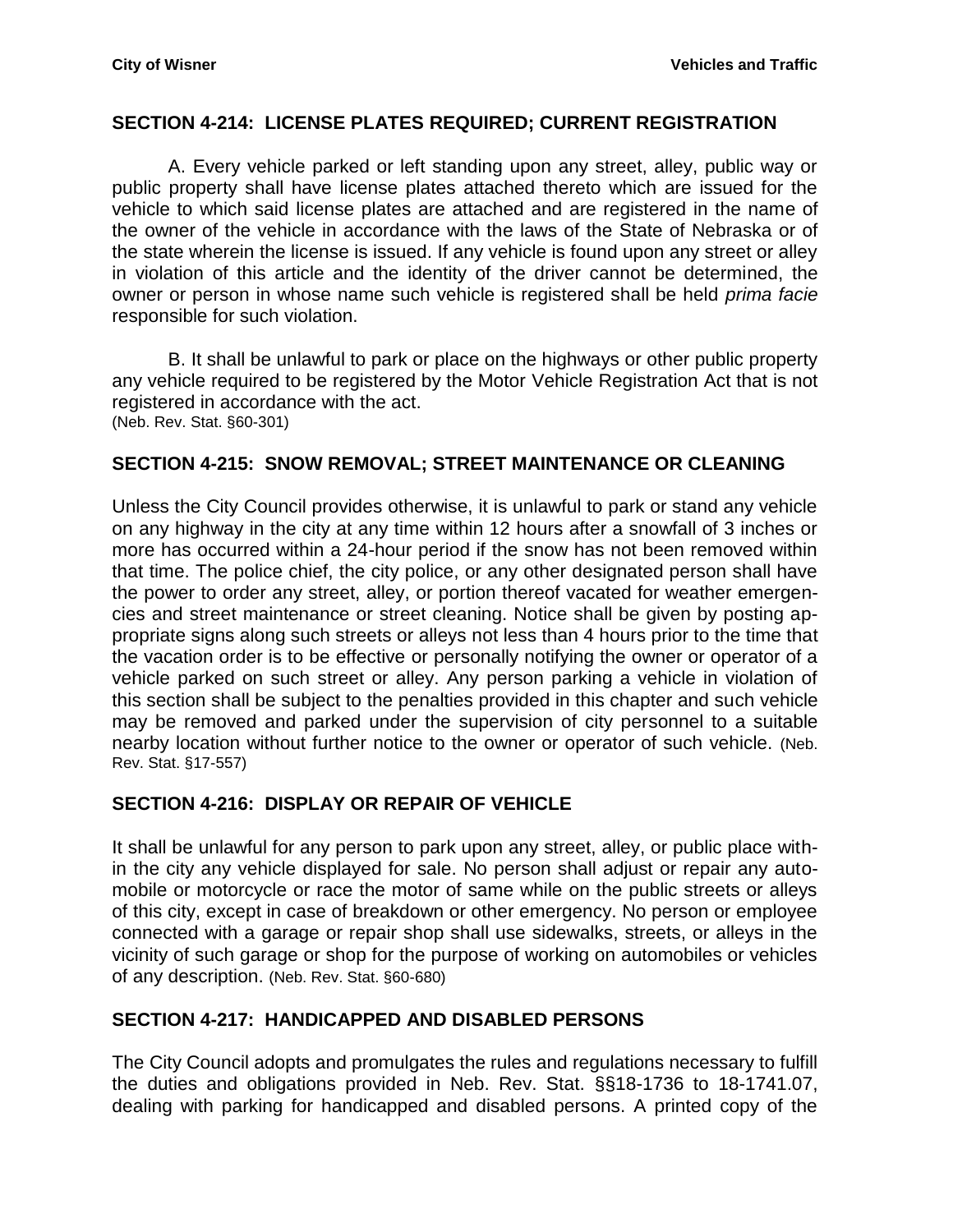current regulations shall be available for public review and access at the office of the city clerk during regular office hours.

## <span id="page-24-0"></span>**SECTION 4-218: RESTRICTED VEHICLES; PERMIT**

A. It shall be unlawful for any person to park or leave standing, without a temporary parking permit as provided for in subsection (D) herein, any recreational vehicle, including but not limited to: camper, motor home, boat, or similar recreational equipment; any trailer, flat bed, utility trailer, or other non-motorized equipment used for transport; or any construction or agricultural equipment, straight truck or step van upon any street or terrace within the city between the hours of 10:00 p.m. and 6:00 a.m., except on those streets designated for such parking or on those areas improved for parking purposes with the consent of the city.

B. Each day that a vehicle or other equipment set forth in subsection (A) herein is illegally parked shall constitute a separate violation of this section.

C. Violations of this section are subject to towing as set forth for motor vehicles in Section 4-220 (Removal of Illegally Parked Vehicles) and the fines set forth in Section 4-142 (Traffic Infractions; Penalty).

D. A temporary parking permit may be obtained from the office of the city clerk for the purpose of temporarily parking vehicles prohibited from parking on the streets or alleys of the city by subsection (A) herein. The permit shall be attached to the vehicle, tractor or equipment, visible from the traffic side. Said permit may be issued for the purpose of construction, demolition, moving, loading, or other business or domestic purposes for a period not to exceed ten days. Said parking permit may be renewed for an additional ten-day period. Further extensions shall require the consent of the City Council. The fee for said permit shall be set by resolution of the council and kept on file in the office of the city clerk. (Ord. No. 2010-1038, 1/19/10)

#### <span id="page-24-1"></span>**SECTION 4-219: REMOVAL OF ILLEGALLY PARKED VEHICLES**

A. Whenever any police officer shall find a vehicle standing upon a street or alley in violation of any of the provisions of this article, such officer may remove or have such vehicle removed or require the driver or other person in charge of the vehicle to move such vehicle to a position off the roadway of such street or alley or from such street or alley.

B. The owner or other person lawfully entitled to the possession of any vehicle towed or stored shall be charged with reasonable towing and storage fees as set by resolution of the City Council. Any such towing or storage fees shall be a lien upon the vehicle prior to all other claims. Any person towing or storing a vehicle shall be entitled to retain possession of such vehicle until such charges are paid. The lien provided for in this section shall not apply to the contents of any vehicles. (Neb. Rev. Stat. §§60-6,165, 60-680)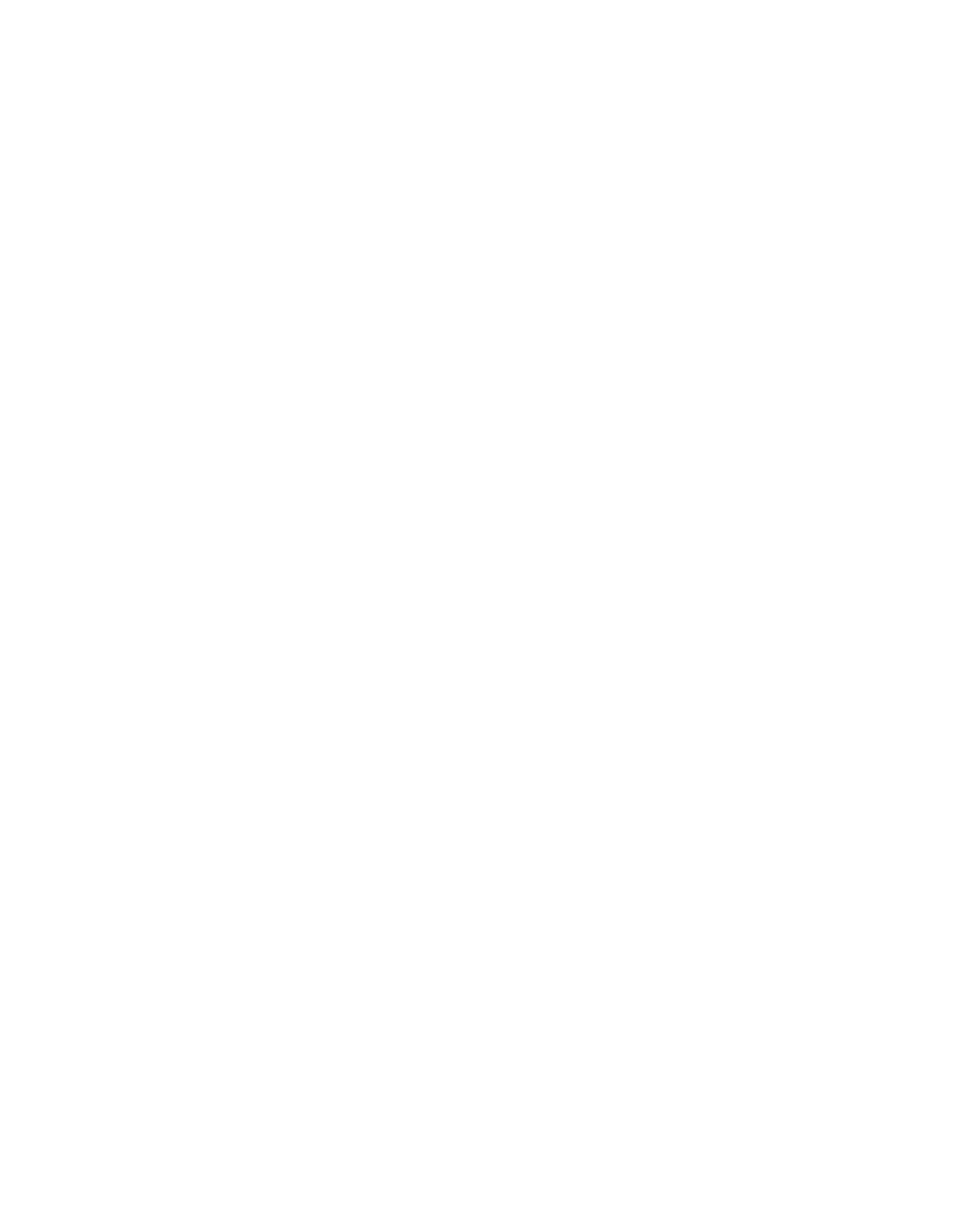# **Article 3 – Bicycles and Mini-Bikes**

#### <span id="page-26-1"></span><span id="page-26-0"></span>**SECTION 4-301: BICYCLES; PROHIBITED ACTS**

A. Any person who rides a bicycle shall not ride other than upon or astride a permanent and regular seat attached thereto.

B. Any person who rides a bicycle shall not remove his or her feet from the pedals and shall have at least one hand on the handlebars at all times.

C. Any person who operates a bicycle shall not carry any package, bundle, or article which prevents such operator from keeping at least one hand upon the handlebars.

D. No bicycle shall be used to carry more persons at one time than the number for which it is designed and equipped. (Neb. Rev. Stat. §60-6,315)

#### <span id="page-26-2"></span>**SECTION 4-302: BICYCLES; OPERATION**

A. Any person who operates a bicycle upon a roadway at less than the normal speed of traffic at the time and place and under conditions then existing shall ride as near to the right-hand curb or right-hand edge of the roadway as practicable except when:

- 1. Overtaking and passing another bicycle or vehicle proceeding in the same direction;
- 2. Preparing for a left turn onto a private road or driveway or at an intersection;
- 3. Reasonably necessary to avoid conditions that make it unsafe to continue along the right-hand curb or right-hand edge of the roadway, including fixed or moving objects, stopped or moving vehicles, bicycles, pedestrians, animals, or surface hazards;
- 4. Riding upon a lane of substandard width which is too narrow for a bicycle and a vehicle to travel safely side by side within the lane; or
- 5. Lawfully operating a bicycle on the paved shoulders of a highway included in the state highway system as provided in Neb. Rev. Stat. §60-6,142. Any person who operates a bicycle upon a roadway with a posted speed limit of 35 miles per hour or less on which traffic is restricted to one direction of movement and which has two or more marked traffic lanes may ride as near to the left-hand curb or left-hand edge of the roadway as practicable. Whenever a person operating a bicycle leaves the roadway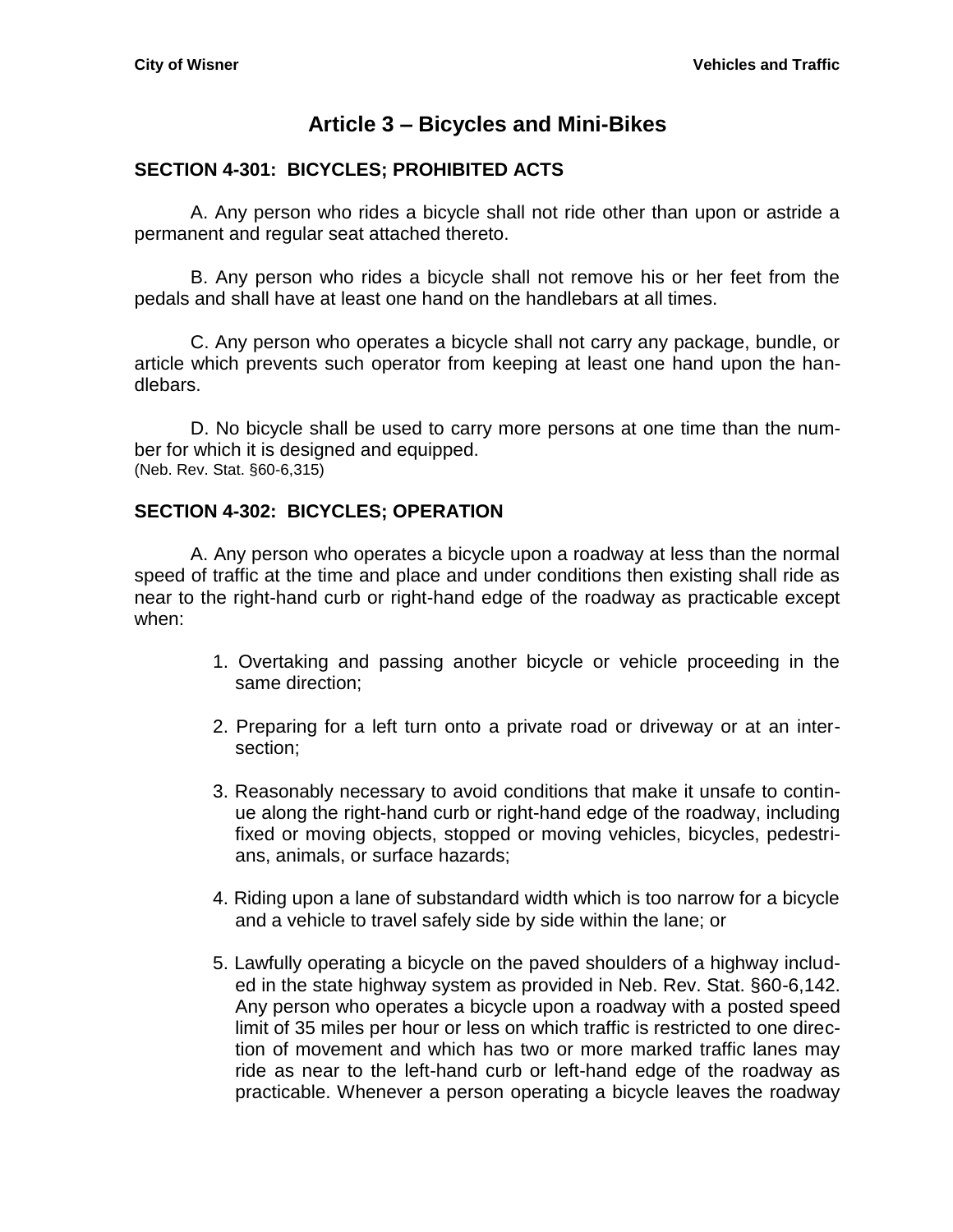to ride on the paved shoulder or leaves the paved shoulder to enter the roadway, the person shall clearly signal his or her intention and yield the right of way to all other vehicles.

B. Any person who operates a bicycle upon a highway shall not ride more than single file except on paths or parts of highways set aside for the exclusive use of bicycles.

C. Except as provided in Neb. Rev. Stat. §60-6,142, whenever a usable path for bicycles has been provided adjacent to a highway, a person operating a bicycle shall use such path and shall not use such highway.

D. A local authority may by ordinance further regulate the operation of bicycles and may provide for the registration and inspection of bicycles. (Neb. Rev. Stat. §60-6,317)

#### <span id="page-27-0"></span>**SECTION 4-303: BICYCLES; EQUIPMENT**

A. When in use at nighttime, a bicycle shall be equipped with a light visible from a distance of at least 500 feet to the front on a clear night and with a red reflector on the rear of a type which is approved by the Department of Motor Vehicles or a local authority, visible on a clear night from all distances between 100 feet and 600 feet to the rear when directly in front of lawful lower beams of headlights on a motor vehicle. A red light visible from a distance of 500 feet to the rear may be used in addition to such red reflector.

B. Any bicycle used on a highway shall be equipped with a brake or brakes which will enable the operator to stop the bicycle within 25 feet of the point of braking when moving at a speed of 10 miles per hour on dry, level, clean pavement. (Neb. Rev. Stat. §60-6,318)

#### <span id="page-27-1"></span>**SECTION 4-304: MINI-BIKES; UNLAWFUL OPERATION**

It shall be unlawful for any person to operate a mini-bike upon any street or highway within the corporate limits of the city. For purposes of this article, "mini-bike" shall mean a two-wheel motor vehicle which has a total wheel and tire diameter of less than 14 inches, an engine-rated capacity of less than 45 cubic centimeters displacement, or a seat height less than 25 inches from the ground, or any other two-wheel motor vehicle primarily designed by the manufacturer for off-road use only. (Neb. Rev. Stat. §§60-6,347, 60-6,352)

#### <span id="page-27-2"></span>**SECTION 4-305: MINI-BIKES; EMERGENCIES AND PARADES**

Mini-bikes shall be exempt from the provisions of this article during any public emergency or while being used in parades by regularly organized units of any recognized charitable, social, educational or community service organization. (Neb. Rev. Stat. §60- 6,348)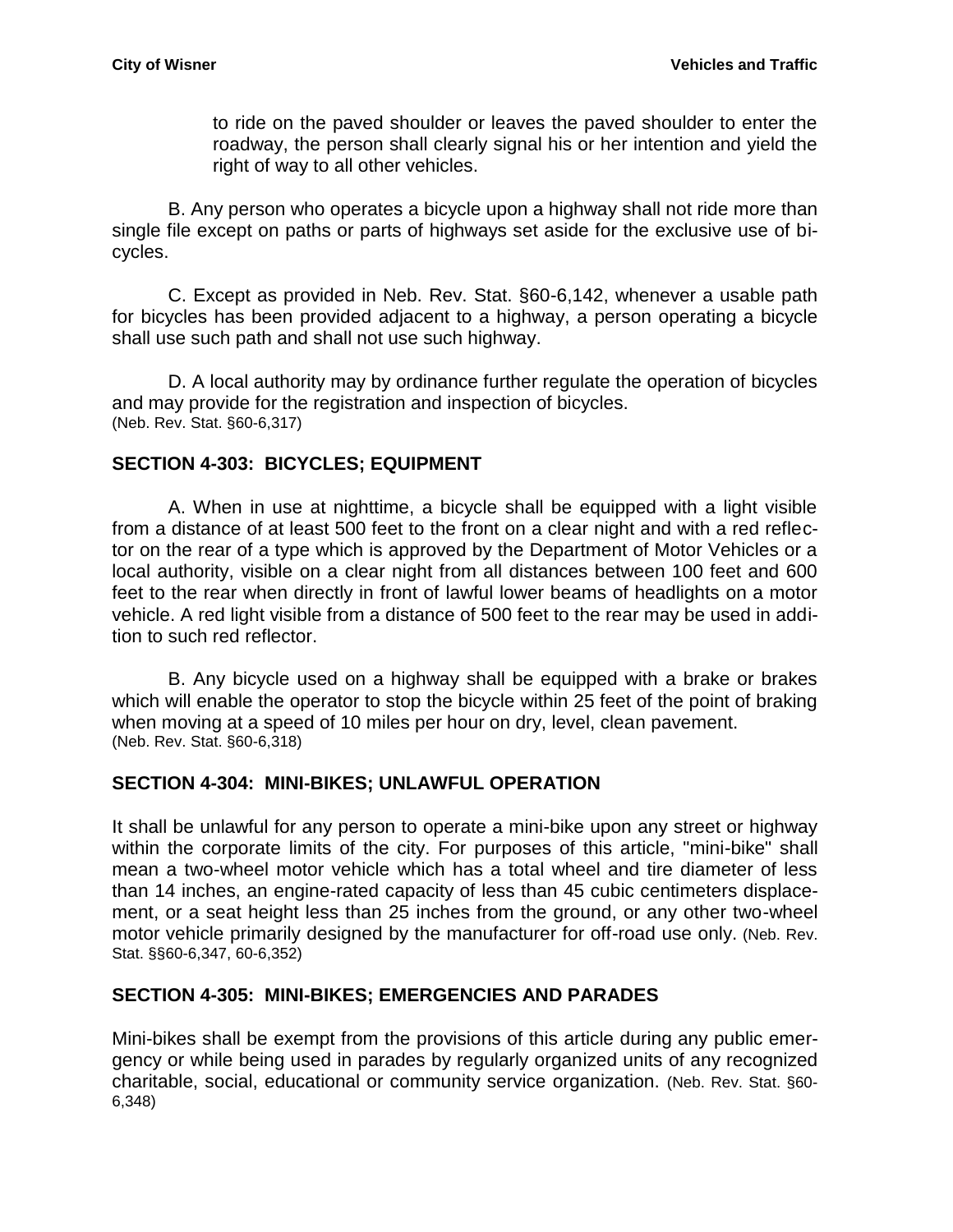## <span id="page-28-0"></span>**SECTION 4-306: MINI-BIKES; PUBLIC LANDS**

Mini-bikes shall be prohibited upon the public lands owned by the city except where allowed by resolution of the City Council. (Neb. Rev. Stat. §60-6,353)

## <span id="page-28-1"></span>**SECTION 4-307: MINI-BIKES; TRAFFIC LAWS INAPPLICABLE**

The provisions of Neb. Rev. Stat. Chapter 60, Articles 1, 3, 4, 5, and 17 shall not be applicable to the owners and operators of any mini-bike. (Neb. Rev. Stat. §60-6,347)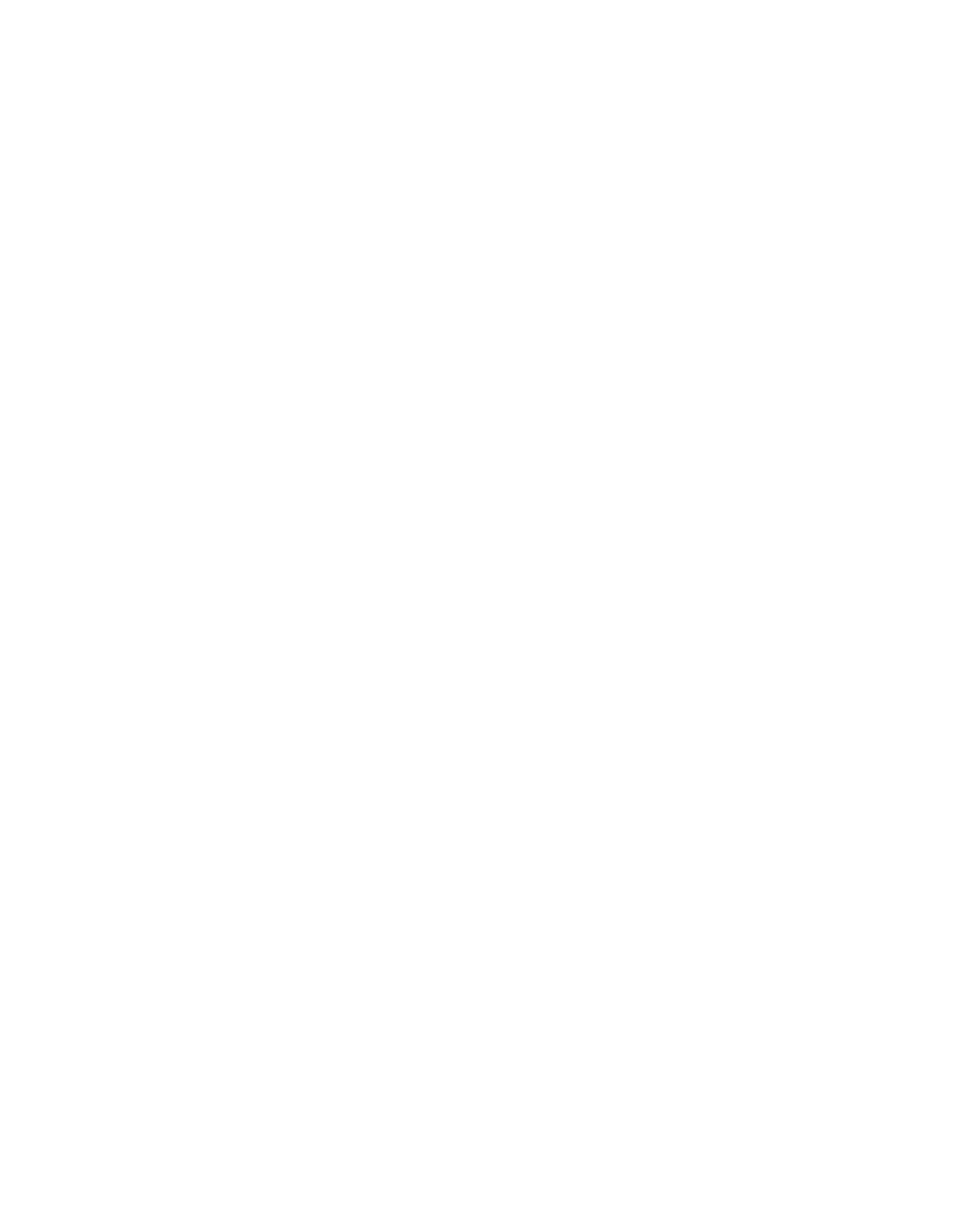# **Article 4 – Mopeds and Motorcycles**

## <span id="page-30-1"></span><span id="page-30-0"></span>**SECTION 4-401: MOPEDS; DEFINED; STATUTORY REGULATION**

"Moped" shall mean a device with fully operative pedals for propulsion by human power, an automatic transmission, and a motor with a cylinder capacity not exceeding 50 cubic centimeters, which produces no more than two brake horsepower and is capable of propelling the device at a maximum design speed of no more than 30 miles per hour on level ground. Mopeds, their owners and their operators shall be subject to the Motor Vehicle Operator's License Act, but shall be exempt from the requirements of the Motor Vehicle Certificate of Title Act, the Motor Vehicle Registration Act, and the Motor Vehicle Safety Responsibility Act. (Neb. Rev. Stat. §§60-122, 60- 6,309)

## <span id="page-30-2"></span>**SECTION 4-402: MOPEDS; OPERATOR'S LICENSE**

No person shall operate a moped upon a highway unless such person has a valid operator's license. (Neb. Rev. Stat. §60-6,310)

## <span id="page-30-3"></span>**SECTION 4-403: MOPEDS; TRAFFIC REGULATIONS APPLICABLE**

A. Any person who rides a moped upon a roadway shall have all of the rights and shall be subject to all of the duties applicable to the driver of a motor vehicle under the Nebraska Rules of the Road except for special moped regulations in the rules and except for those provisions of the rules which by their nature can have no application.

B. Regulations applicable to mopeds shall apply whenever a moped is operated upon any highway or upon any path set aside by the Department of Roads or a local authority for the use of mopeds. (Neb. Rev. Stat. §60-6,311)

#### <span id="page-30-4"></span>**SECTION 4-404: MOPEDS; OPERATION; EQUIPMENT**

A. Any person who operates a moped shall ride only upon a permanent and regular seat attached to the moped. A person operating a moped shall not carry any other person nor shall any other person ride on a moped unless it is designed by the manufacturer to carry more than one person.

B. A person shall ride upon a moped only while sitting astride the seat, facing forward.

C. No person shall operate a moped while carrying any package, bundle, or other article which prevents him or her from keeping both hands on the handlebars.

D. No operator shall carry any person nor shall any person ride in a position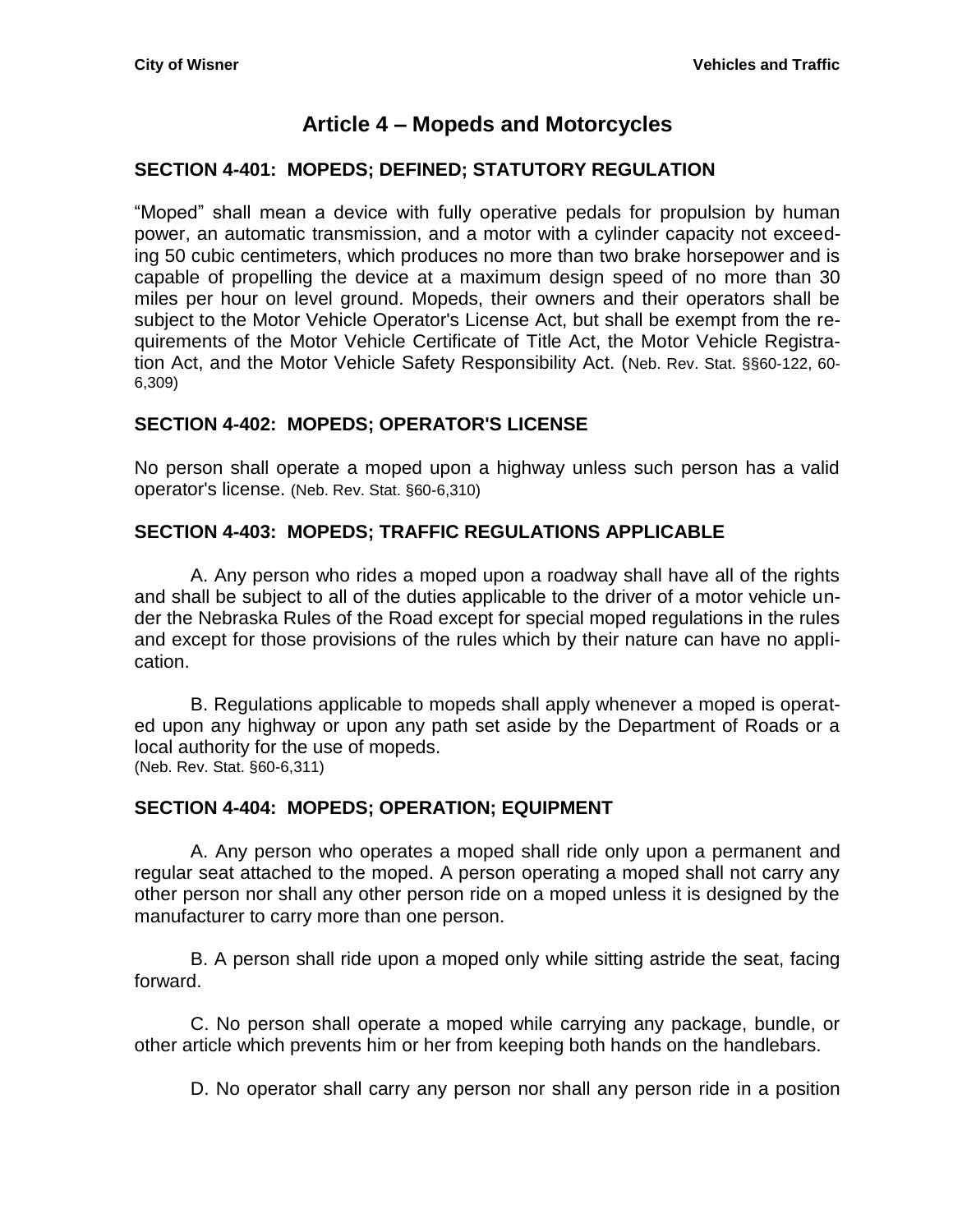that interferes with the operation or control of the moped or the view of the operator.

E. Any moped which carries a passenger shall be equipped with footrests for such passenger.

F. No person shall operate any moped with handlebars more than 15 inches above the mounting point of the handlebars. (Neb. Rev. Stat. §60-6,312)

# <span id="page-31-0"></span>**SECTION 4-405: MOPEDS; USE OF TRAFFIC LANES**

A. A moped shall be entitled to full use of a traffic lane of any highway with an authorized speed limit of 45 miles per hour or less, and no vehicle shall be operated in such a manner as to deprive any moped of the full use of such lane, except that mopeds and motorcycles may be operated two abreast in a single lane.

B. No person shall operate a moped between lanes of traffic or between adjacent lines or rows of vehicles.

C. Mopeds shall not be operated more than two abreast in a single lane.

D. Any person who operates a moped on a roadway with an authorized speed limit of more than 45 miles per hour shall ride as near to the right side of the roadway as practicable and shall not ride more than single file.

E. No person who rides upon a moped shall attach himself, herself, or the moped to any other vehicle on a roadway.

F. Mopeds shall not be operated on sidewalks.

G. Notwithstanding the maximum speed limits in excess of 25 miles per hour established in Neb. Rev. Stat. [§60-6,186,](http://nebraskalegislature.gov/laws/statutes.php?statute=60-6,186) no person shall operate any moped at a speed in excess of 30 miles per hour. (Neb. Rev. Stat. §60-6,313)

# <span id="page-31-1"></span>**SECTION 4-406: MOPEDS; HELMET REQUIRED**

A person shall not operate or be a passenger on a moped or motorcycle on any highway, as defined in state statutes, unless such person is wearing a protective helmet of the type and design manufactured for use by operators of such vehicles and unless such helmet is secured properly on his or her head with a chin strap while the vehicle is in motion. All such protective helmets shall be designed to reduce injuries to the user resulting from head impacts and shall be designed to protect the user by remaining on the user's head, deflecting blows, resisting penetration, and spreading the force of impact. Each such helmet shall consist of lining, padding, visor, and chin strap and shall meet or exceed the standards established in the United States Department of Transportation's *Federal Motor Vehicle Safety Standard No. 218*, 49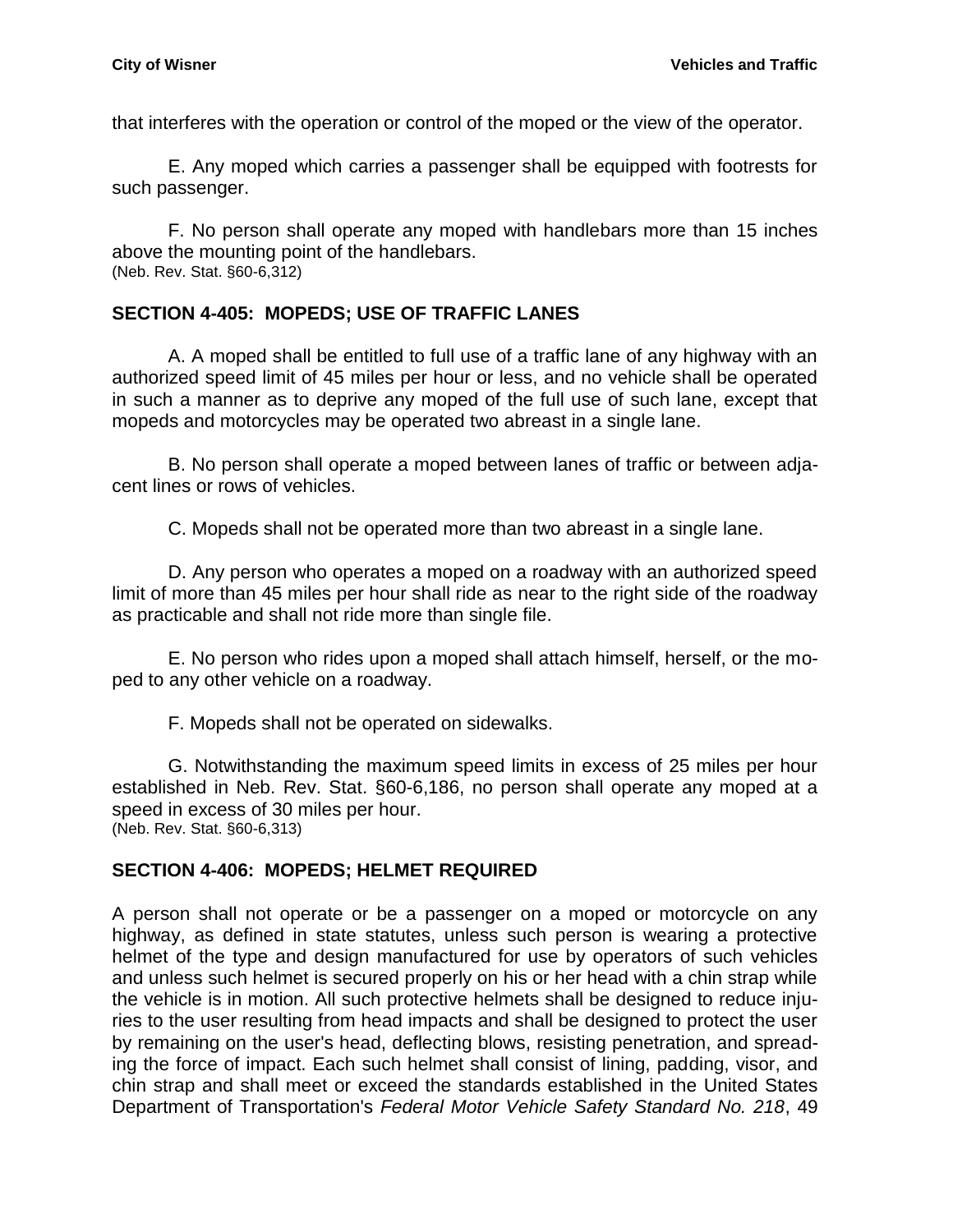C.F.R. 571.218, for motorcycle helmets. (Neb. Rev. Stat. §60-6,279)

## <span id="page-32-0"></span>**SECTION 4-407: MOTORCYCLES; OPERATION**

A. Any person who operates a motorcycle shall have all of the rights and shall be subject to all of the duties applicable to the driver of any other vehicle under this chapter.

B. Any person who operates a motorcycle shall ride only upon a permanent, regular seat attached thereto and shall not carry any other person nor shall any other person ride on a motorcycle unless such motorcycle is designed to carry more than one person, in which event a passenger may ride upon the permanent, regular seat if designed for two persons or upon another seat firmly attached to the motorcycle to the rear or side of the operator.

C. Any person shall ride upon a motorcycle only while sitting astride the seat, facing forward.

D. No person shall operate a motorcycle while carrying any package, bundle or other article which prevents him or her from keeping both hands on the handlebars.

E. No operator shall carry any person nor shall any person ride in a position that will interfere with the operation or control of the motorcycle or the view of the operator.

F. A motorcycle shall be entitled to full use of a traffic lane of any highway and no vehicle shall be driven in such a manner as to deprive any motorcycle of the full use of such lane. This subsection shall not apply to motorcycles operated two abreast in a single lane.

G. The operator of a motorcycle shall not overtake and pass in the same lane occupied by the vehicle being overtaken.

H. No person shall operate a motorcycle between lanes of traffic or between adjacent lines or rows of vehicles.

I. Motorcycles shall not be operated more than two abreast in a single lane.

J. Subsections (G) and (H) of this section shall not apply to police officers in the performance of their official duties. (Neb. Rev. Stat. §§60-6,307, 60-6,308)

## <span id="page-32-1"></span>**SECTION 4-408: MOTORCYCLES; LIGHTS**

No person shall ride a motorcycle upon the streets, alleys or highways from one-half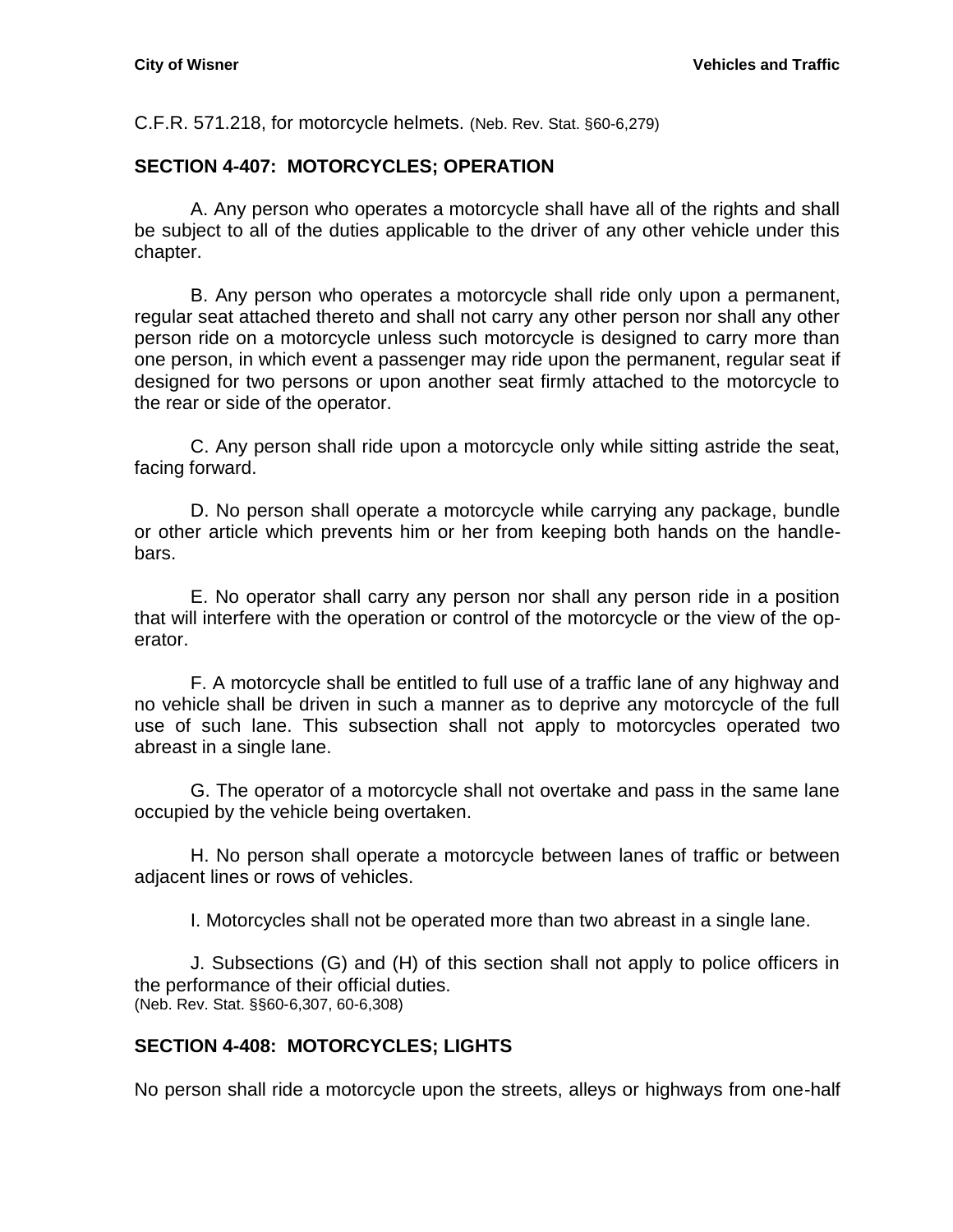hour after sunset to one-half hour before sunrise unless the same shall be equipped with at least one and not more than two headlights, plainly visible from the front; and a light on the rear exhibiting a red light visible under normal atmospheric conditions from a distance of at least 500 feet to the rear thereof; provided, said lights shall comply with the requirements and limitations of state statutes. (Neb. Rev. Stat. §60-6,219)

#### <span id="page-33-0"></span>**SECTION 4-409: MOTORCYCLES; HELMET REQUIRED**

A person shall not operate or be a passenger on a motorcycle or moped on any highway, as defined in state statutes, unless such person is wearing a protective helmet as provided in Section 4-406.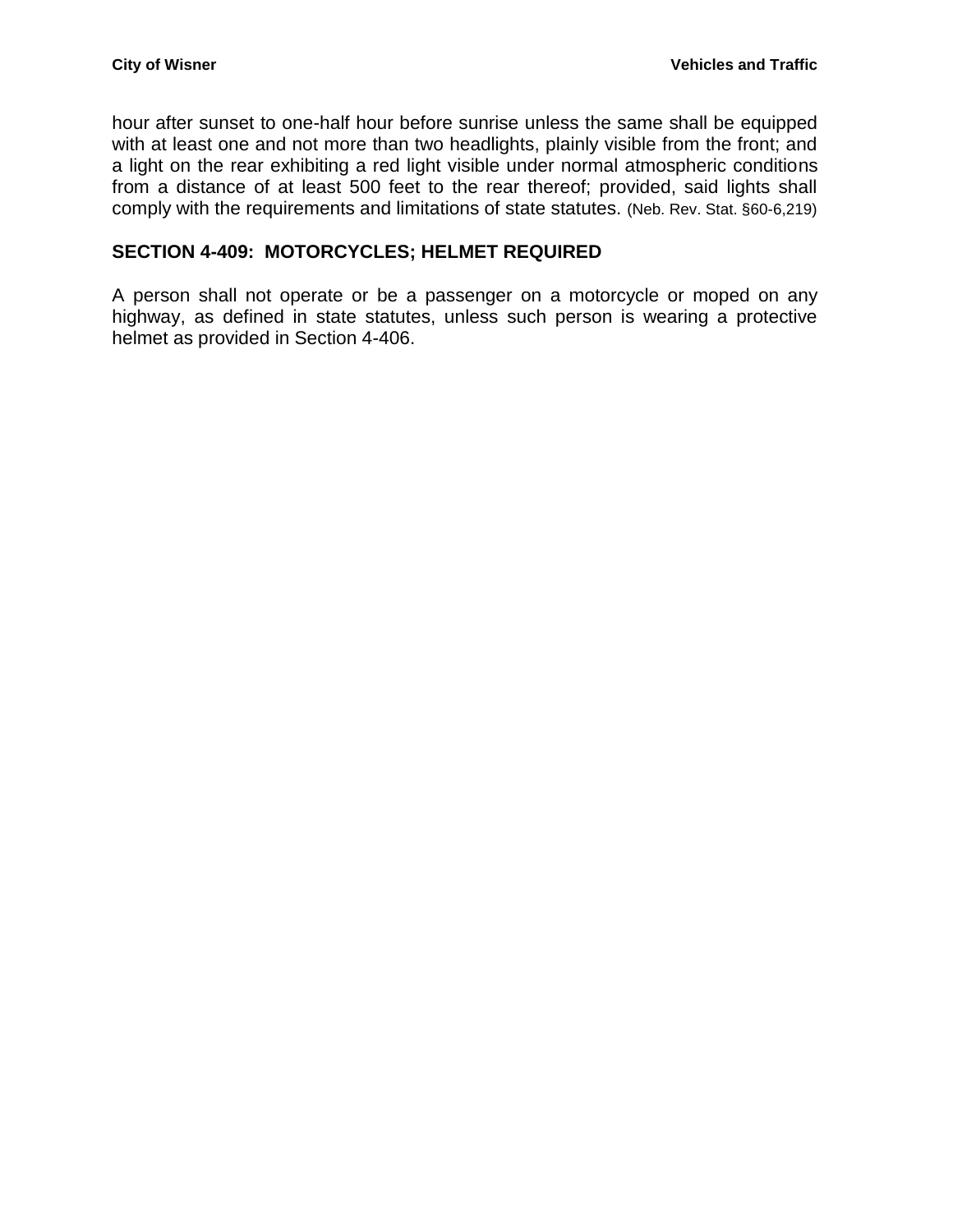# **Article 5 – Recreational and Off-Road Vehicles**

## <span id="page-34-1"></span><span id="page-34-0"></span>**SECTION 4-501: SNOWMOBILES; EQUIPMENT**

A. Every snowmobile operated within the city shall be registered with the State of Nebraska as required by law. No snowmobile shall be operated upon a public street or highway unless it is equipped with at least one headlamp, one taillamp, reflector material of a minimum area of 16 square inches mounted on each side forward of the handle bars, and with brakes as prescribed by the state director of motor vehicles. Every snowmobile shall be equipped at all times with a muffler in good working order which blends the exhaust noise into the overall snowmobile noise and is in constant operation to prevent excessive or unusual noise; the exhaust system shall not emit or produce a sharp popping or crackling sound.

B. All laws applying to the operation of other motor vehicles shall apply to snowmobiles, except those relating to required equipment and those which, by their nature, have no application.

(Neb. Rev. Stat. §§60-6,332, 60-6,335, 60-6,339)

#### <span id="page-34-2"></span>**SECTION 4-502: SNOWMOBILES; UNLAWFUL ACTS**

It shall be unlawful for any person to allow a snowmobile, either owned or operated by him or her, to be operated:

A. At a rate of speed greater than reasonable or proper under the surrounding circumstances.

B. In a careless, reckless or negligent manner so as to endanger person or property.

C. While under the influence of alcoholic liquor or any drug.

D. By a person (1) under the age of 12 years unless accompanied by a parent, guardian, or other person over 18 years of age or (2) over the age of 12 years and under the age of 16 years unless such person (a) holds a valid snowmobile safety certificate, (b) is accompanied by a person 14 years of age or over who holds a valid snowmobile safety certificate, or (c) is accompanied by a person over the age of 18 years. The operator of a snowmobile shall not be required to hold an operator's license.

E. Without the proper equipment as required in Section 4-501.

F. In any tree nursery or planting in a manner which damages or destroys growing stock.

G. Upon the public lands owned by the city, except where allowed by resolu-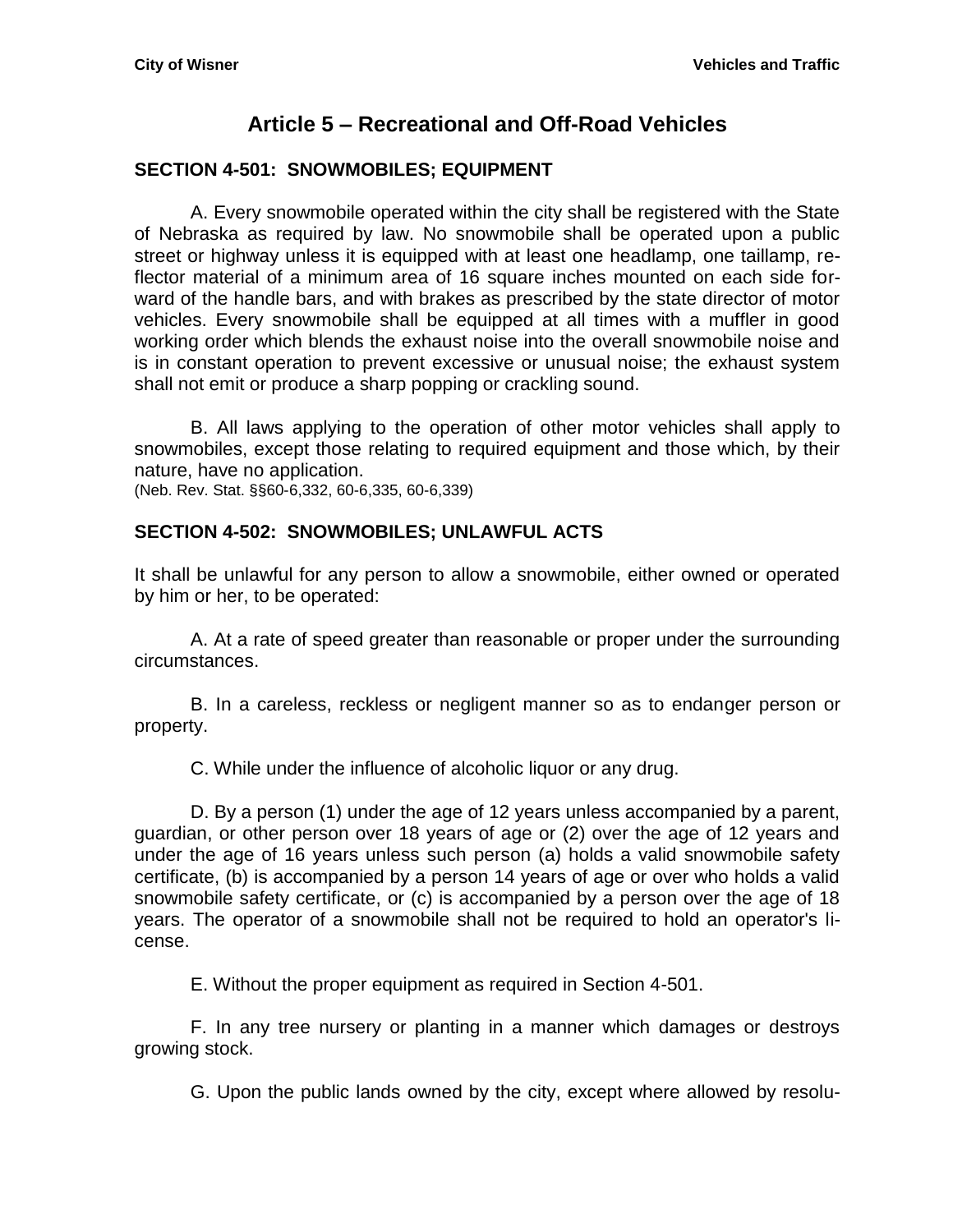tion of the City Council.

H. Upon any private lands without first having obtained permission of the owner, lessee or operator of such lands.

I. Within the congested area of the city, unless weather conditions are such that it provides the only practicable method of safe vehicular travel or said snowmobile is engaged in responding to an emergency. (Neb. Rev. Stat. §§60-6,337, 60-6,338, 60-6,340)

## <span id="page-35-0"></span>**SECTION 4-503: SNOWMOBILES; ACCIDENT; REQUIREMENTS**

A. The operator of a snowmobile involved in a collision, accident, or other casualty occurring on any public land, ice, snow, park, right-of-way, trail, or course shall give his or her name and address and the number of such snowmobile in writing to any injured person and to the owner of any property damaged in such collision, accident, or other casualty.

B. When a collision, accident, or other casualty involving a snowmobile results in death or injury to a person or damage to property in excess of \$100.00, the operator of such snowmobile shall within ten days file with the state director of motor vehicles a full report of such collision, accident, or other casualty in such form and detail as the director by regulation may prescribe. (Neb. Rev. Stat. §60-6,346)

# <span id="page-35-1"></span>**SECTION 4-504: ALL-TERRAIN AND UTILITY-TYPE VEHICLES; DEFINITIONS**

A. "All-terrain vehicle" (ATV) means any motorized off-highway vehicle which (1) is 50 inches or less in width, (2) has a dry weight of 1,200 pounds or less, (3) travels on three or more non-highway tires, and (4) is designed for operator use only with no passengers or is specifically designed by the original manufacturer for the operator and one passenger. (Neb. Rev. Stat. §60-6,355)

B. "Utility-type vehicle" (UTV) means any motorized off-highway vehicle which (1) is 74 inches in width or less, (2) is not more than 180 inches in length, including the bumper, (3) has a dry weight of 2,000 pounds or less, and (4) travels on four or more non-highway tires. "Utility-type vehicle" does not include golf carts or low-speed vehicles. (Neb. Rev. Stat. 60-6,355)

C. "Street" or "highway" means the entire width between the boundary limits of any street, road, avenue, boulevard, or way which is publicly maintained when any part thereof is open to the use of the public for purposes of vehicular travel. (Neb. Rev. Stat. §60-624)

D. "Controlled-access highway" shall mean every highway or roadway in respect to which owners or occupants of abutting lands and other persons have no legal right of access to or egress from except at such points only and in such manner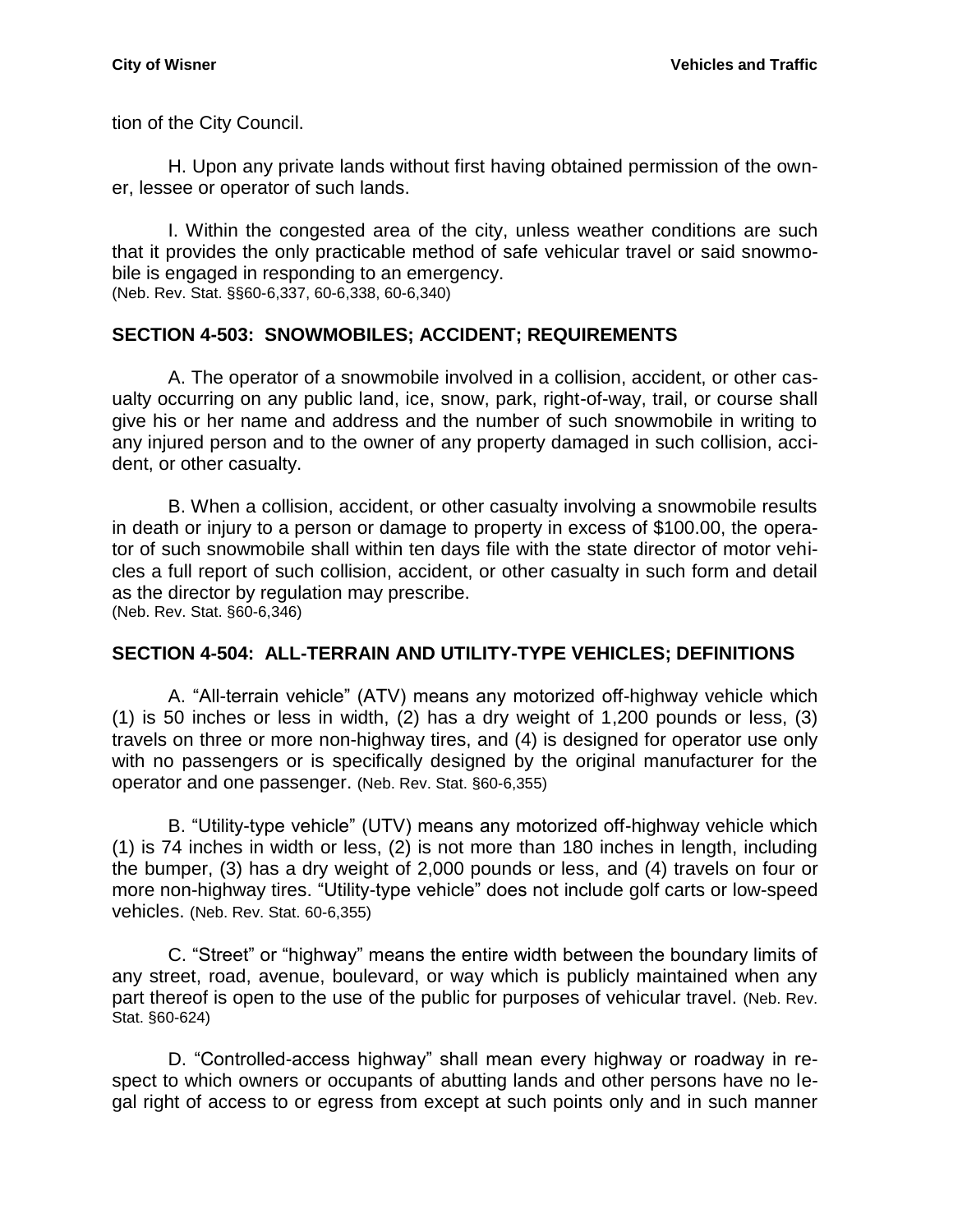as may be determined by the public authority having jurisdiction over such highway. (Neb. Rev. Stat. §60-615) (Ord. No. 2013-1079, 12/16/13)

## <span id="page-36-0"></span>**SECTION 4-505: ALL-TERRAIN AND UTILITY-TYPE VEHICLES; OPERATION**

A. An ATV and a UTV may be operated on streets and highways within the corporate limits of the city only if the operator and the vehicle comply with the provisions of this section.

B. An ATV or UTV may be operated only between the hours of sunrise and sunset and shall not be operated at a speed in excess of 30 miles per hour or in excess of the posted speed limit. When in operation as authorized herein, the headlight and taillight of the vehicle shall be on and it shall be equipped with a bicycle safety flag which extends not less than 5 feet above ground attached to the rear of such vehicle. The bicycle safety flag shall be triangular in shape with an area of not less than 30 square inches and shall be Day-Glo in color.

- C. Any person operating an ATV or UTV as authorized herein shall:
	- 1. Be at least 18 years of age;
	- 2. Have a valid Class O operator's license or a farm permit as provided in Neb. Rev. Stat. §60-4,126;
	- 3. Have liability insurance coverage for the ATV or UTV while operating the vehicle on a street or highway, with limits no less than those required by state law, as amended from time to time. The person operating the ATV or UTV shall provide proof of such insurance coverage to any peace officer requesting such proof within five days of such a request; and
	- 4. Have a valid registration, permit, or sticker issued by the Wisner Police Department which shall expire and be renewable during the month of January each year. The form of the registration, permit, or sticker shall be of the department's choosing and may be issued after its inspection of the vehicle and review of proof of liability insurance. Any person operating an ATV or UTV shall register such vehicle with the department prior to operating the vehicle within the city's corporate limits and shall at all times prominently display the registration, permit, or sticker on the vehicle. The City Council may by resolution require the payment of a fee for issuance of the registration, permit, or sticker, which shall be payable annually in January each year and shall be nonrefundable.

D. ATVs and UTVs may be operated without complying with subsections (B) and (C) of this section on streets and highways in parades which have been authorized by the city.

E. An ATV or a UTV shall not be operated on any controlled-access highway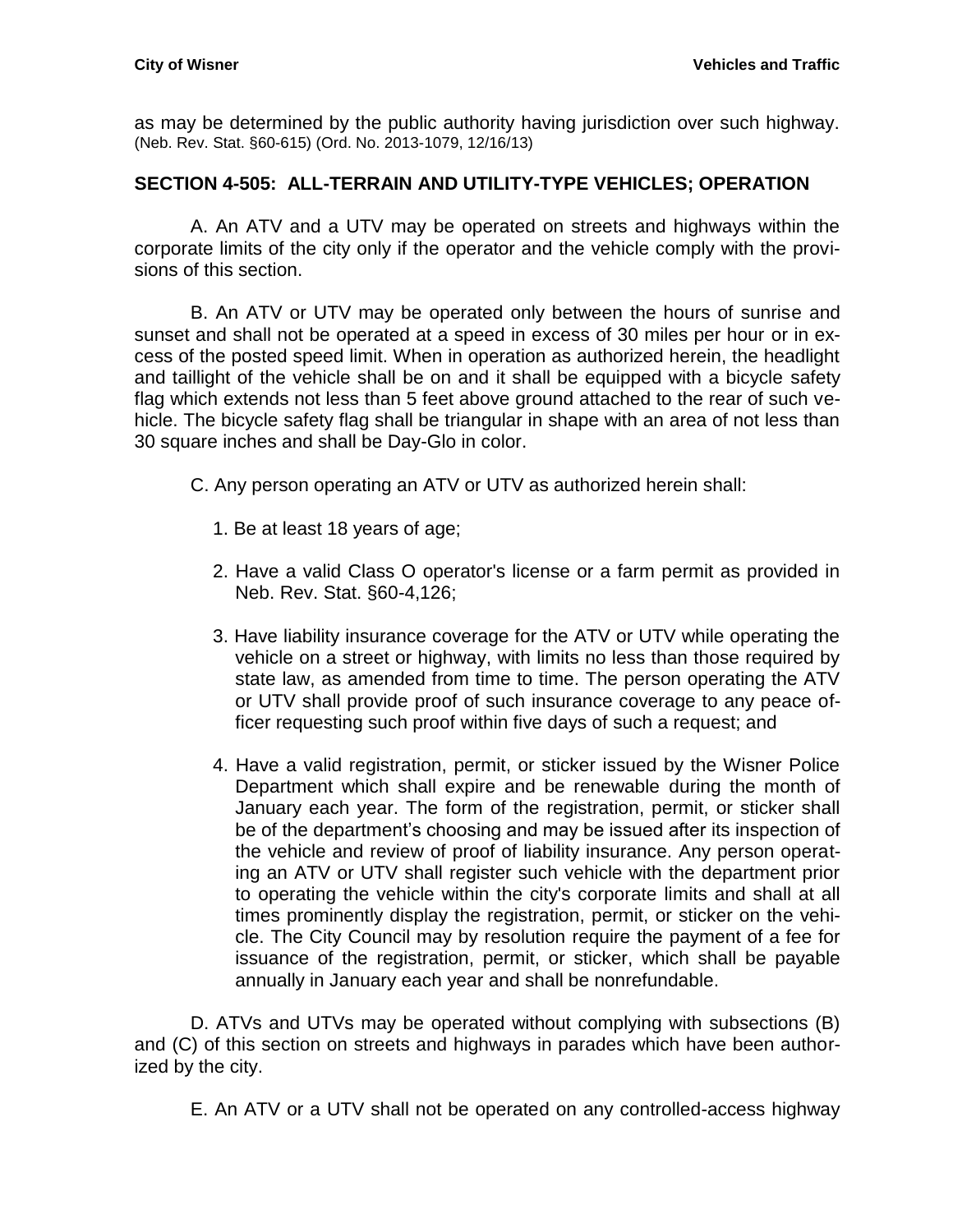with more than two marked traffic lanes, and the crossing of any controlled-access highway with more than two marked traffic lanes shall not be permitted. Subsections (A) through (D) and (G) of this section authorize and apply to operation of an ATV or UTV only on a street or highway other than a controlled-access highway with more than two marked traffic lanes.

F. Subject to subsection (F) of this section, the crossing of a street or highway shall be permitted by an ATV or a UTV without complying with subsections (B) and (C) of this section only if:

- 1. The crossing is made at an angle of approximately 90° to the direction of the street or highway and at a place where no obstruction prevents a quick and safe crossing;
- 2. The vehicle is brought to a complete stop before crossing the shoulder or roadway of the street or highway;
- 3. The operator yields the right of way to all oncoming traffic that constitutes an immediate potential hazard;
- 4. In crossing a divided highway, the crossing is made only at an intersection of such highway with another highway; and
- 5. Both the headlight and taillight of the vehicle are on when the crossing is made.

G. Any law enforcement officer of the State of Nebraska or of any political subdivision thereof, including conservation officers of the Game and Parks Commission, shall be charged with the enforcement of the provisions of this section. (Neb. Rev. Stat. §60-6,356) (Ord. No. 2013-1079, 12/16/13)

## <span id="page-37-0"></span>**SECTION 4-506: GOLF CAR VEHICLES; DEFINITIONS**

A. "Golf car vehicle" means a vehicle that: has at least four wheels, has a maximum level ground speed of less than 20 miles per hour, has a maximum payload capacity of 1,200 pounds, has a maximum gross vehicle weight of 2,500 pounds, has a maximum passenger capacity of not more than four persons, is designed and manufactured for operation on a golf course for sporting and recreational purposes, and is not being operated within the boundaries of a golf course. (Neb. Rev. Stat. §60-622.01)

B. "Road" means a public way for the purposes of vehicular travel, including the entire area within the right of way. (Neb. Rev. Stat. §60-6,381)

<span id="page-37-1"></span>C. "Street" means a public way for the purposes of vehicular travel in the city and includes the entire area within the right of way. (Neb. Rev. Stat. §60-6,381)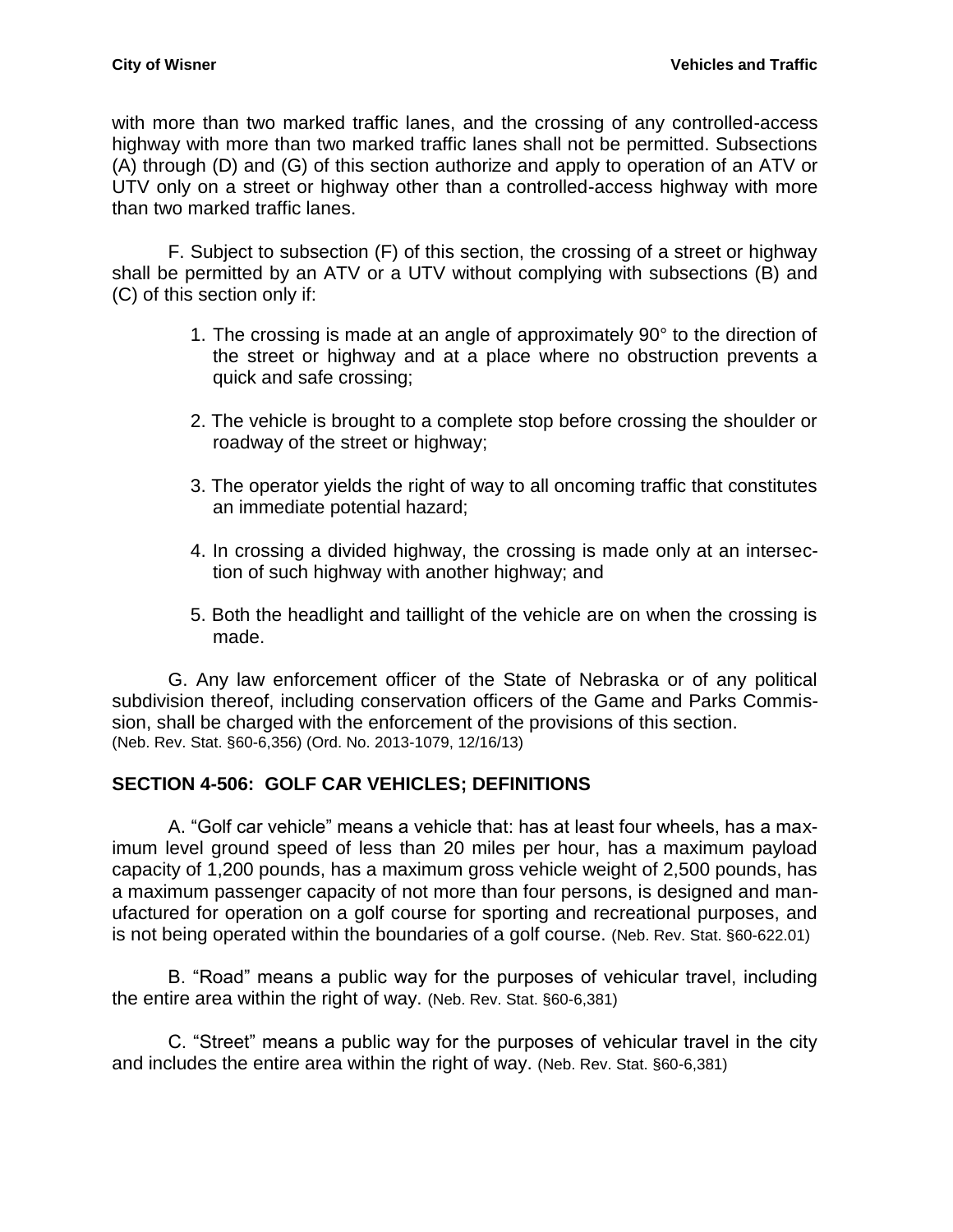## **SECTION 4-507: GOLF CAR VEHICLES; OPERATION**

A. A golf car vehicle may be operated on streets within the corporate limits of the city if the operation is (1) between sunrise and sunset and (2) on streets with a posted speed limit of 35 miles per hour or less. When operating a golf car vehicle as authorized under this subsection, the operator shall not operate such vehicle at a speed in excess of 20 miles per hour. A golf car vehicle shall not be operated at any time on any state or federal highway but may be operated upon such a highway in order to cross a portion of the highway system which intersects a street as directed in subsection (C) of this section. When in operation as authorized herein, the vehicle shall be equipped with a bicycle safety flag which extends not less than 5 feet above ground attached to the rear of such vehicle. The flag shall be triangular in shape with an area of not less than 30 square inches and shall be Day-Glo in color.

- B. Any person operating a golf car vehicle as authorized herein shall:
	- 1. Have a valid Class O operator's license;
	- 2. Have liability insurance coverage for the vehicle while operating it on a street or highway, with limits no less than those required by state law, as amended from time to time. The person operating the ATV or UTV shall provide proof of such insurance coverage to any peace officer requesting such proof within five days of such a request; and
	- 3. Have a valid registration, permit, or sticker issued by the Wisner Police Department which shall expire and be renewable during the month of January each year. The form of the registration, permit, or sticker shall be of the department's choosing and may be issued after its inspection of the vehicle and review of proof of liability insurance. Any person operating a golf car vehicle shall register such vehicle with the department prior to operating the vehicle within the city's corporate limits and shall at all times prominently display the registration, permit, or sticker on the vehicle. The City Council may by resolution require the payment of a fee for issuance of the registration, permit, or sticker, which shall be payable annually in January each year and shall be nonrefundable.
- C. The crossing of a highway shall be permitted by a golf car vehicle only if:
	- 1. The crossing is made at an angle of approximately 90° to the direction of the highway and at a place where no obstruction prevents a quick and safe crossing;
	- 2. The golf car vehicle is brought to a complete stop before crossing the shoulder or roadway of the highway;
	- 3. The operator yields the right of way to all oncoming traffic that constitutes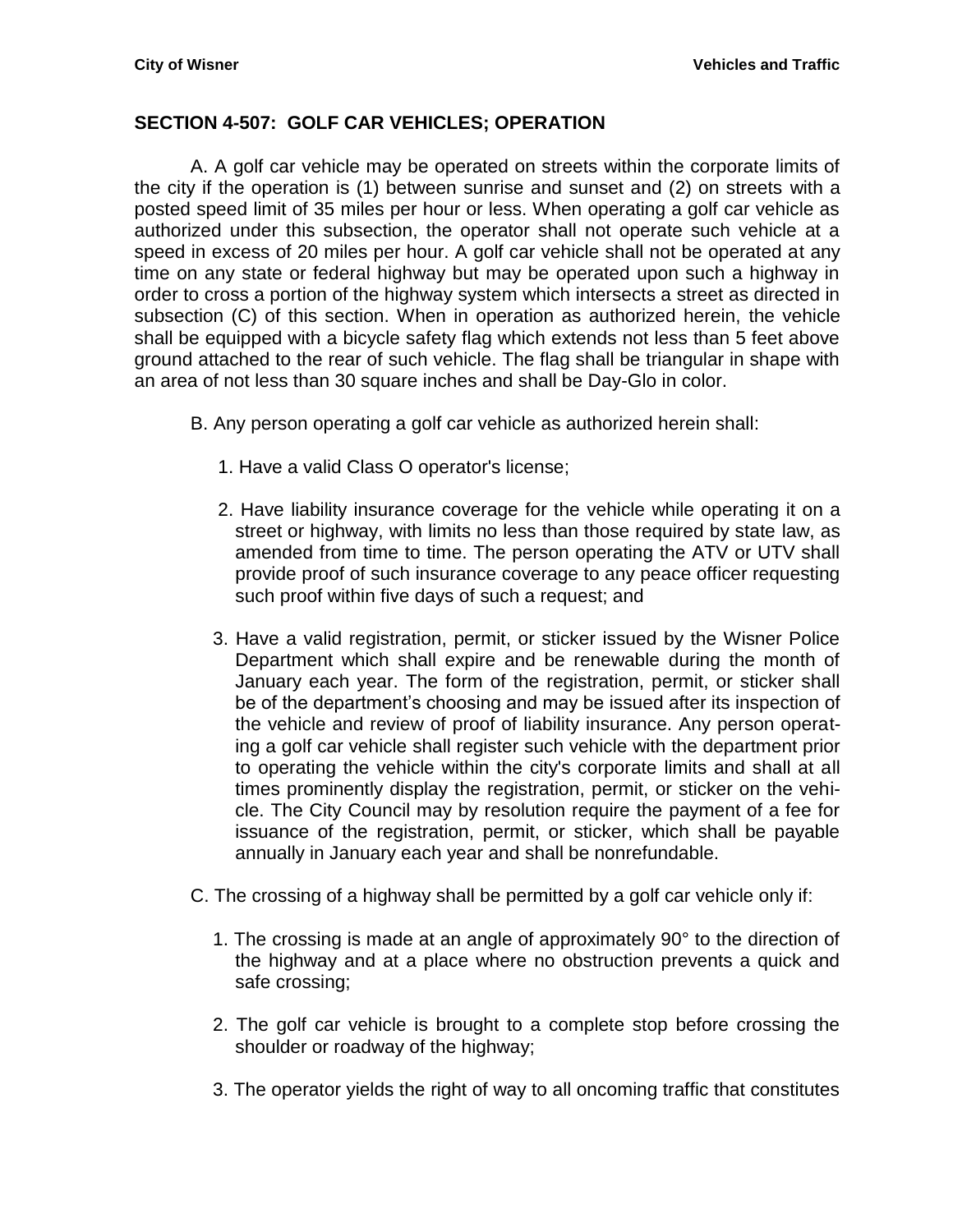an immediate potential hazard; and

4. In crossing a divided highway, the crossing is made only at an intersection of such highway with a street or road, as applicable.

(Neb. Rev. Stat. §60-6,381)

#### <span id="page-39-0"></span>**SECTION 4-508: GOLF CAR VEHICLES; ACCIDENT REPORT**

If an accident results in the death of any person or in the injury of any person requiring treatment by a physician, the operator of such golf car vehicle involved in the accident shall give notice of the accident in the same manner as provided in Neb. Rev. Stat. §60-699. (Neb. Rev. Stat. §60-6,361)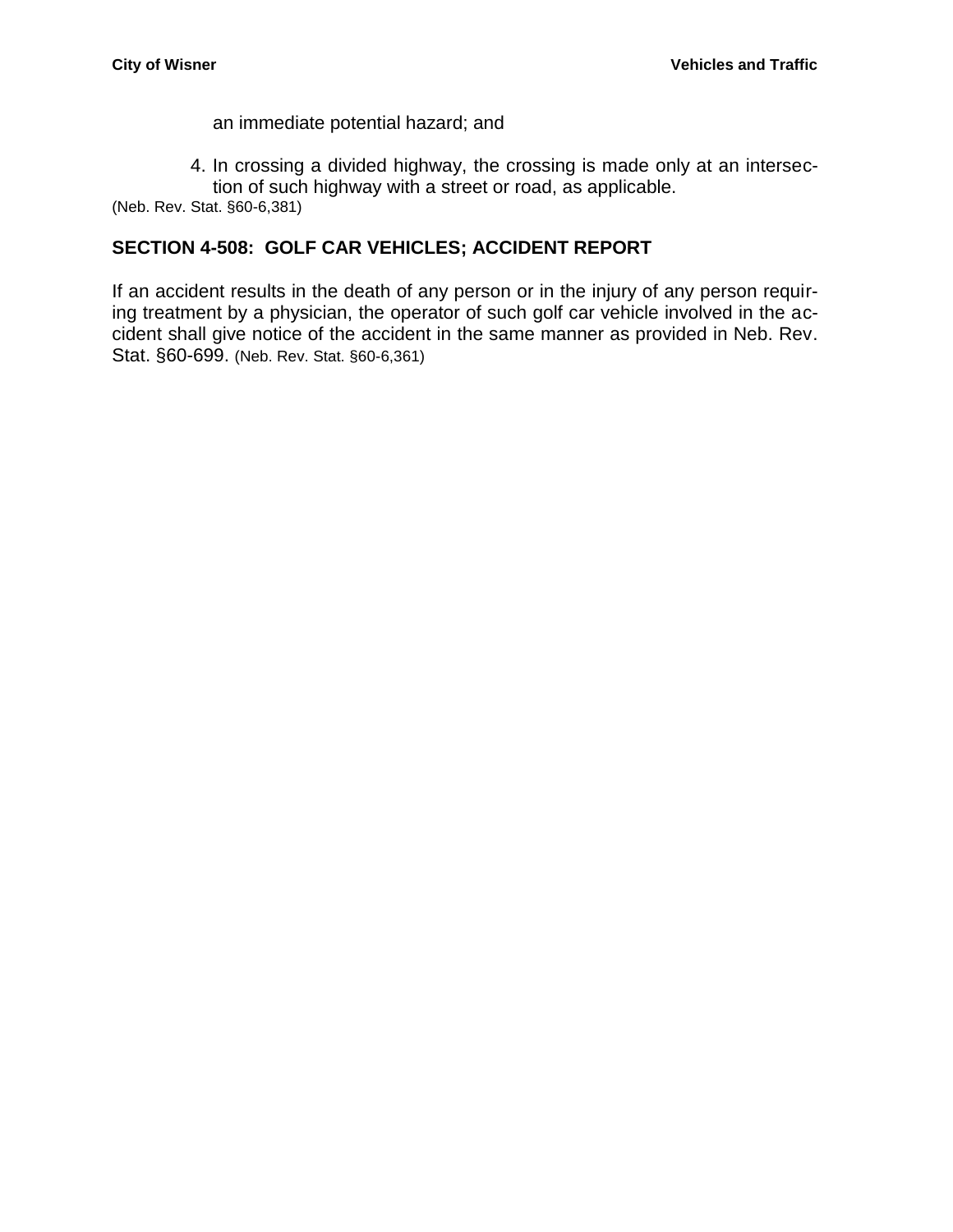# **Article 6 – Abandoned Vehicles**

#### <span id="page-40-1"></span><span id="page-40-0"></span>**SECTION 4-601: DEFINITIONS**

A. A motor vehicle is an abandoned vehicle:

- 1. If left unattended, with no license plates or valid "In Transit" stickers issued pursuant to the Motor Vehicle Registration Act affixed thereto, for more than six hours on any public property;
- 2. If left unattended for more than 24 hours on any public property, except a portion thereof on which parking is legally permitted;
- 3. If left unattended for more than 48 hours after the parking of such vehicle has become illegal, if left on a portion of any public property on which parking is legally permitted;
- 4. If left unattended for more than seven days on private property if left initially without permission of the owner or after permission of the owner is terminated;
- 5. If left for more than 30 days in the custody of a law enforcement agency after the agency has sent a letter to the last registered owner under Neb. Rev. Stat. §60-1903.01; or
- 6. If removed from private property by the city pursuant to a municipal ordinance.

B. An all-terrain vehicle, a utility-type vehicle, or a mini-bike is an abandoned vehicle:

- 1. If left unattended for more than 24 hours on any public property, except a portion thereof on which parking is legally permitted;
- 2. If left unattended for more than 48 hours after the parking of such vehicle has become illegal, if left on a portion of any public property on which parking is legally permitted;
- 3. If left unattended for more than seven days on private property if left initially without permission of the owner or after permission of the owner is terminated;
- 4. If left for more than 30 days in the custody of a law enforcement agency after the agency has sent a letter to the last registered owner under Neb. Rev. Stat. §60-1903.01; or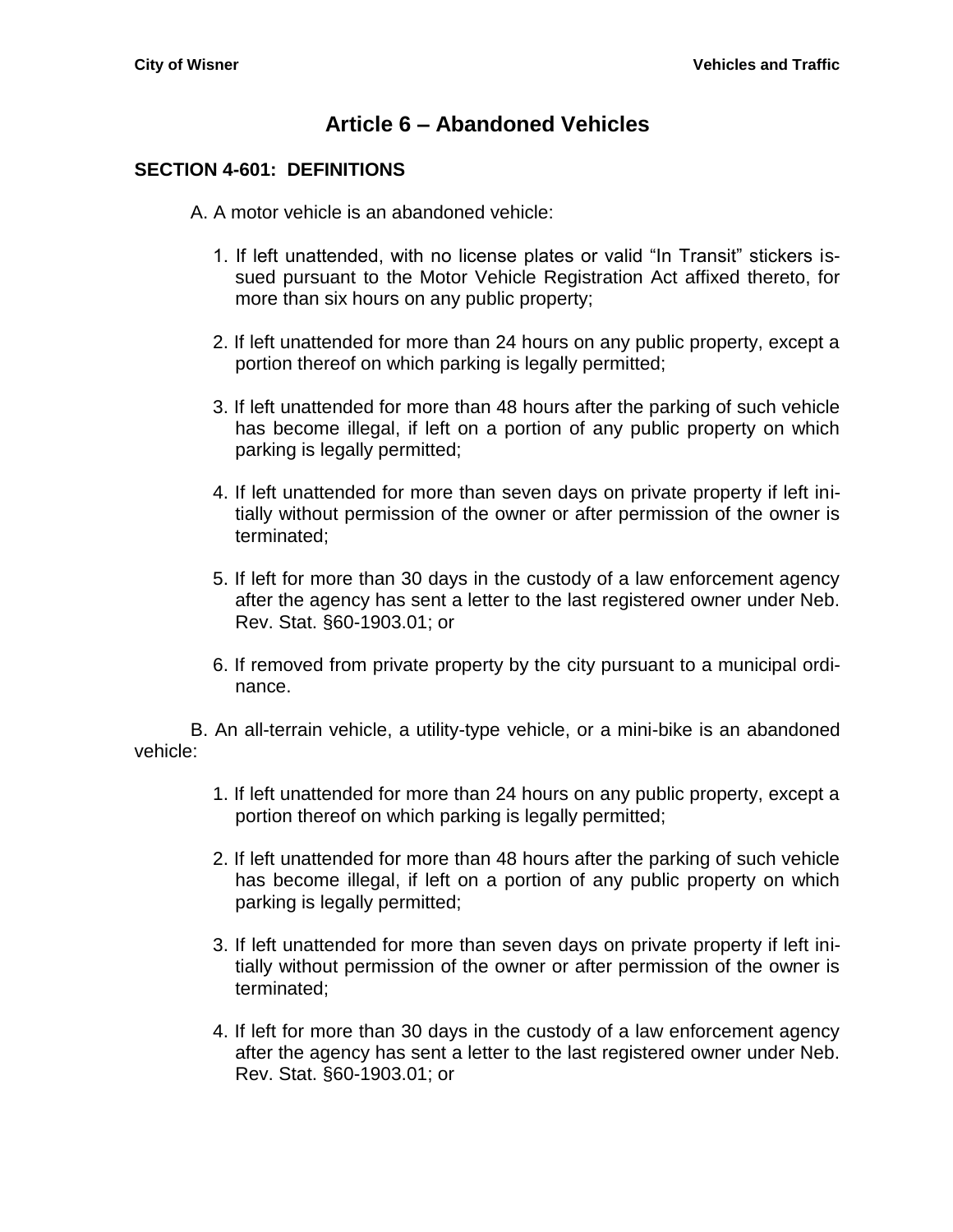5. If removed from private property by the city pursuant to a municipal ordinance.

C. A mobile home is an abandoned vehicle if left in place on private property for more than 30 days after the city, pursuant to an ordinance or resolution, has sent a certified letter to each of the last registered owners and posted a notice on the mobile home, stating that the mobile home is subject to sale or auction or vesting of title as set forth in Neb. Rev. Stat. §60-1903.

- D. For purposes of this section:
	- 1. "Mobile home" means a movable or portable dwelling constructed to be towed on its own chassis, connected to utilities, and designed with or without a permanent foundation for year-round living. It may consist of one or more units that can be telescoped when towed and expanded later for additional capacity, or of two or more units, separately towable but designed to be joined into one integral unit, and shall include a manufactured home as defined in Neb. Rev. Stat. §71-4603. "Mobile home" does not include a mobile home or manufactured home for which an affidavit of affixture has been recorded pursuant to Neb. Rev. Stat. §60-169;
	- 2. "Public property" means any public right of way, street, highway, alley, or park or other state, county, or municipally owned property; and
	- 3. "Private property" means any privately owned property which is not included within the definition of public property.

E. No motor vehicle subject to forfeiture under Neb. Rev. Stat. §28-431 shall be an abandoned vehicle under this section. (Neb. Rev. Stat. §60-1901)

# <span id="page-41-0"></span>**SECTION 4-602: ABANDONMENT OF VEHICLE PROHIBITED**

No person shall cause any vehicle to be an abandoned vehicle as described in subdivision (A)(1), (2), (3), or (4) or (B)(1), (2), or (3) of Neb. Rev. Stat. §60-1901. (Neb. Rev. Stat. §60-1907)

# <span id="page-41-1"></span>**SECTION 4-603: TITLE; VEST IN CITY; WHEN**

If an abandoned vehicle, at the time of abandonment, has no license plates of the current year or valid "In Transit" stickers issued pursuant to Neb. Rev. Stat. §60-376 affixed and is of a wholesale value, taking into consideration the condition of the vehicle, of \$250.00 or less, title shall immediately vest in the city as provided in Neb. Rev. Stat. §60-1904. Any certificate of title issued under this section to the city shall be issued at no cost. (Neb. Rev. Stat. §60-1902)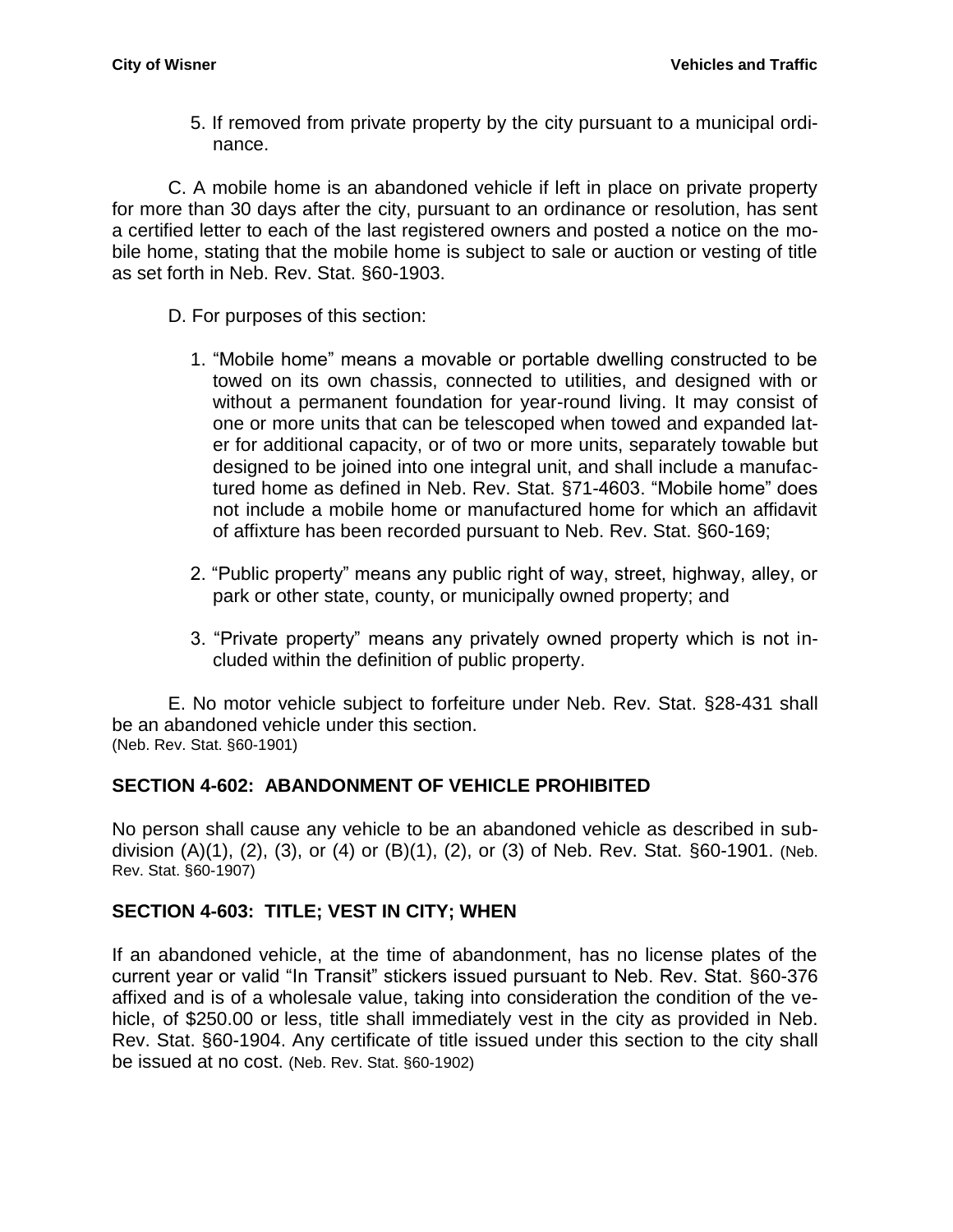#### <span id="page-42-0"></span>**SECTION 4-604: CITY; POWERS AND DUTIES**

A. Except for vehicles governed by Neb. Rev. Stat. §60-1902, the city shall make an inquiry concerning the last registered owner of such vehicle as follows:

- 1. Abandoned vehicle with license plates affixed, to the jurisdiction which issued such license plates; or
- 2. Abandoned vehicle with no license plates affixed, to the Department of Motor Vehicles.

B. The city shall notify the last registered owner, if any, that the vehicle in question has been determined to be an abandoned vehicle and that, if unclaimed, either (1) it will be sold or will be offered at public auction after five days from the date such notice was mailed or (2) title will vest in the city 30 days after the date such notice was mailed. If the agency described in subdivision (A)(1) or (2) of this section also notifies the city that a lien or mortgage exists, such notice shall also be sent to the lienholder or mortgagee. Any person claiming such vehicle shall be required to pay the cost of removal and storage of such vehicle.

C. Title to an abandoned vehicle, if unclaimed, shall vest in the city (1) five days after the date the notice is mailed if the vehicle will be sold or offered at public auction under subdivision (B)(1) of this section, (2) 30 days after the date the notice is mailed if the city will retain the vehicle, or (3) if the last registered owner cannot be ascertained, when notice of such fact is received.

D. After title to the abandoned vehicle vests pursuant to subsection (C) of this section, the city may retain for use, sell, or auction the abandoned vehicle. If the city has determined that the vehicle should be retained for use, the city shall, at the same time that the notice, if any, is mailed, publish in a newspaper of general circulation in the jurisdiction an announcement that the city intends to retain the abandoned vehicle for its use and that title will vest in the city 30 days after the publication. (Neb. Rev. Stat. §60-1903)

## <span id="page-42-1"></span>**SECTION 4-605: CUSTODY; WHO ENTITLED**

The city shall be entitled to custody of an abandoned vehicle found within the city. (Neb. Rev. Stat. §60-1904)

## <span id="page-42-2"></span>**SECTION 4-606: PROCEEDS OF SALE; DISPOSITION**

Any proceeds from the sale of an abandoned vehicle less any expenses incurred by the city shall be held by it without interest for the benefit of the owner or lienholders of such vehicle for a period of two years. If not claimed within such two-year period, the proceeds shall be paid into the general fund of the city. (Neb. Rev. Stat. §60-1905)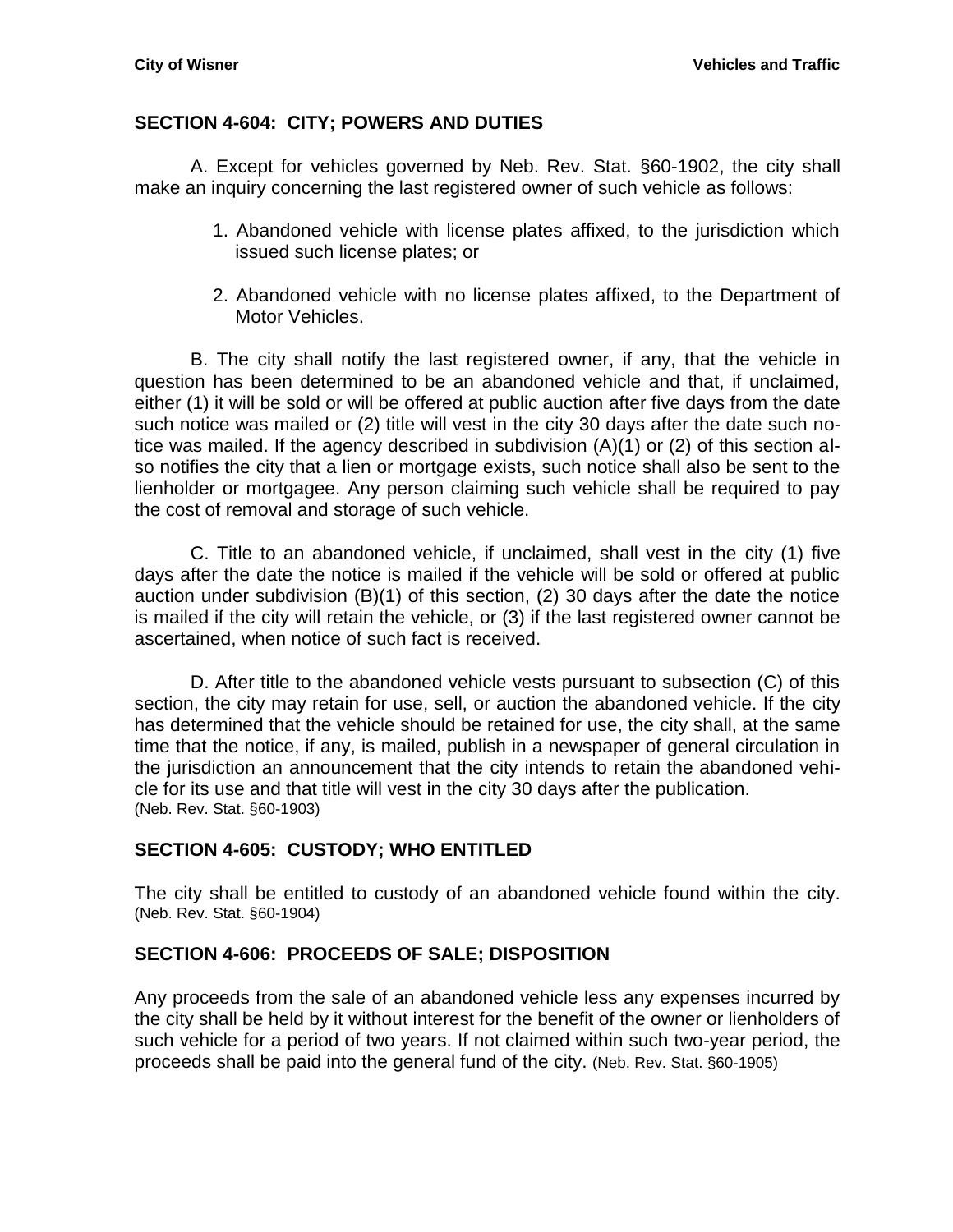## <span id="page-43-0"></span>**SECTION 4-607: LIABILITY FOR REMOVAL**

Neither the city nor the owner, lessee, nor occupant of the premises from which any abandoned vehicle is removed shall be liable for any loss or damage to such vehicle which occurs during its removal or while in the possession of the city or its contractual agent or as a result of any subsequent disposition. (Neb. Rev. Stat. §60-1906)

#### <span id="page-43-1"></span>**SECTION 4-608: DESTROY, DEFACE, OR REMOVE PARTS; UNLAWFUL; EXCEPTION; VIOLATION**

No person other than one authorized by the city shall destroy, deface, or remove any part of a vehicle which is left unattended on a highway or other public place without license plates affixed or which is abandoned. Anyone violating this section shall be guilty of an offense. (Neb. Rev. Stat. §60-1908)

## <span id="page-43-2"></span>**SECTION 4-609: COSTS OF REMOVAL AND STORAGE**

The last registered owner of an abandoned vehicle shall be liable to the city for the costs of removal and storage of such vehicle. (Neb. Rev. Stat. §60-1909)